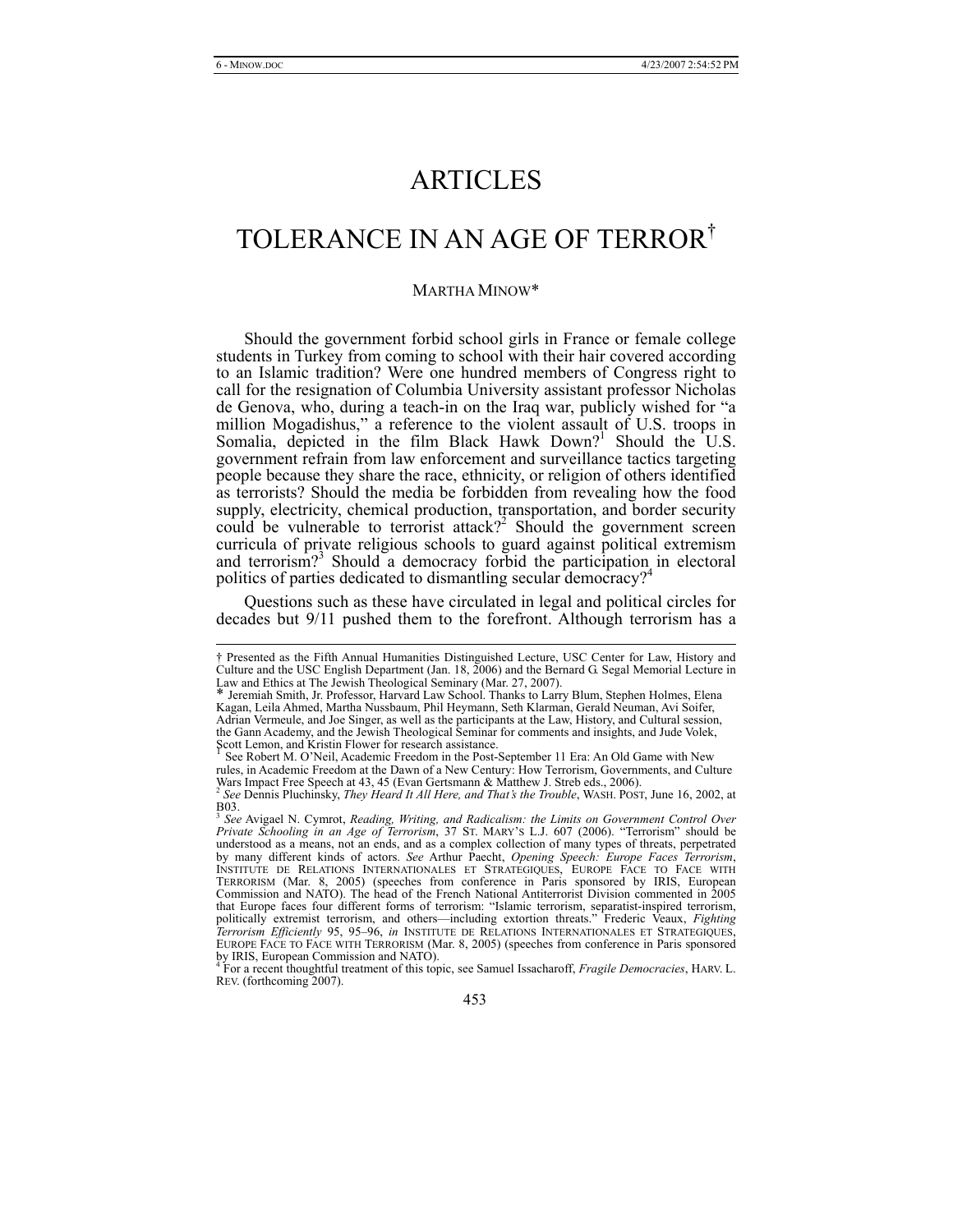long history, and despite the fact that dilemmas of tolerance may be traced to the first human societies, new urgency and new levels of difficulty seem apparent now as governments and private individuals navigate between perceptions of increasing threats of terrorism and commitments to free speech, free exercise of religion, and equal treatment and respect for all.<sup>5</sup> "Tolerance" has surfaced often in public discourse since 9/11. For example, on September 30, 2001, the Anti-defamation League took out a large ad in the *New York Times* with the headline: *Empowering Children in the Aftermath of Hate: A Guide for Educators and Parents*. 6 Discussing the damage done by stereotypes, prejudice and discrimination, the ad continued, "intolerance of difference is at the root of most violence," and explained that adults therefore should give children tools to confront hate effectively." Yet, policies confronting terrorism can also express intolerance: intolerance of terrorism, but also at times intolerance toward people who look like terrorists, people who criticize counter-terrorism tactics or the leaders who pursue them.

Indeed, a review of contemporary scholarship and of news coverage reveals two narratives linking tolerance and terrorism. The first see overreaction and intolerance as responses to terror; and the second sees under-reaction and too much tolerance. Law review articles and public interest advocates charge the United States since 9/11 with overreaction that jeopardizes legal and cultural commitments to tolerance. Recent books and articles allege under-reaction on the part of several European nations, citing an ideal of multicultural tolerance that offers space for intolerant and even murderous individuals and groups to plan and carry out violent acts.<sup>7</sup> I will suggest, however, that a single nation may seem to or actually produce both intolerance and too much tolerance, generating both overreactions and under-reactions to terrorism. Because the United States and European nations each have pursued policies that threaten civil liberties and indicate intolerance of immigrants and dissenters, a detailed assessment is necessary—and so is analysis of the rhetorical arguments about overreaction and under-reaction. Moreover, tolerance can be a feature of personal ethics, or national character, or public policy, and the connections between tolerance and anti-terrorism can take complex forms at each of these levels.

 <sup>5</sup>  $\frac{5}{5}$  Many people in other parts of the world suggest that 9/11 simply taught Americans about the threats of terrorism that other nations have already seen and experienced. Yet the scale of the 9/11 assault and the attack on the U.S. superpower stands out even to people in countries with deeper experiences with terrorism. *See* ELISABETH YOUNG-BRUEHL, WHY ARENDT MATTERS, 64 (2006) (describing world reactions to 9/11). <sup>6</sup> *Educational Programs to Teach Tolerance Grew After 9/11*, N.Y. TIMES, Sept. 30, 2001, . *See, e.g.,*

Mike Rose, *Teaching Tolerance After Terrorism*, EDUC. DIG., Feb. 2002, at 2–4. But some objected and called instead for more instruction in patriotism. *See* Chester E. Finn, Jr., *Teachers, Terrorist and Tolerance*, COMMENTARY, Dec. 2001, at 54. *Tolerance*, Computers, *Letters*, *terrorist and*  $\frac{7}{1}$  Talking of "Europe" risks neglecting the significant national and cultural differences within particular

European nations, and yet the commonalities—and the shared practices of an increasingly unified Europe—help to explain the frequent invocation of "Europe" as the comparison with the United States. The greater American propensity to use military force in international contexts, in comparison with European nations, may reflect similar tendencies toward coercive action in response to terrorism. *See* Robert Kagan, OF PARADISE AND POWER: AMERICAN AND EUROPE IN THE NEW WORLD 23, 31 (2003). Or this foreign affairs contrast may instead affect public perceptions of American overreaction to threat.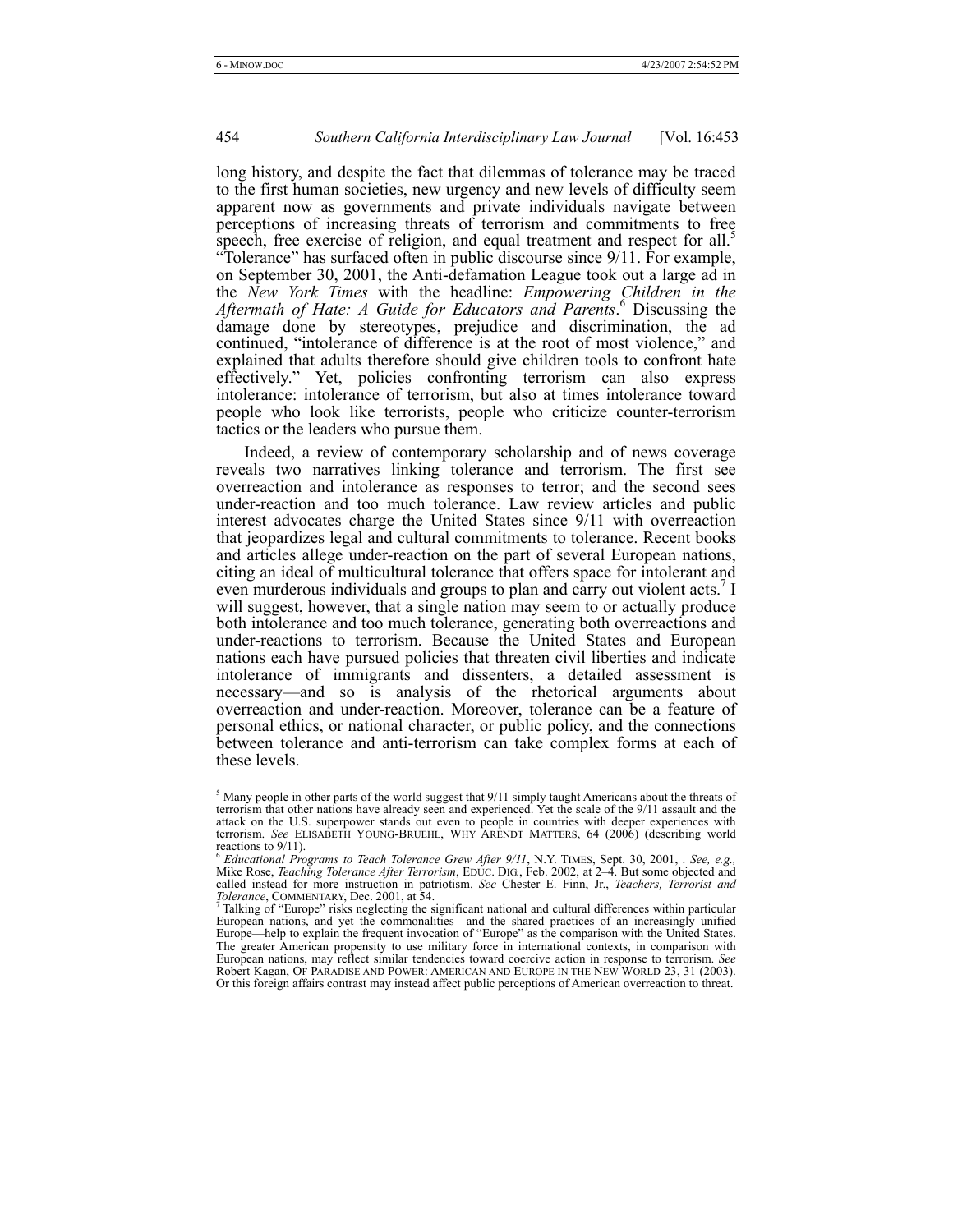"Overreaction" and "under-reaction" each presuppose that there is a proper reaction in relation to two dimensions: the scope of the harm triggering the response and the departure from a baseline set of values or commitments. Assuming the baseline commitments to civil rights and civil liberties, overreaction could involve policies that depart from commitments to racial and religious equality by pursuing a discriminatory purpose, through a means such a racial profiling, without clearly advancing security, while underreaction would mark a failure to adopt policies that address specific known treats from a specific group, such as adherents to radical Islam. Similarly, surveillance, intelligence, and detention policies that significantly and disproportionately affect members of racial and religious minorities could be an overreaction in the absence of a demonstration that security requires that degree of unfairness. Further, policies fomenting increased prejudices toward or unfounded fears of members of religious and ethnic minorities signal overreaction, while as failures to restrict recruitment by violent terrorist groups mark underreaction.

It is common to describe these dangers as an inevitable trade-off between liberty and security, with the reminder that our constitution is not a suicide pact.<sup>8</sup> But I have joined others in arguing that the security we seek includes the liberty we cherish.<sup>9</sup> In a liberal democracy, our security encompasses the guarantees of our freedom as well as our physical safety, and in a global struggle that includes ideological as well as military conflict, we lose a key advantage if we sacrifice the ideals that we hope attract hearts and minds around the world. Fear and hatred are the

 <sup>8</sup> <sup>8</sup> The classic statement is Justice Robert Jackson's in *Terminiello v. Chicago*, 337 U.S. 1, 37 (1949) (Jackson, J., dissenting) (judges should not "convert the constitutional Bill of Rights into a suicide pact"). See e.g., Fareed Zakaria, Freedom vs. Security, NEWSWEEK, July 8, 2002, at 26; Robert M.<br>Chensey, Civil Liberties and the Terrorism Prevention Paradigm: The Guilty by Association Critique,<br>101 MICH. L. REV. 1408, 1 *Crises Always be Constitutional?*, 112 YALE L.J. 1011 (2003). For a contemporary elaboration of the argument, see ERIC A. POSNER & ADRIAN VERMEULE, TERROR IN THE BALANCE: SECURITY, LIBERTY, AND THE COURTS (2007); RICHARD POSNER, NOT A SUICIDE PACT: THE CONSTITUTION IN A TIME OF NATIONAL EMERGENCY (2006). *See also* William H. Renhquist, ALL THE LAWS BUT ONE: CIVIL LIBERTIES IN WARTIME (1998) (arguing that civil liberty should not occupy the same favored position in wartime as it does in peacetime); Zakaria, *supra*, at 26; Chensey, *supra*, at 1413; *Civil Liberties and the Terrorism Prevention Paradigm: The Guilty by Association Critique*, 101 MICH. L. REV. 1408, 1413 (2003); Oren Gross, *supra*, at 1011. Many of these authors argue that the trade-off of liberty to achieve security is inevitable. Some also argue that the executive branch is likely to make accurate judgments about the trade-off. *See e.g.*, POSNER & VERMEULE, *supra*. 9

Emanuel Gross, THE STRUGGLE OF DEMOCRACY AGAINST TERRORISM 9, 157–93 (2006); Anthony Lester, *Counter-Terrorist Measures, Human Rights and Multiculturalism in the United Kingdom*, Madrid Conference Paper, Sep. 2006 (unpublished paper); Ally Hack, Note, *Forfeiting Liberty: A Collective Sense of Vulnerability and the Need for Proactive Protection After 9/11*, 2 CARDOZO PUB. L. POL'Y & ETHICS J. 469, 471–72 (2004); Martha Minow, *The Constitution as Black Box During Times of National Emergencies: Comment on Bruce Ackerman's Before the Next Attack: Preserving Civil*  Liberties in an Âge of Terrorism, 75 FORDHAM L. REV. 693 (2006); David Pannick, *Human Rights in an*<br>Age of Terrorism, 36 ISR. L. REV. 1, 3–4, 6 (2002); Paul Rosenzweig, *On Liberty and Terror in the Post* 9/11 World: A Response to Professor Chemerinsky, 45 WASHBURN L.J. 29, 45 (2005); Jeremy Waldron,<br>Security and Liberty, and the Image of Balance, 11 J. POL. PHIL. 191 (2003). See also Cass R. Sunstein,<br>National Security, Li extremes of national security fundamentalism and liberty perfectionists and in favor of judicial minimalism to advance both goals). There remain potential tradeoffs between immediate security and long-run security, but it is helpful to locate the policy choices within the security framework rather than between security and liberty. For then it would be clear that there is not a zero-sum game between liberty and security.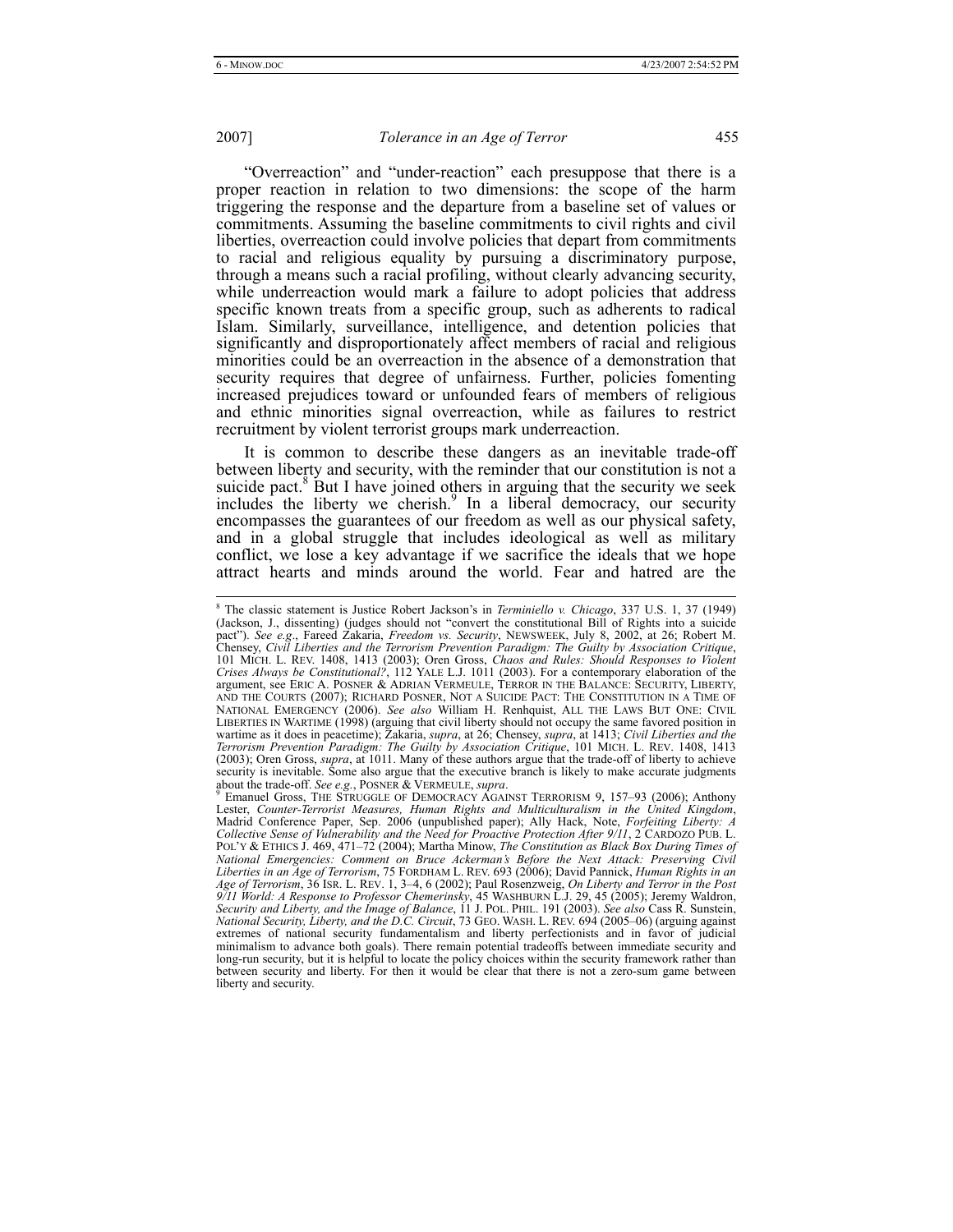underlying issues: understandable fear of terrorism and the sadly familiar hatred of people identified as threatening circulate among longstanding residents while fear of government abuse and hatred of those associated with it can grow among immigrants and people outside the country. Overreaction in the form of systematic mistreatment of minorities can stoke fires of alienation, jeopardizing support for the nation and potentially increasing the numbers of people who support terrorists. Overreaction can undermine tolerance and the freedoms it advances. Underreaction tolerates behavior by enemies and haters and jeopardizes our existence and our ways of life.

The two dangers represent in fact a genuine dilemma, with trade-offs and catch-22s, whether measured in terms of effects on rights (of speech, assembly, due process, privacy, and equal protection) or sheer social welfare. I first consider the dilemmas of tolerance emerging now, and then turn to the narratives of overreaction and underreaction and what they further reveal. Because some of the issues along the way can be traced to the project of liberal tolerance and role ideas can play in this difficult time, these dimensions figure in the analysis.

## I. THE DILEMMA OF TOLERANCE

Tolerance, at minimum, means forbearance: the restraint against expressing or enacting disapproval of another.<sup>10</sup> It is not tolerance if you do not disapprove of the other person or view.<sup>11</sup> Philosopher Thomas Scanlon explains that tolerance "involves an attitude that is intermediate between wholehearted acceptance and unrestrained opposition."<sup>12</sup> Tolerance demands a kind of humility and self-critique to guard against acting on absolute judgments; it also requires a commitment to create and preserve the conditions of peaceful co-existence among people with clashing religious, culture, or political beliefs.<sup>13</sup> One established political structure solution to such clashes granted relative autonomy to groups with practices that diverged from those in control. The millet system devised in the

<sup>&</sup>lt;sup>10</sup> See WEBSTER 7TH COLLEGIATE DICTIONARY 930 (1977) ("... sympathy or indulgence for beliefs or practices differing from or conflicting with one's own b: the act of allowing something;" toleration is defined as: "a: the act or practice of tolerating something . . ." Tolerance as a concept is associated with overlapping notions; I take here a pragmatic approach and look to the debates and positions in which the concept is often invoked. *See* ANNA ELISABETTA GALEOTTI, TOLERATION AS RECOGNITION 225 (2002) (explaining pragmatic approach).

<sup>11</sup> *See* Joshua Halberstam, *The Paradox of Tolerance*, 14 PHIL'ICAL FORUM*.* 190–206 (1982–83); Geoffrey Harrison, *Relativism and Tolerance*, 86 ETHICS 122–35 (1976).<br>
<sup>12</sup> T.M. SCANLON, *The Difficulty of Tolerance*, THE DIFFICULTY OF TOLERANCE: ESSAYS IN POLITICAL<br> **PHILOSOPHY 187 (2003)**; See AVIAM SOFFRE, LAW AN

<sup>13</sup> See, e.g., Marc Gopin, Counter Religious Extremism with Religious Compassion, CHRISTIAN SCI.<br>MONITOR, Sept. 7, 2006, available at http://www.csmonitor.com/2006/0907/p09s02-coop.html; David Little, Senior Scholar, Special Initiative on Religion, Ethics, and Human Rights, United States Institute of Peace, Remarks at a Presentation at the University of Texas entitled Moral Values in a Free Society, *Tolerance, Equal Freedom, and Peace: A Human Rights Approach*, (Nov. 11, 1996) (*transcript available at* http://www.usip.org/religionpeace/rehr/equalfree.html); W. Paul Voigt, TOLERANCE & EDUCATION: LEARNING TO LIVE WITH DIVERSITY AND DIFFERENCE (1997); RECONCILIATION, JUSTICE, AND COEXISTENCE: THEORY AND PRACTICE (Mohammed Abu-Nimer ed., 2001); IMAGINE COEXISTENCE: RESTORING HUMANITY AFTER VIOLENT ETHNIC CONFLICT (Antonia Chayes & Martha Minow eds., 2003).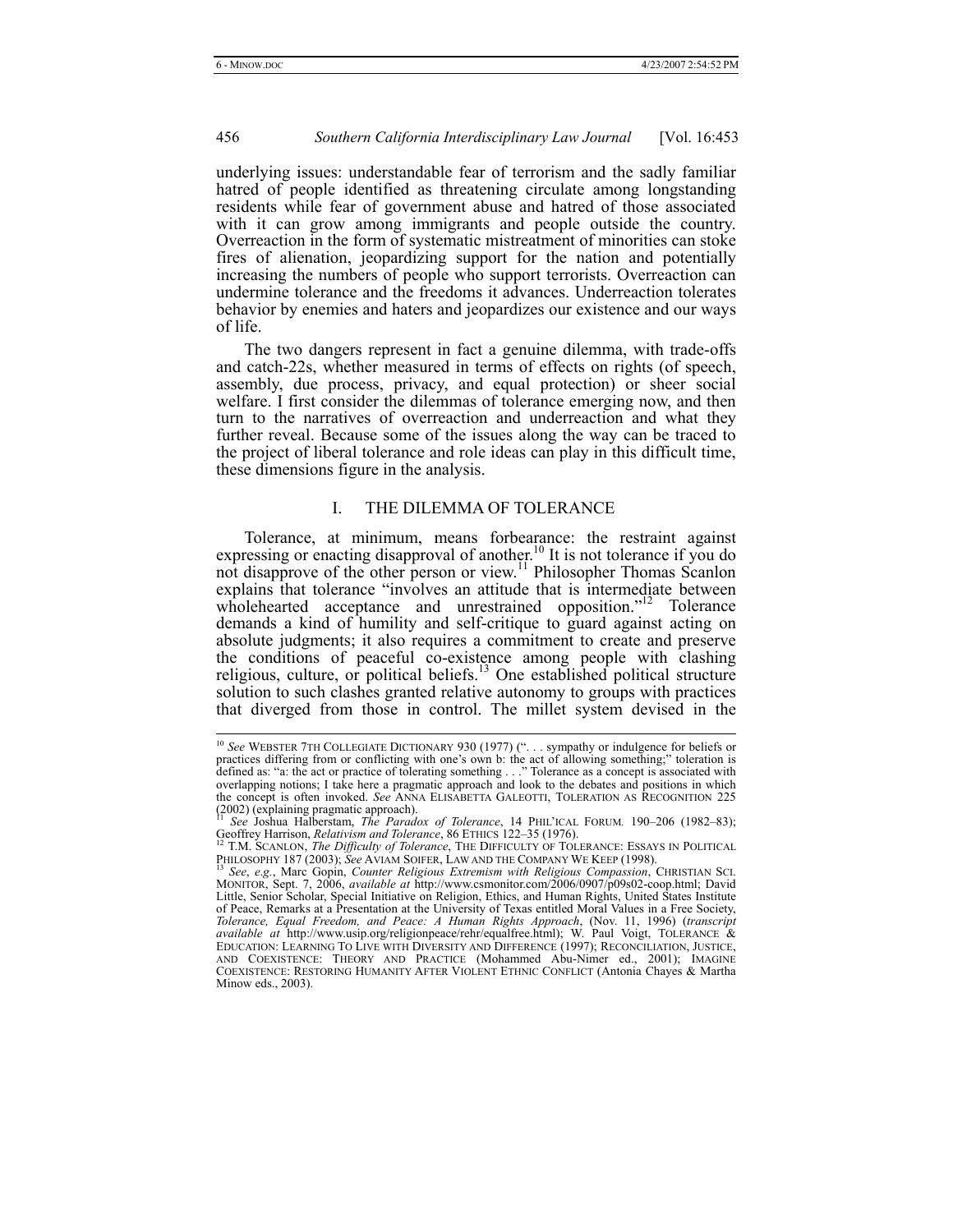Ottoman Empire grouped people by religious communities and granted them some degree of self-governance, permitting peaceful co-existence among Muslims, Christians, and Jews as well as maintaining avenues for minority communities to persist.<sup>1</sup>

A different political solution emerged in the form of liberal tolerance when Europeans pursued of peaceful co-existence after the Seventeenth Century's Thirty Years War between Protestants and Catholics. The Treaty of Westphalia in 1648 registered agreement of competing states to respect one another, and acknowledged the power of each local ruler to dictate his state's religion. Accordingly, respect for national borders became the mutual condition of peaceful coexistence across different sovereign states. Over time, political leaders drew on Protestant ideas of individual conscience in crafting constitutional democracy norms of free speech and equality, with religious freedom left largely to individuals. In contemporary form, liberal tolerance has come to include practices of multiculturalism, assuring room for the expressive activities of members of different religious and cultural groups. At times, this multiculturalism has been attacked for being a kind of ethical relativism, suspending any collective judgment about the good or the right.<sup>15</sup> It remains difficult to distinguish the suspension of disagreement required for co-existence from the suspension of all judgments about right and wrong.

This ambiguity about values is hardly the only problem with tolerance. Liberal tolerance has always struck me as a second-best, a kind of "putting up with" difference that falls short of genuine respect. Tolerance implies an imbalance of power: some have the power to grant—or withhold tolerance toward others. As Amalie Taubels wrote in 1839: "Even the word tolerance is intolerable. No one has a right to tolerate another."<sup>16</sup>

Yet tolerance seems so much better than it's opposite. Intolerance, the dictionary tells us, entails the "unwillingness or refusal to tolerate or respect contrary opinions or beliefs, persons of different races or backgrounds."<sup>17</sup> To be intolerant is to be bigoted, which, in one of those unhelpfully circular dictionary definitions, means being "so obstinately attached to a creed, opinion or practice as to be illiberal or intolerant."<sup>18</sup> Intolerance is scolding and degrading; it plants seeds for harassment and even violence. In this difficult first decade of a new century, intolerance of immigrants, headscarves, and political dissenters is palpable in politics, in the media, and even in classrooms. Abortion clinics are sites of intolerance

 <sup>14</sup> *See generally*, AYELET SHACHAR, MULTICULTURAL JURISDICTIONS: CULTURAL DIFFERENCES AND WOMEN'S RIGHTS (2001). *See also* MARIA ROSA MENOCAL, THE ORNAMENT OF THE WORLD: HOW MUSLIMS, JEWS, AND CHRISTIANS CREATED A CULTURE OF TOLERANCE IN MEDIEVAL SPAIN (2002).<br><sup>15</sup> See JOHN BOWEN, WHY THE FRENCH DON'T LIKE HEADSCARVES 83 (2006).<br><sup>16</sup> ROSALIE MAGGIO, THE NEW BEACON BOOK OF QUOTATIONS BY WOMEN 6

dated 1839). 17 Random House Unabridged Dictionary (2006), *available at*

http://dictionary.reference.com/browse/intolerance.<br><sup>18</sup> WEBSTER 7TH COLLEGIATE DICTIONARY, *supra* note 10, at 83 (bigotry), 444 (intolerant). *See also*<br>Random House Unabridged Dictionary, *supra* note 17, (defining bigo creed, belief, or opinion that differs from one's own"), *available at* http://dictionary.reference.com/search?r=2&q=bigoted.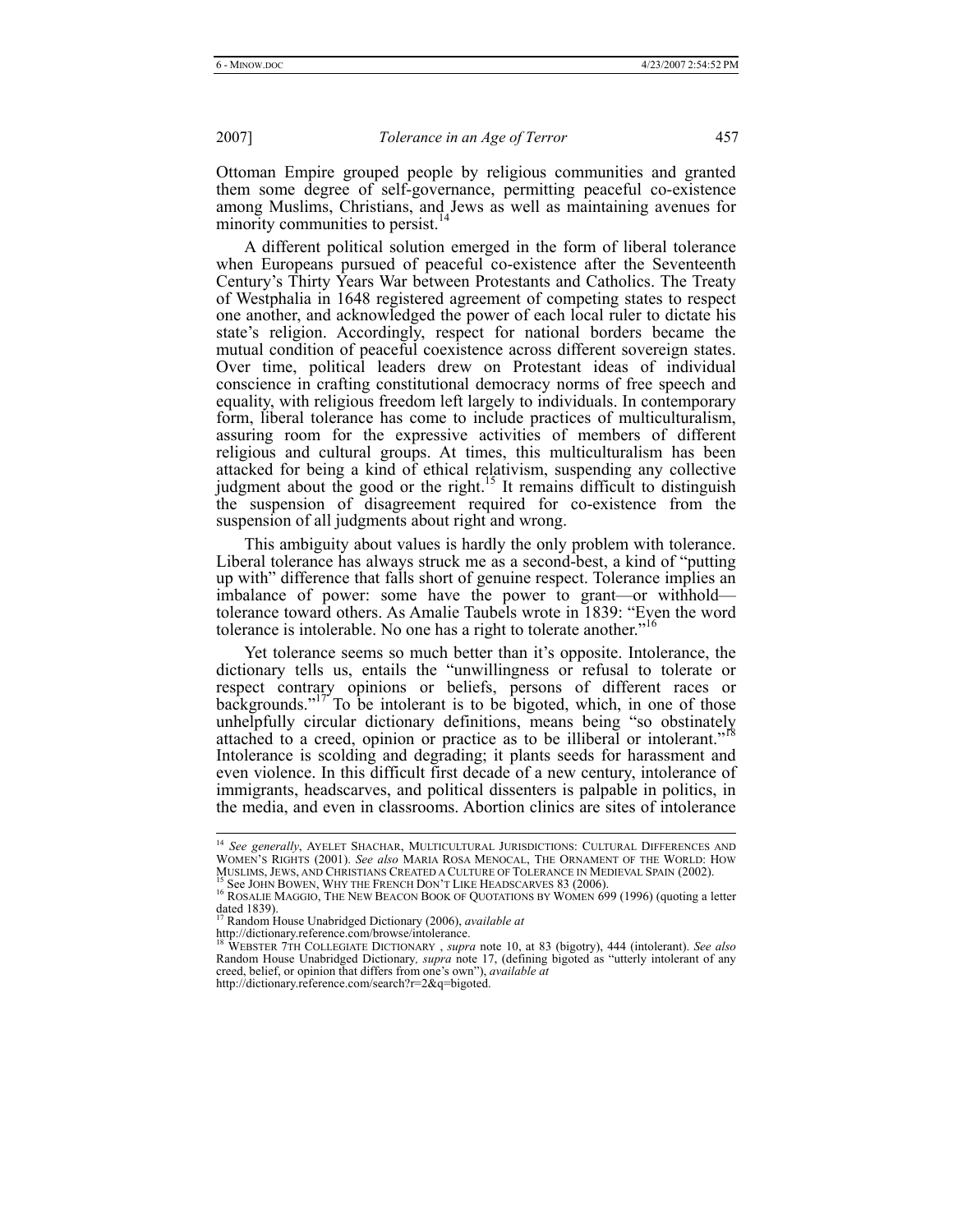and, at times, violent protest; right-to-life protesters can also name their own ample encounters with intolerance.<sup>19</sup> Growing rights for gays, lesbians, and other sexual minorities meet with overt expressions of hatred and intolerance.

Some theorists place tolerance as the precondition for equality, freedom and justice. Then intolerance deserves the most serious response.<sup>20</sup> But we soon hit the dilemma: the most serious response to intolerance is to stop it, to refuse to endure it, to object, scorn, to become intolerant. Tolerance was supposed to endure the objectionable and establish peaceful co-existence with disagreeable others. How can the tolerant be intolerant of intolerance? But how can the tolerant tolerate intolerance?

Discerning precisely what tolerance demands and what its limits are has always been a conundrum.<sup>21</sup> This question of limits becomes especially vexing when symbols stand in for tolerance or for intolerance—or even for both. Take the dispute over whether the Turkish government could ban the wearing of headscarves in its public university.<sup>22</sup> The Supreme Administrative Court upheld the ban because "wearing the headscarf is in the process of becoming the symbol of a vision that is contrary to the freedoms of women and the fundamental principles of the Republic."

Leyla Sahin enrolled at the medical school at Istanbul University prior to the issuance of a university order excluding students from lectures, courses or tutorials if they wore clothes "symboli[zing] any religion, faith, race or political or ideological persuasion."<sup>24</sup> Denied the ability to pursue her studies, she filed a challenge to the circular, pursued judicial review in Turkey without success, and then she pursued an action in the European Court of Human Rights.

<sup>&</sup>lt;sup>19</sup> See James Barron, *Abortion Issue Takes a Violent Turn*, N.Y. TIMES, Nov. 25, 1984, at A2; Dudley Clendinen, *U.S. Sends Warning of Potential Threat to Abortion Clinics*, N.Y. TIMES, Jan. 11, 1985, at A1; Dudley Clendinen, *The Abortion Conflict: What it Does to One Doctor*, N.Y. TIMES, Aug. 11, 1985, at  $F18$ .

<sup>20</sup> *See* CHANDRAN KUKATHAS, THE LIBERAL ARCHIPELAGO: A THEORY OF DIVERSITY AND FREEDOM 119 (2003); WENDY BROWN, REGULATING AVERSION: TOLERANCE IN THE AGE OF IDENTITY AND EMPIRE 19 (2006) (discussing the ambiguity surrounding tolerance and the tendency to conflate isses of religion, ethnicity, race, and culture).<br><sup>21</sup> Karl Popper presented the paradox of tolerance this way: "If we extend unlimited tolerance even to

those who are intolerant, if we are not prepared to defend a tolerant society against the onslaught of the intolerant, then the tolerant will be destroyed, and tolerance with them." KARL POPPER, THE OPEN SOCIETY AND ITS EN difficulties with tolerance, see Milner Ball, *Beyond Tolerance*, 24 CARDOZO L. REV. 1621 (2003); Lasse Thomassen, *The Inclusion of the Other?: Habermas and the Paradox of Tolerance*, 34 POLITICAL THEORY 439–62 (2006); Michel Rosenfeld, *Extremist Speech and the Paradox of Tolerance*,100 HARV. LAW REV. 1457 (1987) (reviewing LEE C. BOLLINGER, THE TOLERANT SOCIETY: FREEDOM OF SPEECH AND EXTREMIST SPEECH IN AMERICA (1986)).<br><sup>22</sup> *See* Christopher D. Beleliu, Comment, *The Headscarf as a Symbolic Enemy of the European Court of* 

*Human Rights' Democratic Jurisprudence: Viewing Islam through a European Legal Prism in Light of the Sahin Judgment*, 12 COLUM. J. EUR. L. 573, 584–85 (2006) (recounting 1981 regulations by Turkish Cabinet requiring ordinary modern dress for staff and female students in public institutions, 1982 ban of headscarves in lecture rooms by the Council of Higher Education, 1984 endorsement by Supreme Administrative Court of the headscarf ban, and 1988 judicial rejection of Act permitting headscarf wearing).

<sup>&</sup>lt;sup>23</sup> *Id.* at 584 (citing Sahin v. Turkey, App. No, 44774/98. Nov. 10, 2005, at ¶ 37.) <sup>24</sup> *Id.* at 606 (citing Sahin v. Turkey, at ¶ 47).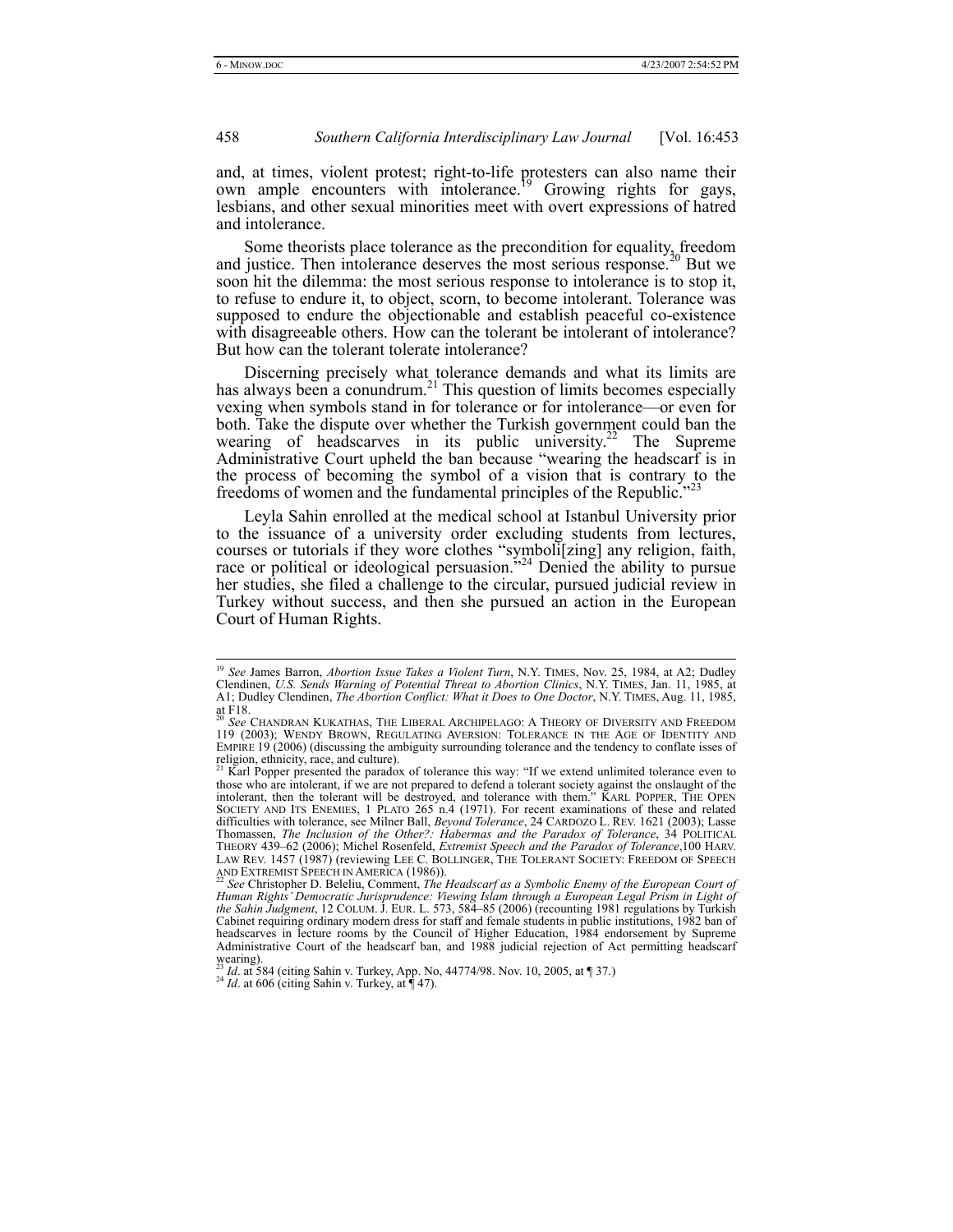That Court in 2005 agreed that the ban interfered with Sahin's right to manifest her religion but the Court nonetheless affirmed the ban—in the name of pluralism, broadmindedness, and tolerance. The European Court reasoned that to advance those values, the government of Turkey needed to act as an impartial arbiter, protecting democracy, and it could adopt the ban as a proportional means to advance such legitimate  $\text{aims.}^{25}$  British, German, French, and Dutch universities would not adopt such a ban, and would instead construe pluralism, broadmindedness and tolerance to require accommodating the religious dress of its students. But, reasoned the European Court of Human Rights, the Turkish government would know better how to advance these goals in its national context.<sup>26</sup>

That context includes the fact that Turkey, alone with Senegal among all Islamic nations, elevates secularism as part of its constitution.<sup>27</sup> But because ninety-nine percent of the population is Muslim, religious tension takes the form of conflicts over degree of orthodoxy. A woman who goes uncovered is at risk of derision or worse by fellow citizens who are more Orthodox, unless the government creates a space where she is not allowed to cover her hair. The state is deeply engaged in the project of secularism but this does not mean that it separates itself from religion; indeed, the Turkish government pays the salaries of 60,000 imams and dictates the contents of their sermons.<sup>28</sup> After a military coup in 1980, the political party regained democratic control in 1983 and relaxed restrictions on religious expression<sup>29</sup> and subsequent leaders have pressed for greater room for religious expression while trying to contain religious fundamentalism.<sup>30</sup> As Turkey struggles to find a path between Islamic fundamentalism and secular fundamentalism, $31$  its prime minister at the time of the Sahin decision had two daughters attending school in the United States in order to avoid the headscarf restrictions in Turkish universities.<sup>3</sup>

The headscarf, worn in a university setting, is at once the symbol of intolerance and the symbol of tolerance. To some, it represents patriarchal domination, and the intransigent demands for individual conformity by a group willing to use intimidation. To others it represents space enabling for individual expression and produces the diversity and mutual encounters of multicultural respect. $33$  To many in the West, the headscarf ban seems like

<sup>&</sup>lt;sup>25</sup> *Id.* at 607 (citing Sahin v. Turkey, at  $\P\P$  78, 98–99, 108, 113–14, 117–21).<br><sup>26</sup> *Id.* at 589–92, 607–09 (citing Sahin v. Turkey, at  $\P\P$  78, 98–99, 108, 113–14, 117–22, and discussing the Court's reliance on Turkey's case law, and the concept of "the margin of appreciation" used by the Court to allow latitude for member states in their decision-making and adherence to the Convention on Human Rights).<br> $^{27}$  *Id.* at 577 (on Turkish history).

<sup>&</sup>lt;sup>27</sup> *Id.* at 577 (on Turkish history).<br><sup>28</sup> *Id.* at 581 (quoting NICOLE POPE & HUGH POPE, TURKEY UNVEILED: A HISTORY OF MODERN TURKEY 317 (2004)).<br><sup>29</sup> *Id.*<br><sup>31</sup> *Id.* at 582.<br><sup>31</sup> MARVINE HOWE, TURKEY TODAY: A NATION DIVIDED OVER ISLAM'S REVIVAL 248 (2000).<br><sup>32</sup> Beleliu, *supra* note 22, at 583.<br><sup>33</sup> The debate over the headscarf in public schoo

 $33$  The debate over the headscarf in public schools in France has a specific inflection due to the traditional French conception of republican citizenship. After several girls in one school were suspended for wearing headscarves, a national debate ensued, and ultimately a nation-wide policy was adopted; the government forbids students from wearing conspicuous religious apparel, including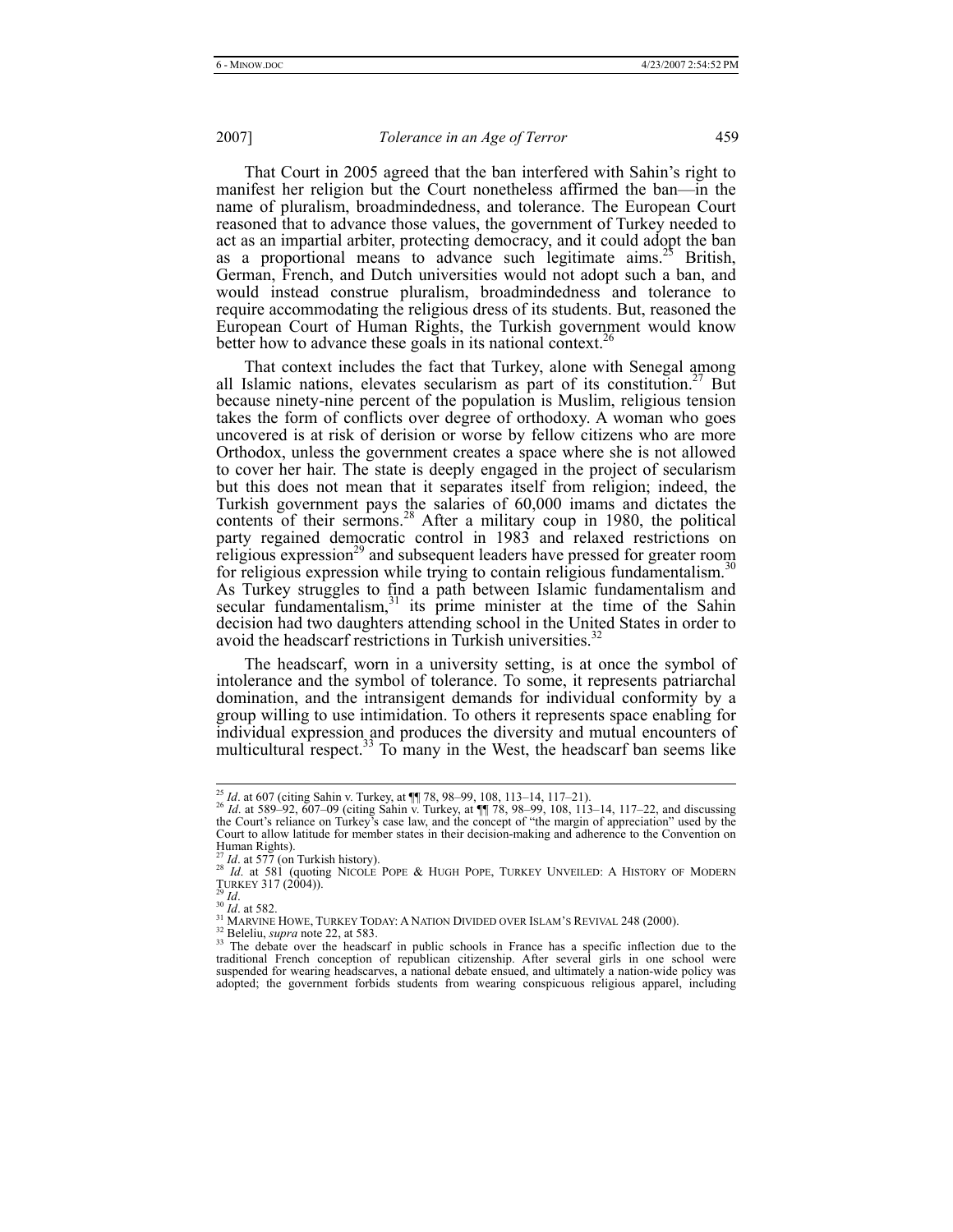an act of intolerance. But at least as defended, it instead represents intolerance of the intolerant: it marks an effort to prevent male students and others from disciplining women who prefer not to wear a head covering. Here is the paradox of tolerance: either the tolerant must tolerate intolerance or instead turn to intolerance—of the intolerant.<sup>3</sup>

Either choice undermines tolerance, but at least showing intolerance to the intolerant preserves a domain of tolerance. It seems absurd to tolerate the intolerant for that undermines tolerance itself. But intolerance of tolerance of course terminates tolerance, too. To mute such a dilemma, we

the growing Muslim presence in France. *See* BOWEN, *supra* note 15, at 242. And it can also be understood as a political effort by moderates to hold the line against more reactionary regulation of immigrants. *See* BOWEN, *supra* note 15, at 242; Helen Harden Chenut, *Translator's Introduction* to FADELA AMARA, BREAKING THE SILENCE: FRENCH WOMEN'S VOICES FROM THE GHETTO 1, 20–21 (2006). Some of its supporters claim that it offers special protection for Muslim girls who do not want to wear the scarf and yet are pressured by family members and neighbors to do so. *See* BOWEN, *supra* note 15, at 209, 231–33, 244. As political scientist Seyla Benhabib comments, "Ironically, it was the very egalitarian norms of the French public education system that brought these girls out of the patriarchal structures of the home and into the French public sphere, and gave them the confidence and the ability to *resignify the wearing of the scarf*." SEYLA BENHABIB, THE CLAIMS OF CULTURE: EQUALITY AND DIVERSITY IN THE GLOBAL ERA 191 (2002). The ban may have counterproductive effects if it leads some girls to depart from the state's school or school altogether. *See* Chenut, *supra*, at 20 (summarizing Le Foulard et la Republique (1995), reporting on interviews indicating some young women between the ages of 16–25 wore the headscarf to please parents or older brothers, while others chose to wear it to affirm their identities as both French and Muslim); Anthony Giddens, *French Headscarf Ban Against Interests of Women*, 23 NEW PERSP. Q., (Jan. 5, 2004), *available at* http://www.digitalnpq.org/global\_services/global%20viewpoint/ 01-05-04.html. On the complex arguments among women about these and other human rights issues, see Martha Minow, *About Women, About Culture: About Them, About Us*, 4 Daedalus: J. AM. ACAD. ARTS & SCI. 125, 125–45 (2000).

Informed and engaged participants in the debate over the headscarf in France themselves change their views as events unfold. Fadela Amara is the founder of a movement of human rights for Muslim women in France called Ni Putes Ni Soumises (Neither Whore Nor Submissive). Chenut, *supra*, at 20. Amara launched the movement after a gang set an eighteen-year-old Muslim woman on fire apparently because she had resisted Islamic codes of behavior. Chenut, *supra* at 16. Initially, she believed the ban would be ineffective and stigmatizing; later she saw how girls reappropriated the headscarf and found it empowering, but she grew to favor the ban. AMARA, *supra* at 154, 159.<br><sup>34</sup> Meanwhile, an elementary school teacher in Germany wanted to cover her hair while teaching

contrary to the dictates of the school authorities. Fershta Ludin is a German citizen with roots in Afghanistan. The German Constitutional Court recognized her rights of conscience and access to public office under the Basic Law, but reserved the question to state legislative response. BENHABIB, *supra* note 33, at 198–99. Four German states have legislated laws forbidding teachers from wearing an Islamic headscarf to school. *The Islamic Veil Across Europe*, BBCNews.com, (Nov. 17, 2006), *available at* http://news.bbc.co.uk/2/hi/europe/5414098.stm. British Home Secretary Jack Straw who represents a district that is 25–30% Muslim, controversially urged Muslim women to take off the veil when meeting with him, which some Muslims read as an insult. *See* Mark Simpson, *Straw Met by Applause—and Boos*, BBCNews.com, (Oct. 13, 2006), *available at*

http://news.bbc.co.uk/2/hi/uk\_news/politics/6048896.stm; Jo Coburn, *Straw Gets the Debate He Wanted*, BBCNews.com, (Oct. 6, 2006), *available at*

http://news.bbc.co.uk/2/hi/uk\_news/politics/5413012.stm; Nasreen Suleaman, *How Veil Remarks Reinforced Its Support*, BBCNews.com, (Nov. 5, 2006), *available at* http://news.bbc.co.uk/ 2/hi/uk\_news/6117480.stm.

Muslim headscarves. *See France Bans Head Scarves in School, Senate Adopts Controversial Law Forbidding Religious Apparel*, CBSNews.com, (Mar. 3, 2004), *available at*

http://www.cbsnews.com/stories/2004/02/02/world/main597565.shtml; BOWEN, *supra* note 15. For a comment on an earlier stage of the issue in France, *see* Martha Minow, *Identities*, 3 YALE J.L. & HUMAN. 97, 122 (Winter 1991). From afar, the policy may look intolerant and biased. It allows a Christian student to wear a small cross but does not allow a Muslim girl to cover her hair or a Sikh boy to wear a turban. It could however be defended as a long-term effort to promote integration and unity around a shared, secular, French identity. Certainly the government defends it in terms of the historic vigor with which the country has both pursued a separation between religion and government and also worked to tie education to a shared national identity. Especially given the timing of its adoption, the ban can be viewed as an expression of anxiety about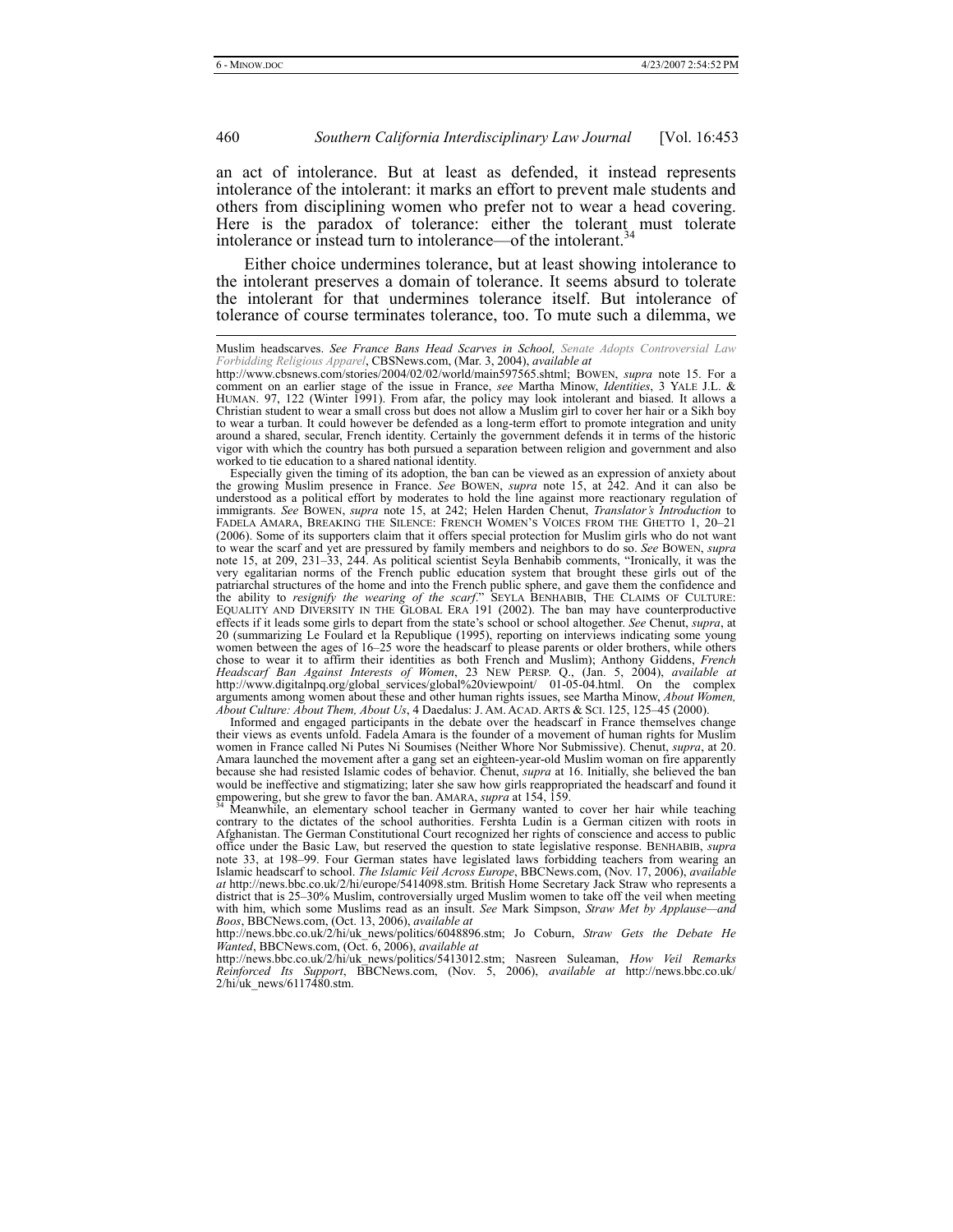may try to anticipate how one person's actions could so insult another as to trigger their intolerance and attempt to create conditions of mutual respect to minimize such insults; this is one multiculturalist view. But a fair response is, no, we should not bend ourselves out of shape to accommodate the intolerant.<sup>3</sup>

This pattern recurs in clashes between efforts those who urge multicultural sensitivity and those who stress instead commitments to individual equality, freedom, and mutual respect. After a Danish journal published cartoons ridiculing intolerance by radical Muslims, the depictions of Mohammed offended many and triggered violent protests around the world. Other media outlets then faced the choice over whether to follow multicultural sensitivities and refrain from republishing the cartoons or instead pursue full coverage of the news and to exercise free speech rights. Similar issues recur in other settings. Should local police punish an assault by an immigrant against a local gay couple or instead excuse it based on recognition of his culture's disapproval of homosexuality?

Sorting out the collisions between tolerance and intolerance is especially arduous when the fights produce physical violence or bloodshed. With massive riots causing several deaths after publication of the Danish cartoons,  $36$  republication raised risks of sheer physical danger, not simply charges of intolerance. In the midst of a multicultural street far in Berlin in 2002, for example, a group of immigrant teens beat up a gay couple. According to journalist Bruce Bawer, "That day, [the couple] lost their belief in the ideal of a multicultural society in which minorities act together in solidarity."37 Political theorist Wendy Brown argues that Israel and the United States have engaged in violence in the name of "tolerance" and "democratic" ideals.<sup>38</sup>

Thus, tolerance presents the dilemma of its own limits. Even if we rule out the self-contradicting position that the tolerant must refrain from enforcing tolerance itself, tolerance defends the persecuted.<sup>39</sup> Tolerance is not a substantive position, not a retreat to neutrality. But if tolerance can authorize a live-and-let-live, simplistic version of multiculturalism, it undermines vigilance against intolerance. It may help us to distinguish tolerance of the *people* who hold intolerant views from tolerance of those *views* themselves.40 Also it may help to distinguish a personal attitude of tolerance—as in restraint against getting into a fist-fight over undeniable

<sup>&</sup>lt;sup>35</sup> Yet even as tolerance is not the correct response to the intolerant, something surpassing tolerance something more like efforts to understand—may be necessary and appropriate as a response to people<br>who commit intolerable acts. See Ball, *supra* note 21, at 1623–24.<br><sup>36</sup> Muslim Cartoon Fury Claims Lives, BBCNews.com, (Fe

http://news.bbc.co.uk/2/hi/south\_asia/4684652.stm.<br><sup>37</sup> BRUCE BAWER, WHILE EUROPE SLEPT: HOW RADICAL ISLAM IS DESTROYING THE WEST FROM WITHIN 39 (2006).

<sup>&</sup>lt;sup>38</sup> See BROWN, *supra* note 20, at 104–05.<br><sup>39</sup> See SCANLON, *supra* note 12, at 197.<br><sup>40</sup> See SCANLON, *supra* note 12, at 197 (discussing Voltaire's statement, "I disapprove of what you say, but I will defend to the death your right to say it.").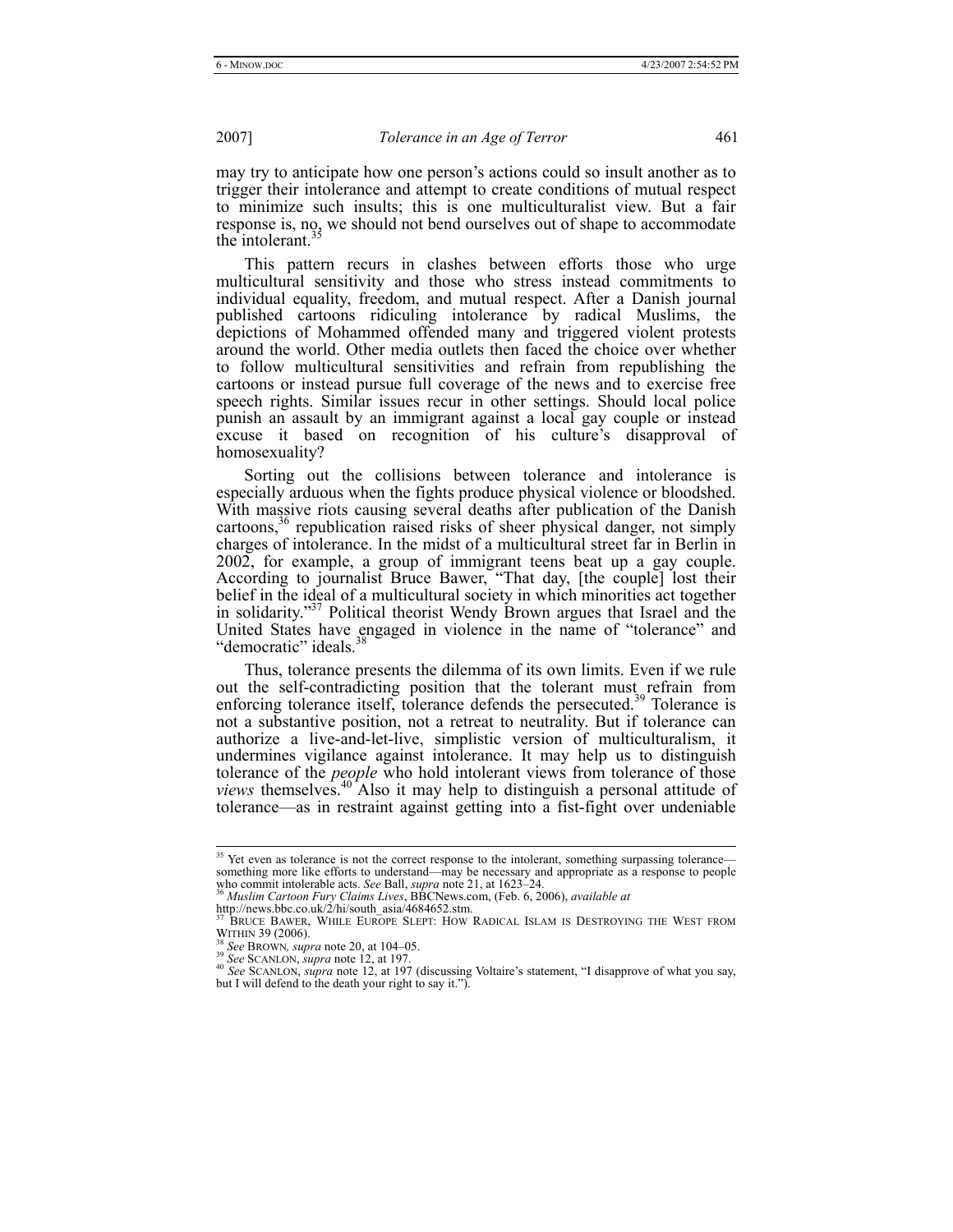disagreement—from institutional arrangements of law and politics that are designed for those most in disagreement with one another to accept.<sup>41</sup>

Yet another version of the dilemma of tolerance resurfaces here. Consider what happened in England when Iranian Ayatollah Khomeini issued a fatwa, calling for a ban of Salman Rushdie's novel, *The Satanic Verses.* The fatwa represented high religious authority not only to ban the novel but also to offer a bounty for Rushdie's death even in England, where Rushdie lived.<sup>42</sup> Beyond the police protection that Britain then offered as Rushdie went into hiding, what could the British government or anyone do to protect him from the physical danger he faced? One rule that we can identify as unhelpful was Britain's own blasphemy law, which was intolerant of religious heresy but only if the heresy targeted Christianity.<sup>4</sup> To be fair—and to have any fighting chance of winning respect by Rushdie's critics—England would either need to extend the blasphemy law to Islam or eliminate it altogether. The choice itself extends the dilemma of tolerance. Once the system of tolerance includes some explicit statements of what cannot be tolerated, there will also be disagreements over what should or should not be on that list. Perhaps it would be better not to use secular law to punish religious blasphemy at all. For those whose religion—or whose secularism—is not on the forbidden list, religious blasphemy laws invite charges of bias, hypocrisy, and disrespect. But how can a tolerant society allow religious authorities to punish what the secular world permits? Using law, politics, and social sanctions to establish the limits of tolerance creates the dilemma of intolerance toward intolerance, or tolerance of intolerance. This dilemma affords a useful window in to assessing contemporary responses to terrorism, and the narratives of overand under-reaction to which I will now turn.

# II. RISKS OF OVERREACTION

Books and articles, as well as lawsuits filed since 9/11, tell a narrative of intolerant overreaction to terror in the United States. Academic and popular writings, watchdog reports, and test case litigation describe and criticize post-9/11 domestic restrictions on speech and assembly targeting protesters;  $44$  increased government surveillance; diminished government surveillance; $45$  diminished

<sup>41</sup> *See* SCANLON, *supra* note 12, at 198. 42 GARAN HOLCOMBE, *Salman Rushdie*, CONTEMPORARY WRITERS IN THE UK (2004), *available at*

http://www.contemporarywriters.com/authors/?p=auth87 ("The publication in 1988 of his fourth novel, *The Satanic Verses*, led to accusations of blasphemy against Islam and demonstrations by Islamist groups in India and Pakistan. The orthodox Iranian leadership issued a *fatwa* against Rushdie on 14 February 1989 - effectively a sentence of death - and he was forced into hiding under the protection of the British government and police. The book itself centers on the adventures of two Indian actors, Gibreel and Saladin, who fall to earth in Britain when their Air India jet explodes. It won the Whitbread Novel Award in 1988.") *Id*. 43 *See* R. v. Chief Metropolitan Stipendiary Magistrate, ex parte Choudhury 3 W.L.R. 986 (1991) (ruling

that the blasphemy law did not encompass Islam). *See also* LEONARD W. LEVY, BLASPHEMY: VERBAL OFFENSE AGAINST THE SACRED FROM MOSES TO SALMAN RUSHDIE (1995); DAVID NASH, BLASPHEMY IN MODERN BRITAIN 1789-PRESENT (1999); *Q & A: Blasphemy law*, BBCNews.com (Oct. 18, 2004), *available at* http://news.bbc.co.uk/3753408.stm).<br><sup>44</sup> See Mary M. Cheh, *The Treatment of Demonstrators: Demonstrations, Securit* 

*Amendment Protection of Special Places*, 8 D.C. L. REV. 53 (2004); Nick Suplina, Note, *Crowd*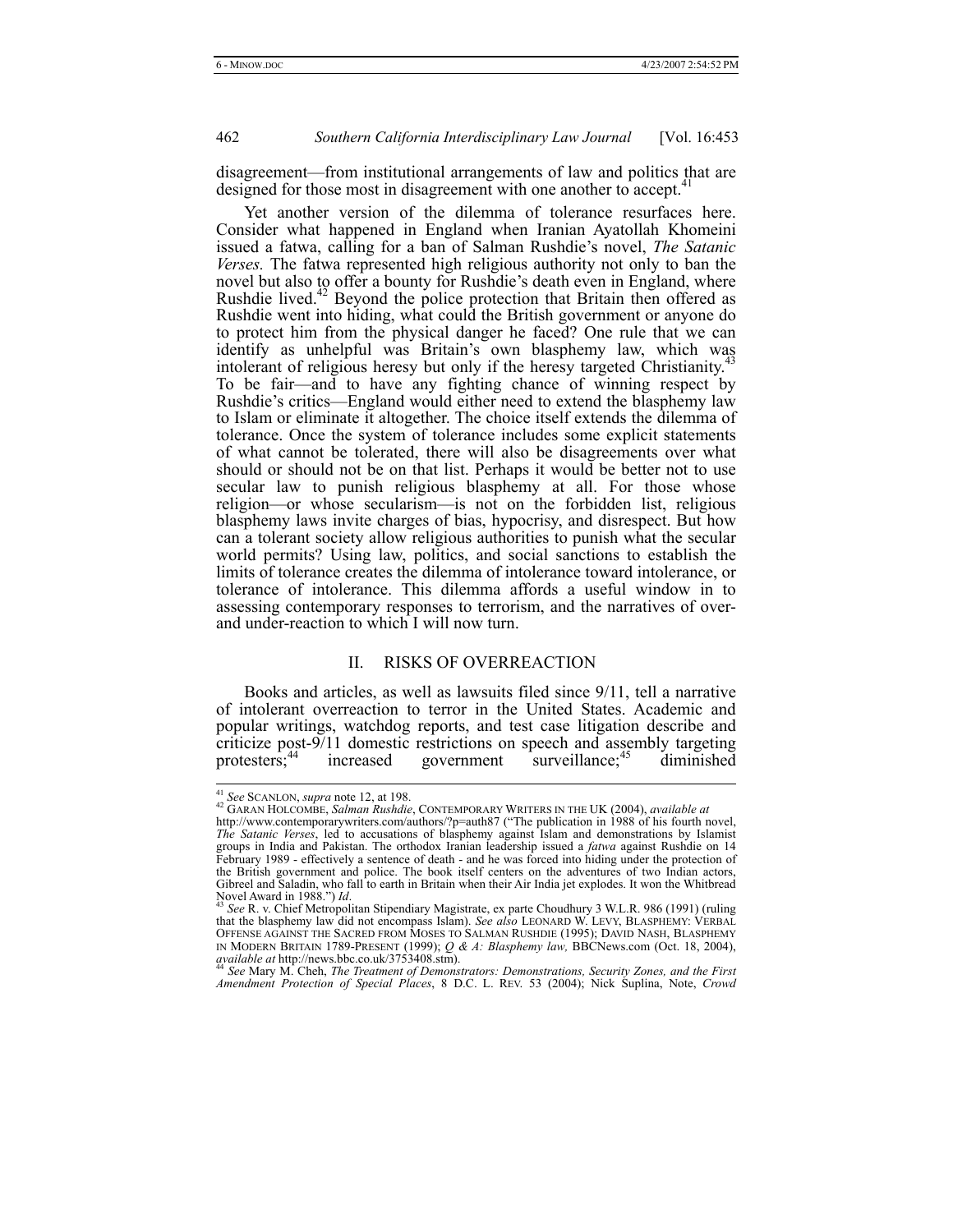l

# 2007] *Tolerance in an Age of Terror* 463

administrative and judicial oversight;<sup>46</sup> new registration requirements and ongoing monitoring of non-citizens in the United States that subject individuals to arrest, detainment, loss of legal immigrant status, criminal charges, and deportation for failures to register; $47$  attempts to deport or hold indefinitely non-citizens for minor or nonexistent immigration violations; secrecy about the names of people detained; $49$  and use of asset forfeiture $50$ and other expanded governmental powers to obtain information, arrest, detain, and indict individuals, including citizens, for broadly defined terrorism-related activities.<sup>5</sup>

Turning to the international scene, overreaching by the U.S. government is the focus of journalism, scholarship, and lawsuits challenging the detention and interrogation techniques used for people captured in Afghanistan, Pakistan, and Iraq. These detentions by the United States almost always proceed without charges, and only recently has the government started a process of planning for hearings of any sort. Even so, the hearings are sharply confined in subject matter and proceed outside the traditional rules of evidence and the military code. The Administration has sharply fought independent judicial review while also limiting detainee access to counsel and subjecting detainee consultations with counsel to

and Reauthorization Act of 2005, Pub. L. No. 109–177, 120 Stat. 192 (2006). 46 The Bush Administration established a system of military tribunals for Guantanamo detainees, bypassing Article III courts; the Supreme Court struck down that system as a violation of the Uniform Code of Military Justice ("UCMJ"). *See* Hamdan v. Rumsfeld, 126 S.Ct. 2749 (2006). Congress quickly overturned that decision, thereby reestablishing the military tribunal system. *See* Military Commissions Act of 2006, Pub. L. No. 109-366, 120 Stat. 2600 (2006).

<sup>47</sup> *See* 8 U.S.C.A. § 1201(b) (establishing general registration requirements for all entering aliens). Congress also created a "special registration" system for aliens from certain countries, requiring regular reports to the Department of Homeland Security from 2002-03. *See* Registration and Monitoring of Certain Nonimmigrants, 8 C.F.R. § 264 (2002) (suspended 2003). *See also* Nina Bernstein, *In Search of Asylum After Reprieve Proves Temporary*, N.Y. TIMES, Sept. 21, 2006, at B2 (describing effects of special registration system); U.S. IMMIGRATION AND CUSTOMS ENFORCEMENT, PUBLIC INFORMATION: SPECIAL REGISTRATION 1 (2006), *available at* http://www.ice.gov/pi/specialregistration/index.htm (describing special registration requirements).

<sup>48</sup> *See* Ty S. Wahab Twibell, *The Road to Internment: Special Registration and Other Human Rights Violations of Arabs and Muslims in the United States*, 29 VT. L. REV. 407, 431 (2005). 49 Stanley Mark et al., *Have We Learned the Lessons of History? World War II Japanese Internment and* 

*Today's Secret Detentions*, IMMIG. POL'Y FOCUS, Oct. 2002, *available at*

*Control: The Troubling Mix of First Amendment Law, Political Demonstrations, and Terrorism*, 73 GEO. WASH. L. REV. 395 (2005). The central decision upholding the restriction is United For Peace & Justice<br>v. City of New York, 243 F.Supp.2d 219 (S.D.N.Y. 2003).<br><sup>45</sup> MARK SIDEL, MORE SECURE, LESS FREE?: ANTITERRORISM POLICY

SEPTEMBER 11 (2004); Tony Loci, *Report Outlines Rights Violations in Sept. 11 Act*, USA TODAY, July 22, 2003, at 2A (describing thirty-four "credible" allegations of civil rights violations by the Justice Department in executing the Patriot Act). *See also* USA PATRIOT Act, Pub. L. No. 107–56, 115 Stat. 272 (2001) (codified as amended by 18 U.S.C. §§ 2510–22, 18 U.S.C. §§ 3121–27, 18 U.S.C. §§ 2701– 12, 50 U.S.C. §§ 1801–11, and in eleven other sections (2006)) [hereinafter "USA PATRIOT Act"]. The Patriot Act was renewed on March 9, 2006, with only minor changes. *See* USA PATRIOT Improvement

http://www.ailf.org/ipc/ipfl1002.pdf, cited in Twibell, *supra* note48, n.130; American Immigration Lawyer's Ass'n, *Boiling the Frog Slowly: Executive Branch Actions Since September 11, 2001*, 7

BENDERS IMMIG. BULL. 1237 (2002).<br><sup>50</sup> Susan M. Akram & Maritza Karmely, *Immigration and Constitutional Consequences of Post-9/11*<br>Policies Involving Arabs and Muslims in the United States: Is Alienage a Distinction witho *Difference?*, 38 U.C. DAVIS L. REV. 609, 632-640, 694-698 (2005) (citing provisions of the Patriot Act and related regulations).<br><sup>51</sup> A court rejected as impermissibly vague the prohibition of providing material support or resources in

the form of "expert advice or assistance." Humanitarian Law Project v. Ashcroft, 309 F. Supp. 2 1185 (C.D. Cal. 2004).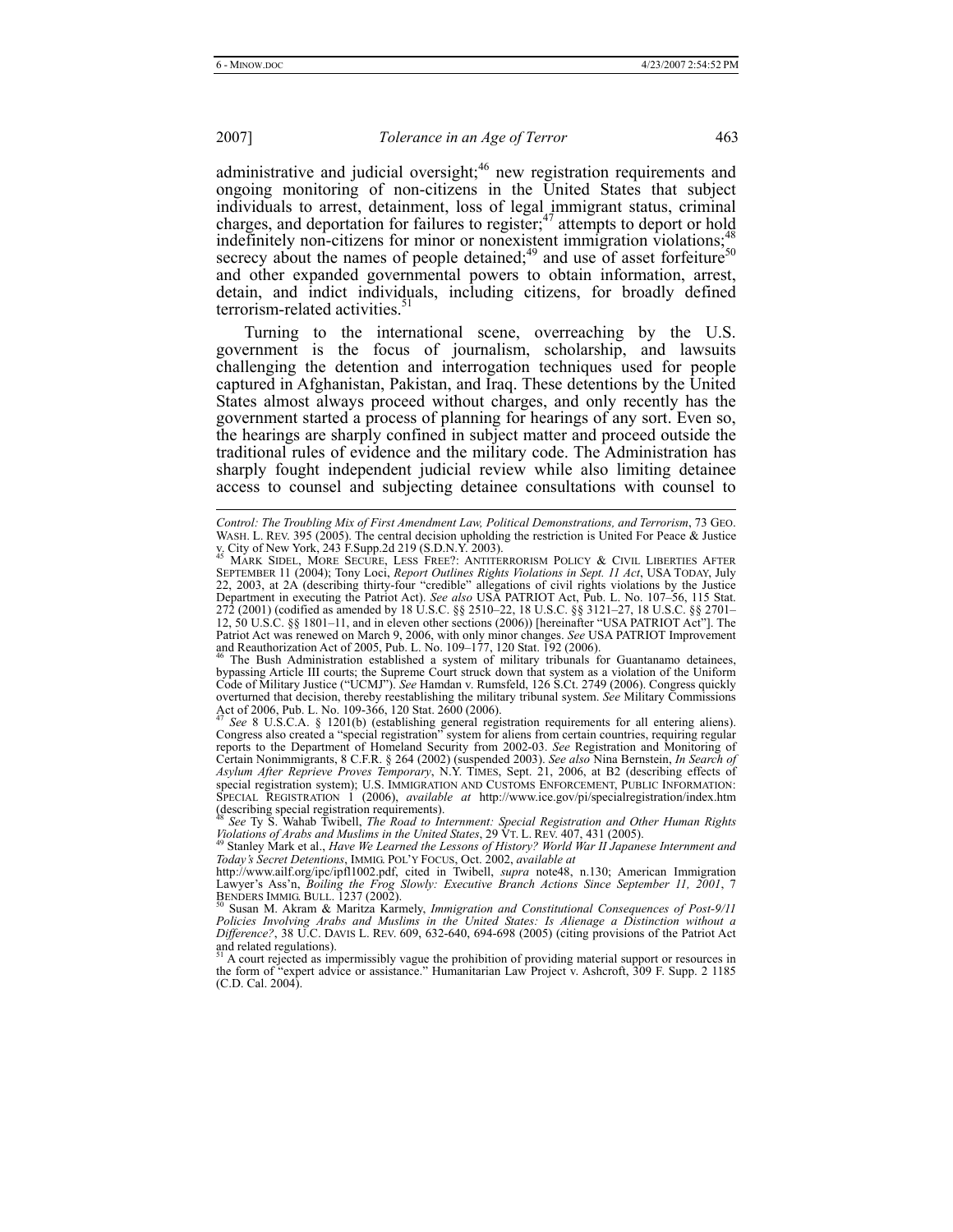government monitoring.<sup>52</sup> Most explosive are the exposures of secret detention centers abroad and rendition of detainees to countries known to engage in torture, coupled with revelations of shockingly abusive interrogation and detention techniques in the Abu Ghraib prison in Iraq and in Guantanamo, Cuba, which the government specifically chose as a detention center in an effort to evade both domestic and international legal constraints.

Taken together, recent steps taken by the U.S. government create an extraordinary challenge to traditional civil liberties and civil rights. Particular jeopardy falls on dissenters to U.S. policies and on Muslims, Arabs, and Arab-Americans, as well as people who may be mistaken for them. Alongside the broad story of a power grab by the executive branch,<sup>53</sup> three specific narratives of government overreaching recur among the commentaries:

- Intolerance of protests
- Surveillance without checks
- Intimidating treatment of non-citizens and "targeting" of Muslims and Arabs

By calling them "narratives," I do not suggest that claims of government overreaction to terrorist threats are untrue.<sup>54</sup> Critical accounts contain many points of undeniable truth, and justify deeper analyses that these narratives only partially suggest. By discussing "narratives," I do mean to estrange ourselves from the debate, to establish critical distance, and to see the frames used to make sense of often overwhelming experiences.

 <sup>52</sup> Akram & Karmely, *supra* note 50, at 654-657 (citing the Bureau of Prisons's post 9/11 power to monitor and review communications between detainees or inmates and their lawyers).<br><sup>53</sup>*See*, *e.g.*, Erwin Chemerinsky, *Civil Liberties and the War on Terrorism*, 45 WASHBURN L. REV. 1

<sup>(2005).</sup> Observers note that President Bush has announced intentions to ignore more than 750 laws, keep without charges nearly 500 "enemy combatants" in detention in Guantanamo, authorize warrantless wiretapping of domestic telephone calls, and to report only to a handful of leaders rather than full Congressional oversight committees, relying on assertions of the inherent powers of the commander in chief and the unitary executive and elevating the President's control over the other branches. Elizabeth Drew, *Power Grab*, The NEW YORK REVIEW OF BOOKS, June 22, 2006, *available at*  http://www.nybooks.com/articles/19092. The White House lawyers maintain there is precedent for the administration's activities. For the administration's argument in favor of its authority with regard to domestic surveillance, *see*, *e.g.*, U.S. DEP'T. OF JUSTICE, LEGAL AUTHORITIES SUPPORTING THE ACTIVITIES OF THE NATIONAL SECURITY AGENCY DESCRIBED BY THE PRESIDENT (2006), *available at*  http://www.usdoj.gov/opa/whitepaperonnsalegalauthorities.pdf. But some commentators characterize the administration's activities as a power grab. *E.g.*, Alan Bock, *Breathtaking Power Grab*, Jan. 29, 2006, http://www.antiwar.com/bock/?articleid=8452).<br><sup>54</sup> Decisionmakers reflecting on decisions made in the wake of 9/

fear and ignorance while debating about the appropriateness of the response. *See*, *e.g.*, John J. Farmer, Jr., *The Rule of Law in an Age of Terror*, 57 RUTGERS L. REV. 747, 753, 755 (2005) (reflections of former New Jersey Attorney General current Senior Counsel of the National Commission on Terrorist Attacks upon the United States (9/11 Commission)).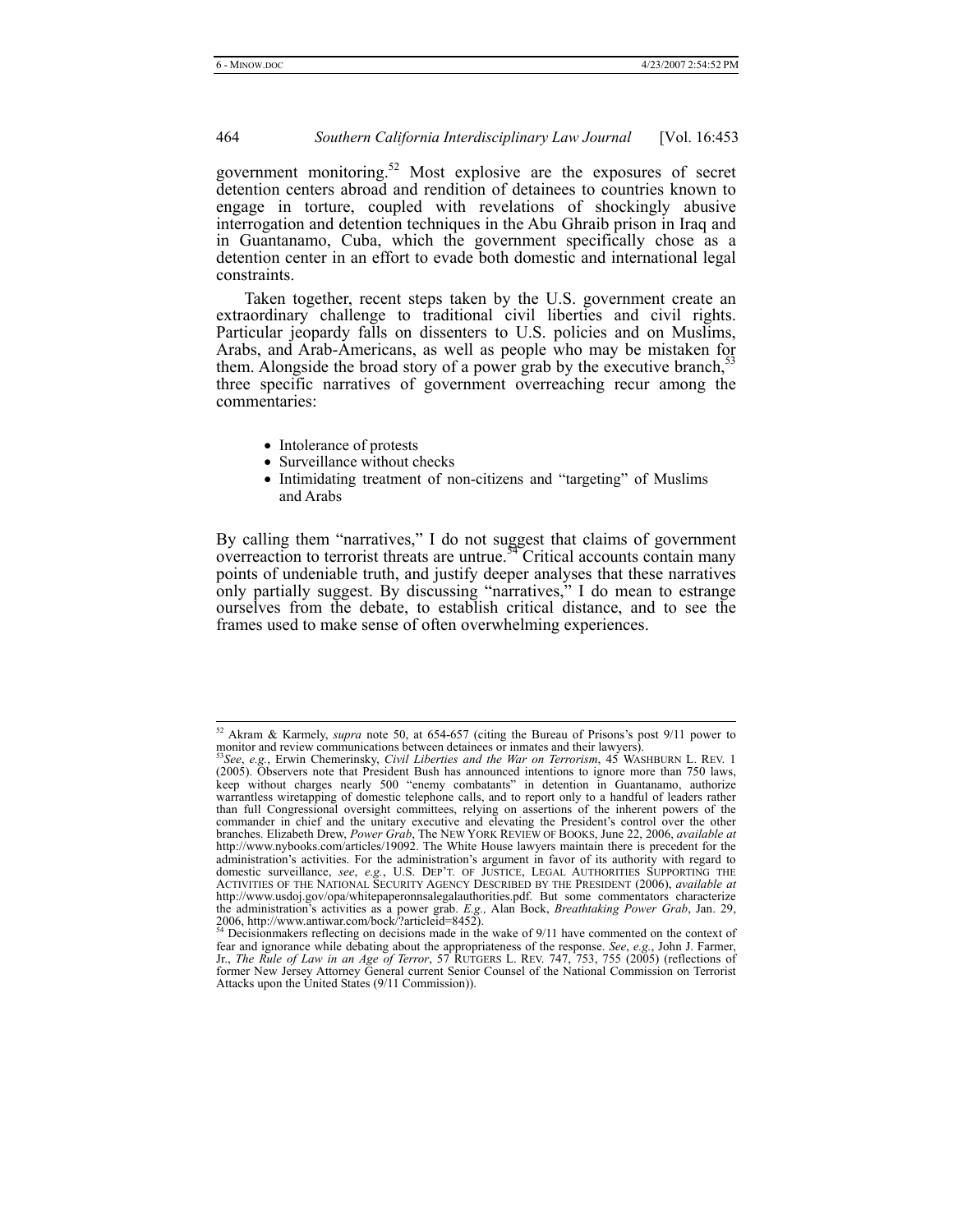#### A. ON INTOLERANCE OF PROTESTS

The federal government has denied all permits for large demonstrations in Lafayette Park, the open space directly across from the White House that has historically hosted assemblies and protests.<sup>55</sup> Police have denied parade permits and confined assembly and protests after 9/11 to "free speech zones" removed from government officials and the broader community. In a leading example in 2003, the New York City police denied a permit for the anti-war parade proposed by protestors of the anticipated U.S. military action in Iraq. The police confined the protesters to a location bounded by metal pens.<sup>56</sup> A federal district court upheld the restrictions in part because the police had too limited a time frame to plan for the event after advance negotiations with protestors stalled. Critics claim that the government caused the stall, and used the permissible time, place, and manner restrictions on free speech and assembly to alter the expressive content of the demonstration. Affirming the decision, the federal court of appeals warned against talismanic justifications for denying parade permits.<sup>5</sup> During the same incident, police arrested an estimated  $250$  people, most of whom had tried without success to reach the permitted protest site.<sup>58</sup> Law enforcement officials similarly restricted protestors to "free speech zones" during the 2004 Democratic National Convention in Boston and the 2004 Republican National Convention in New York. In other public events, supporters of President Bush have been allowed in public settings to hear him speak, while protesters have been confined to zones where they cannot see or hear or be seen or heard by the President, federal officials, or other members of the public.<sup>5</sup>

#### B. SURVEILLANCE WITHOUT CHECKS

If we are lucky, we will learn more about the surveillance pursued by the federal government since 9/11. Because the usual checks and limitations increasingly do not apply, we may not. Nevertheless, the media has begun to expose practices that the government hoped to keep secret. Recently, the *New York Times* reported on the new use of security letters by the Central Intelligence Agency to obtain domestic financial records while following leads about terrorist threats—including sudden increases in

 <sup>55</sup> Cheh, *supra* note 44, at 55, n.7. Mahoney v. Norton, No. 02-1715 (D.D.C. 2001) (upholding ban imposed after 9/11 on protests in Lafayette Park).<br><sup>56</sup> See Ian Urbina, *Police Face Lawsuits over Tactics at Big Protests*, N.Y. TIMES, Nov 19, 2003, at B 4.

<sup>&</sup>lt;sup>57</sup> United for Peace & Justice v. City of New York, 323 F.3d 175, 178 (2d Cir. 2003). See also Suplina,

*supra* note 44, at 418 n.169.<br><sup>58</sup> Shaila K. Dewan, *War Protesters Say They Were Bound to Rally, but Ended up in a Human Traffic Jam, N.Y. TIMES, Feb. 17, 2003, at B4.* 

Jam, N.Y. TIMES, Feb. 17, 2003, at B4.<br><sup>59</sup> See Amended Complaint, Acrod v. City of Philadelphia 2004 U.S. Dist. LEXIS 8446 (E.D. 2004) (No<br>03-412); Jonathan Janiszewski, Comment, *Silence Enforced Through Speech: Philadel 2000 Republican Convention*, 12 TEMP. POL. & CIV. RTS. L. REV. 121 (2002); Coalition to Protest the Democratic Nat'l Convention v. City of Boston, 327 F. Supp. 2d 61 (D. Mass 2004), *aff'd sub nom.* Bl(a)ck Tea Soc'y v. City of Boston, 378 F.3d 8 (1st Cir. 2004); Diane Cardwell, *Police Offer Protesters a Site Far From Garden*, N.Y. TIMES, July 15, 2004, at B1; Jay Weaver, *Groups to File Lawsuits over Actions by Police*, MIAMI HERALD, Dec. 8, 2003, at B1.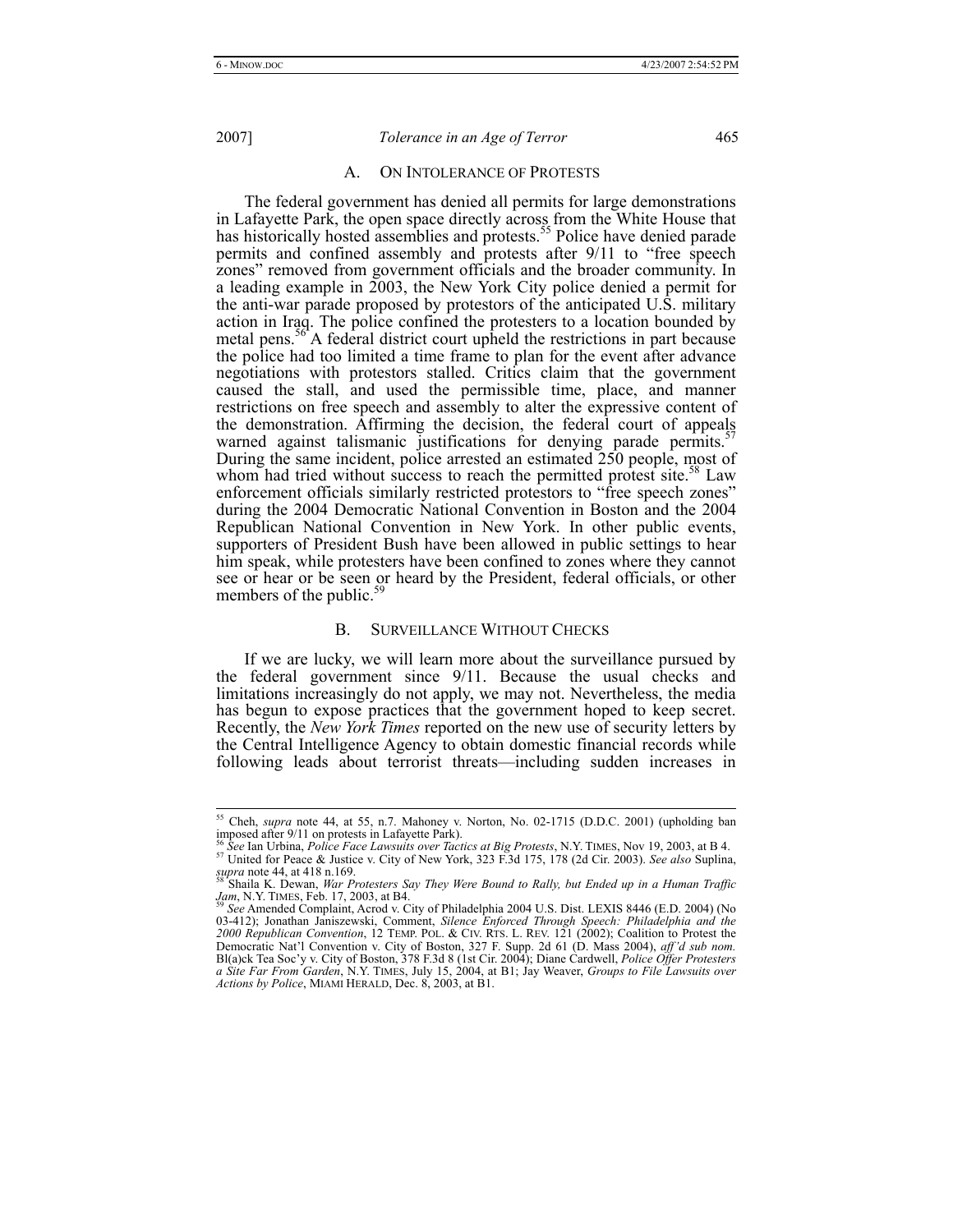assets held by particular individuals. $60$  Although presented as noncompulsory letters to the financial institutions, the requests nonetheless involve the military in the domestic law enforcement domain without clear authority or specified checks on the scope of power and quite coercion they exercise.

Barr also touched upon a topic we often address - financial privacy.

Echoing our sentiments, he notes: "It was not so many years ago that Americans could open a bank account and rest assured its contents would be free from prying government eyes unless federal agents could establish to the satisfaction of a federal judge that the bank customer had violated the law. While the Internal Revenue Service was exempted from this prohibition on routine disclosure of a law abiding citizens' financial records, even that agency was severely limited in how it could use the tax related data and with whom it could share the information. In other words, as a man's home was his castle, so too his finances were his secret. No more.

Under the USA Patriot Act, versions of which were reauthorized recently by both houses of the US Congress, and the ease with which "sneak and peek" warrants may now be issued to the government, a man's home is the government's play ground. And, also thanks to the Patriot Act, a person's bank accounts are now routinely analyzed and reported to government agencies for little or no reason whatsoever.

Barr also notes the futility of all the unnecessary bureaucratic paperwork: Banks are under increasing pressure to file more and more Suspicious Activity Reports" or "SARs" with the feds; at the current rate of some 800,000 per year (nearly triple the rate of just three years ago). Until recently SARs were limited to instances in which truly unusual banking activity triggered a legitimate suspicion the customer was engaged in money laundering or some other illegal financial activity. Now, thanks to both the Patriot Act, which greatly expanded the category of suspicious activities that would trigger an SAR filing, and as a result of "defensive filings" by banks, the types of transactions that are coming under scrutiny are often routine and not indicative of any unlawful activity.

This kind of mindless reporting is little more than plain snooping by bank officials eager to gain favor with federal regulators, and reflects the federal government's increasing desire to gather data on all of us for no reason or any reason.

It has gotten so bad that one US banker told Barr his bank has set quotas for increased numbers of SARs to be filed each reporting period.

While you might sympathize with the banks, since the federal government is now prosecuting banks for not filing enough SARs, filing a report with the feds on a customer simply because he or she engages in heavy use of an ATM seems an overreaction but it is happening.

What happens to all this information the government is gathering from banks filing more SARs? Not much, beyond gathering data in its massive computers. Of the nearly 700,000 SARs filed in 2004, fewer than 900 were actually passed on to a law enforcement agency for follow-up. Lost in all this is financial privacy, something that used to be important in America but which now appears to have been discarded as 'quaint' and outdated.

We reiterate what we have said before -- real financial privacy does exists in many offshore havens where banking secrecy is the law; where privacy is not waived on a routine basis, but only after judicial review, notice to account holders and determination of probable cause.

 <sup>60</sup> Eric Lichtblau & Mark Mazzetti, *Military Expands Intelligence Role in U.S.*, N.Y. TIMES, Jan. 14,  $2007$ , at A1

<sup>&</sup>lt;sup>1</sup> *Id.* See also Bob Bauman, Letter from the Editor, Overreaction, SOVEREIGN SOCIETY OFFSHORE A-LETTER, Aug. 4, 2005, *available at* http://www.sovereignsociety.com/offshore1368.html. ("Referring to the London bombings and the death of an innocent man who was mistaken for a terrorist, Rep. Barr noted that while such a tragedy has not occurred in the US, "our government continues to overreact to terrorist incidents, real and perceived, in ways that threaten to erase our liberties if not our lives."). The report continues: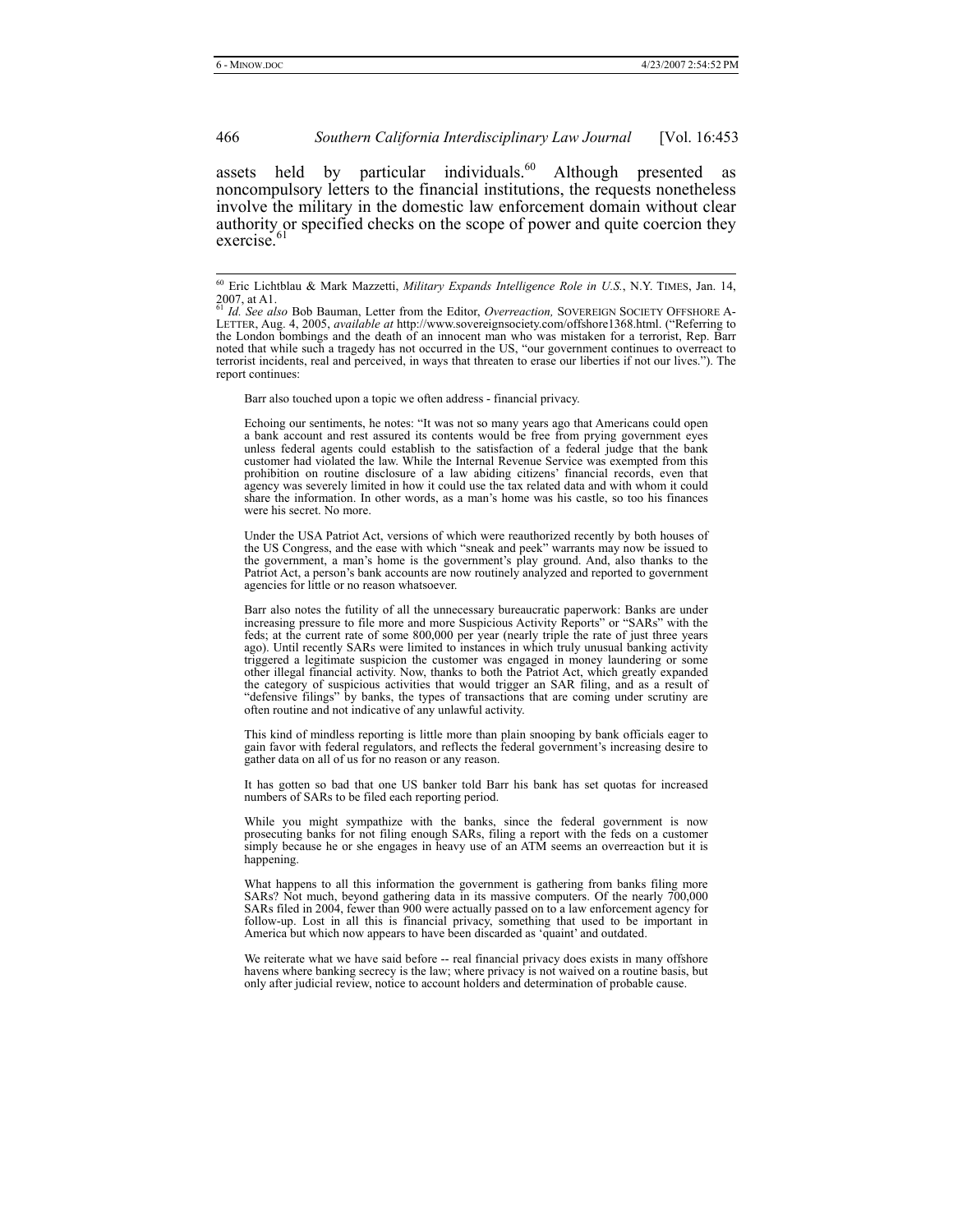Like the increased surveillance of domestic telephones, mail, and email brought to light by investigative journalists, this investigation of financial records depends on aggressive interpretations of federal authority and government secrecy about its own assertions of authority. It thereby undermines legal and democratic accountability in the course of pursuing what many understand as a campaign to restore executive powers curbed after abuses under the Nixon administration.<sup>62</sup> For example, President Bush recently announced that he believes that federal law enforcement has authority to read materials sent through the U.S. mail. Some new surveillance techniques are no doubt appropriate in light of terrorist threats, but the pattern of concealing the techniques and forestalling demands for authorization has become a series of disturbingly familiar end-runs around democratic checks. These measures are striking especially given the ongoing willingness of Congress to give broad authorization for new surveillance techniques, including techniques that loosen traditional checks on governmental searches and investigations.

Thus, the USA PATRIOT Act increases government power to wiretap and obtain electronic communications.<sup>63</sup> It permits law enforcement to demand libraries, bookstores, and businesses to produce tangible items, such as papers, books, and records, $64$  while also forbidding disclosure to any person of such a demand.<sup>65</sup> It further authorizes searches conducted without giving contemporaneous notice of the search or a warrant for the search.<sup>66</sup> Civil libertarians objected but secured only small changes as the

BOB BAUMAN, Editor

l

<sup>62</sup> See ANDREW RUDALEVIGE, THE NEW IMPERIAL PRESIDENCY: RENEWING PRESIDENTIAL POWER<br>AFTER WATERGATE (2005).

<sup>63</sup> USA PATRIOT Act, *supra* note 45, at § 204 (2006).<br><sup>64</sup> USA PATRIOT Act, *supra* note 45, at § 215 (2006).<br><sup>65</sup> USA PATRIOT Act, *supra* note 45, at § 215(d) ("No person shall disclose to any other person (other than those persons necessary to produce the tangible things under this section) that the Federal Bureau of Investigation has sought or obtained tangible things under this section.") *See* STEPHEN J. SCHULHOFER, THE ENEMY WITHIN: INTELLIGENCE GATHERING, LAW ENFORCEMENT AND CIVIL LIBERTIES IN THE WAKE OF SEPTEMBER 11 2 (2002).<br><sup>66</sup> USA PATRIOT Act, *supra* note 45, at § 215; USA PATRIOT Improvement and Reauthorization Act

of 2005, *supra* note 45. On signing the renewal of the Act into law, President Bush indicated, as he has on other occasions, his intention to construe the law's obligations according to his own view of what the Constitution permits:

The executive branch shall construe the provisions of H.R. 3199 that call for furnishing information to entities outside the executive branch, such as sections 106A and 119, in a manner consistent with the President's constitutional authority to supervise the unitary executive branch and to withhold information the disclosure of which could impair foreign relations, national security, the deliberative processes of the Executive, or the performance of the Executive's constitutional duties.

The executive branch shall construe section 756(e)(2) of H.R. 3199, which calls for an executive branch official to submit to the Congress recommendations for legislative action, in a manner consistent with the President's constitutional authority to supervise the unitary

It is still legal to have, use and enjoy offshore bank and investments accounts. We can and will assist you in opening these accounts where you get far better asset protection, increased investment opportunities and the kind of peace of mind no longer available in America. That's the way it looks from here.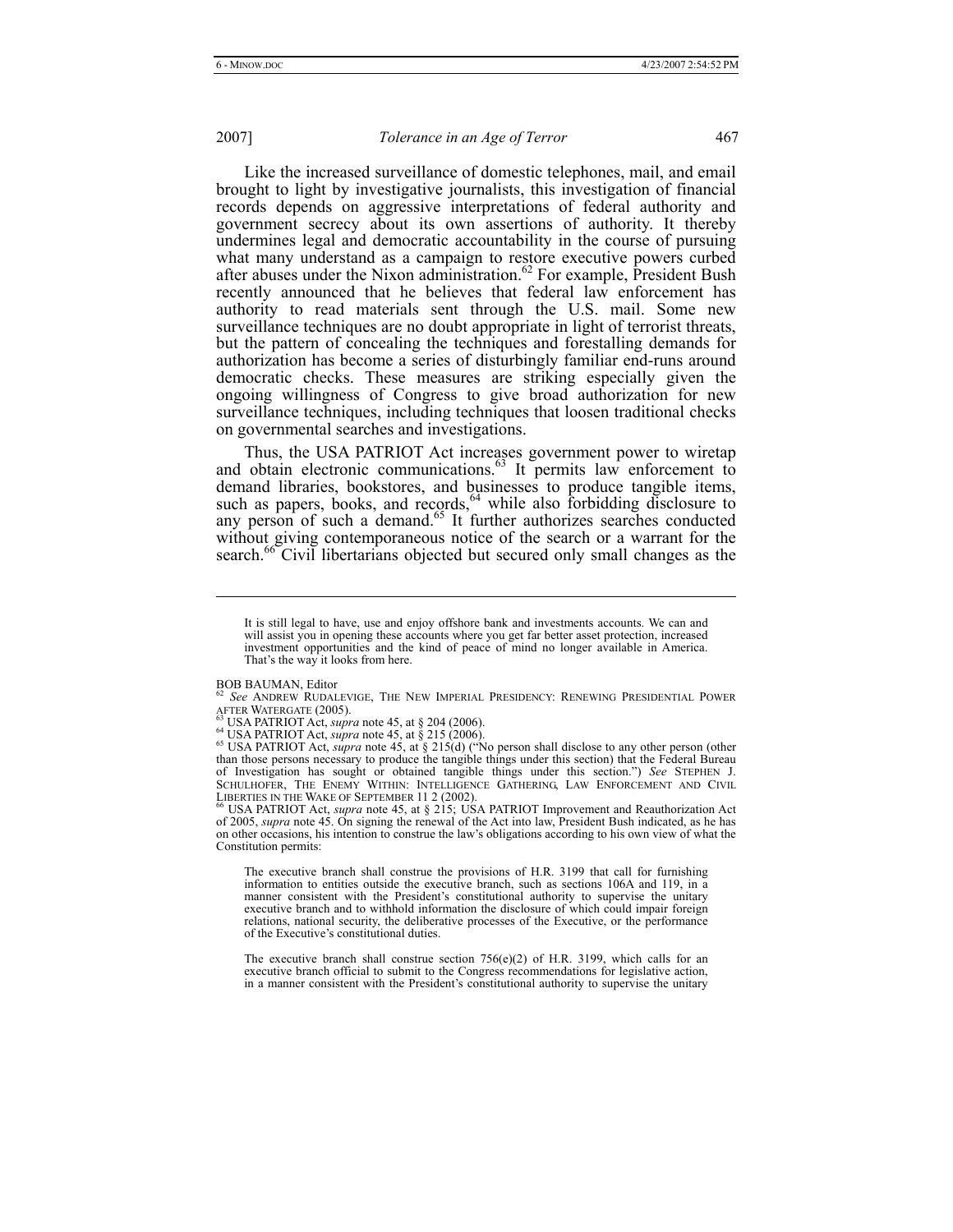Act was reauthorized in 2006. Now libraries can consult a lawyer and try to challenge whether the government acts in bad faith in demanding the records.<sup> $57$ </sup> The Act gives police and other government agents authority to use "sneak-and-peek warrants," obtained with no advance notice to the subject, to search homes and possessions, and to conduct surveillance on the Internet or email without notice. Electronic surveillance bypasses prior approval previously required by a secret panel of judges on the Foreign Intelligence Surveillance Act ("FISA") court; after 9/11, the government claimed this process of seeking warrants was too burdensome.<sup>68</sup> Actually, since 1978, Congress has given the government authority to proceed for seventy-two hours in an emergency case without a warrant. Nonetheless, the Bush administration argued that this broad authority actually contained too onerous a limit. $69$  With challenges to the administration's practices pending, the President recently agreed to submit electronic surveillance to review by the secret Foreign Intelligence Surveillance Court ("FISC"). Some observers treated this as a victory for the rule of law and checks on excessive governmental power, yet in 2005, FISC approved all 2072

http://www.whitehouse.gov/news/releases/2006/03/20060309-8.html (Mar. 9, 2006). Thus, although Congress inserted a provision to guard against executive abuses of the power to search private homes and seize papers, the President responded by announcing he did not feel bound to report to Congress if, in his view, such disclosure would impair national security or the performance of the Executive's duties. *See* Charlie Savage, *Bush Shuns Patriot Act Requirement*, BOSTON GLOBE, Mar. 24, 2006, *available at*  http://www.boston.com/news/nation/articles/2006/03/24/bush\_shuns\_patriot\_act\_requirement/. <sup>67</sup> As the Department of Justice summarized:

Amendments to section 215 orders. The reauthorizing legislation's amendments provide significant additional safeguards of Americans' civil liberties and privacy while continuing to allow investigators to use so-called "section 215 orders"—court orders requiring production of business records—in all phases of authorized national security investigations. The reauthorizing legislation clarifies that a section 215 order cannot be issued unless the information sought is relevant to an authorized national security investigation (other than a threat assessment).

With respect to certain categories of documents that are viewed as more sensitive such as library, bookstore, medical, tax return, and gun sale records—the reauthorization legislation still allows the FISA court to issue a section 215 order for those documents but requires that the application be signed by either the Director or Deputy Director of the FBI. As another safeguard, the Attorney General must develop and apply so-called "minimization procedures" limiting the retention and dissemination of information concerning U.S. persons that is obtained through section 215 orders. Recipients may explicitly seek judicial review and disclose receipt of a 215 order to attorneys to obtain legal advice or assistance and to other people necessary to comply with the request.

<sup>69</sup> See Responses from the Dep't of Justice to Questions from Chairman Sensenbrenner (Mar. 24, 2006), *available at* http://www.fas.org/irp/agency/doj/fisa/doj032406.pdf.

executive branch and to recommend for the consideration of the Congress such measures as he judges necessary and expedient.

George W. Bush, President's Statement on H.R. 199, the "USA PATRIOT Improvement and Reauthorization Act of 2005," *available at* 

OFFICE OF PUBLIC AFFAIRS, U.S. DEP'T OF JUSTICE, PUBL'N NO. 06-113, FACT SHEET: USA PATRIOT ACT IMPROVEMENT AND REAUTHORIZATION ACT OF 2005, (2006), *available at* 

http://www.usdoj.gov/opa/pr/2006/March/06\_opa\_113.html. *See also* CHARLES DOYLE, CONGRESSIONAL RESEARCH SERVICE, USA PATRIOT ACT REAUTHORIZATION IN BRIEF (2005), CONGRESSIONAL RESEARCH SERVICE, USA PATRIOT ACT REAUTHORIZATION IN BRIEF (2005), available at http://fpc.state.gov/documents/organization/51133.pdf (summarizing changes in the Act).<br><sup>68</sup> USA PATRIOT Act, *supra* note 45. *See also* U.S. Department of Justice Fact Sheet, *supra* note 67; ELAINE CASSELL, THE WAR ON CIVIL LIBERTIES: HOW BUSH AND ASHCROFT HAVE DISMANTLED THE<br>BILL OF RIGHTS 13-14 (2004).<br><sup>69</sup> *See* Responses from the Dep't of Justice to Questions from Chairman Sensenbrenner (Mar. 24, 2006),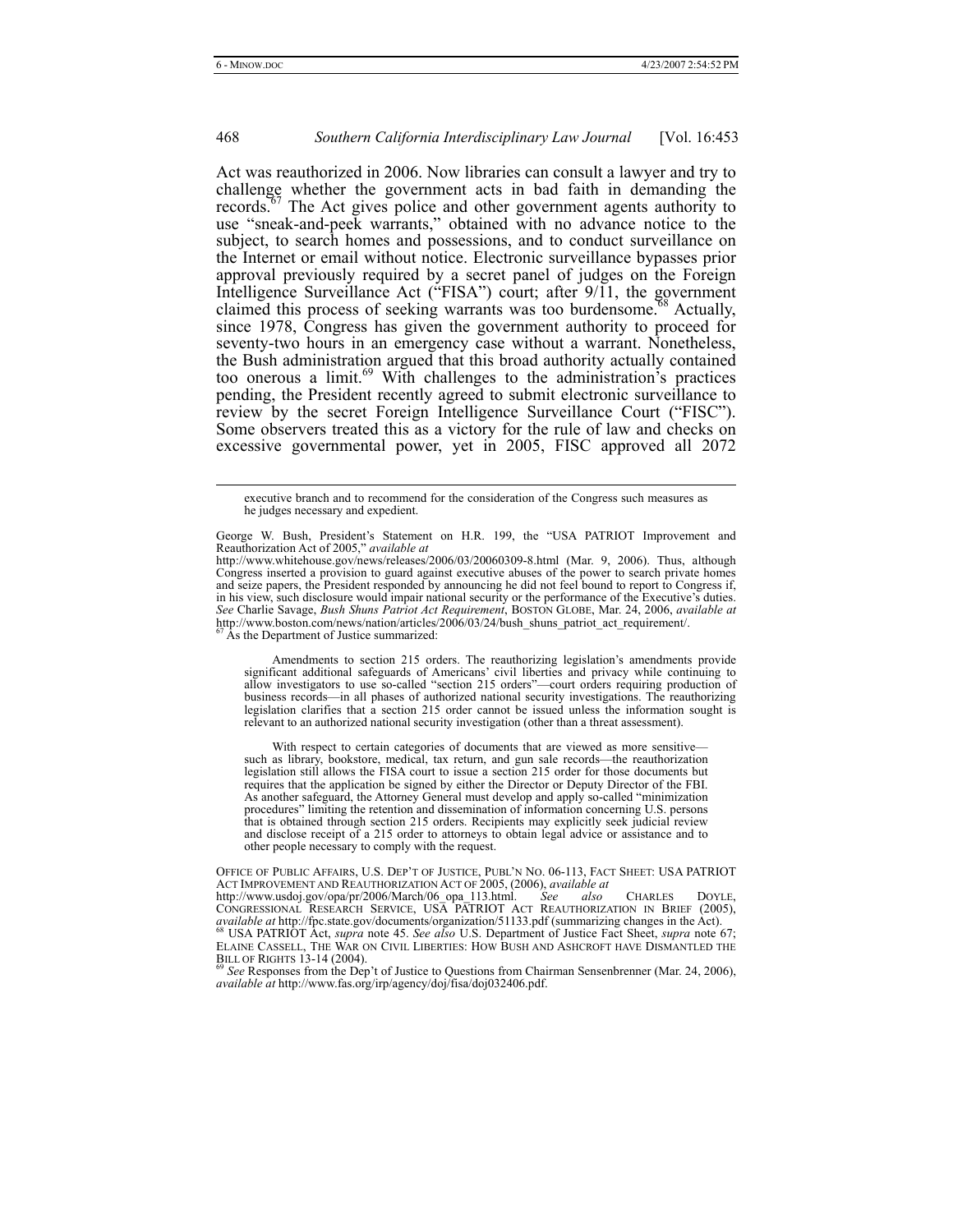requests that it received.<sup>70</sup> The government has not disclosed whether its new willingness to submit requests for warrants to FISA court review—in a secret, nonadversarial, and unreported session—pertains to specific requests or to the program as a whole.<sup>7</sup>

Ashton Carter, a former U.S. Assistant Secretary of Defense who is now a professor of international affairs, argues that a government should have more latitude to conduct surveillance of things—including means and channels—than it has for surveillance of persons.<sup>72</sup> Yet surveillance since 9/11 in the United States seems—or is—more intensive on Muslims, Arabs, and people thought to be Muslim or Arab than anyone else. Restrictions on Muslims figure prominently in the narratives of government overreaching, including anecdotes of discriminatory treatment in ordinary government activities. One account describes how a Catholic nun "covered from head to toe" passed through an airport security checkpoint without a body search, while Enaas Sansour, a seventeen-year-old Muslim girl wearing a headscarf, was forced to remove her scarf in front of men, contrary to her religious views.<sup>73</sup> In another incident, Florida revoked the driver's license of a Muslim woman who refused to comply with an order issued after 9/11 to retake her driver's license photo with her veil removed.<sup>74</sup> Because courts have found the photo requirement unconstitutional as applied to objecting Christian plaintiffs, $\frac{75}{5}$  one critic charged that revoking the Muslim woman's driver's license showed religious bias. This objection is not fully persuasive, as the other decisions occurred before the general tightening of security measures after 9/11 and the development of face recognition technology, which increases the usefulness of digitalized drivers' licenses in law enforcement.<sup>76</sup> Even so, discrimination in surveillance is only the tip of the iceberg in the third narrative.

# C. THE INTIMIDATING TREATMENT OF NONCITIZENS AND "TARGETING" OF MUSLIMS AND ARABS

These narratives encompass government practices within the United States and in the wars in Afghanistan and Iraq.

 <sup>70</sup> Donna Leinword, *Court to Oversee Wiretap Program*, USA TODAY, Jan. 18, 2007, at 1A. 71 Eric Lichtblau & David Johnston, *Court to Oversee U.S. Wiretapping in Terror Cases*, N.Y. TIMES, Jan. 18, 2007, at A1, A16. *See also* Editorial, *Bush's Change of Heart (or Not)*, BOSTON GLOBE, Jan. 21,  $2007$ , at F8.

<sup>72</sup> Ashton B. Carter, *The Architecture of Government in the Face of Terrorism*, *in* COUNTERING TERRORISM: DIMENSIONS OF PREPAREDNESS 12 (Arnold M. Howitt & Robyn L. Pangi eds., 2003). 73 Ally Hack, Note, *Forfeiting Liberty: A Collective Sense of Vulnerability and the Need for Proactive* 

*Protection After 9/11*, 2 CARDOZO PUB. L. POL'Y & ETHICS J. 469 (2004) (citing Katherine Shaver,

*Freedom of Expression: BWI Screening Prompts Complaint from Virginia Muslim*, WASH. POST, Jan. 9, 2002, *available at http://loper.org/george/trends/2002/Jan/87.html).*<br><sup>74</sup> Freeman v. State of Florida, No. 2002-CA-2828, the Freeman decision reflected post 9/11 biases and will deteriorate strict scrutiny analysis and constitutionally protected rights). 75 Quaring v. Peterson, 728 F.2d 1121 (8th Cir. 1984), *aff'd*, Jensen v. Quaring, 72 U.S. 478 (1985);

Bureau of Motor Vehicles v. Pentecostal House of Prayer, Inc., 380 N.E.2d 1225 (Ind. 1978). 76 *See* Freeman v. State of Florida, *supra* note 74.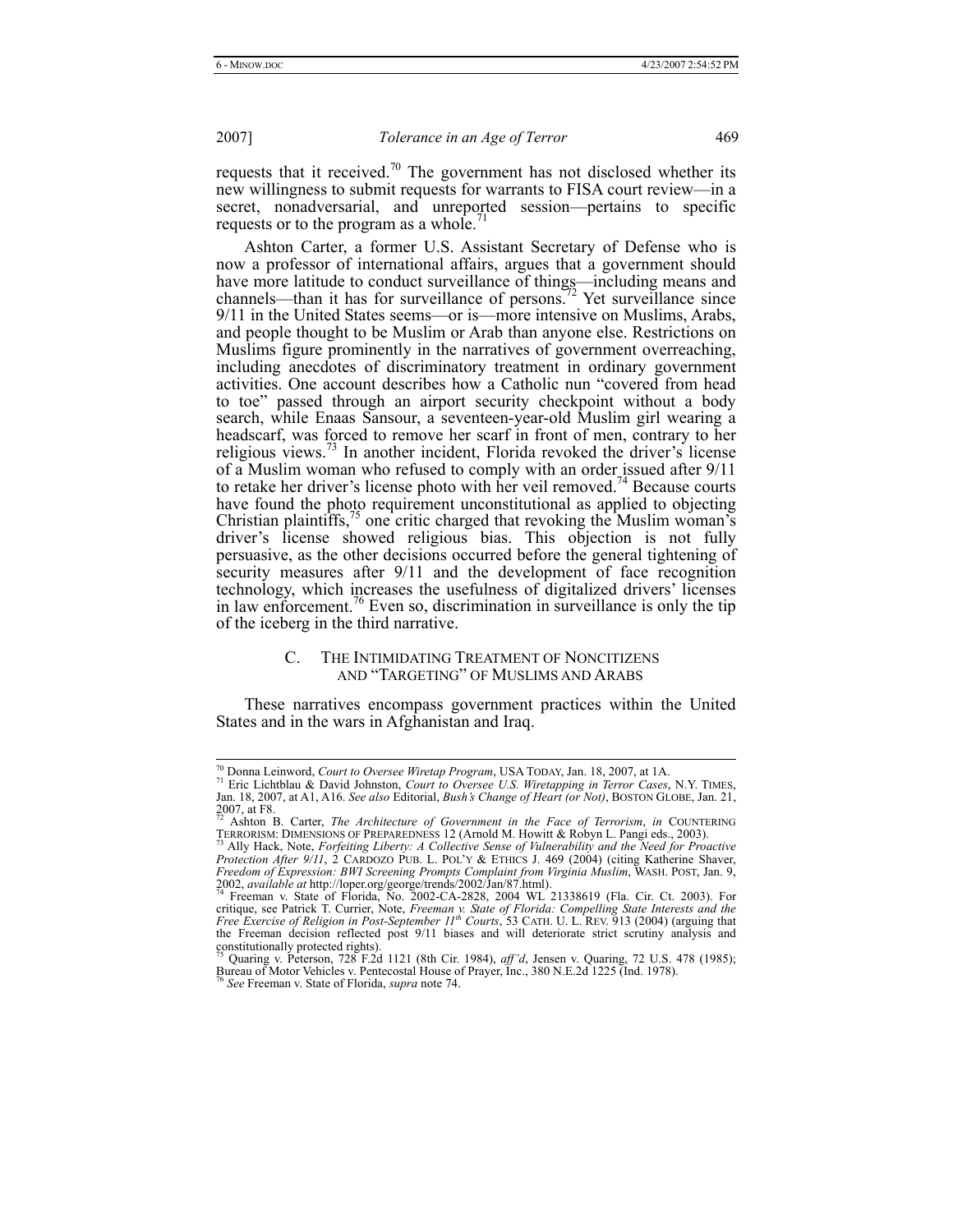Immigration lawyers have been in the front tier of critics exposing government practices following 9/11, including the immediate round-up and detention of thousands of Arabs and Arab Americans,<sup>77</sup> detentions of non-citizens even after they posted bond, and detentions of people who came forward with information to assist investigations of terrorist activities.<sup>78</sup> Due to government assertions of emergency, people have been held without bond for unlimited durations of time. Threatened and actual deportations for technical immigration law violations or criminal offenses are coupled with enforcement of the new National Security Entry-Exit Registration System. It required male visitors to the United States from twenty-four Arab and/or Muslim countries (and North Korea) to register with law enforcement officials. The government defended this approach as based on nationality rather than ethnic or religious profiles. But the resulting surveillance and detentions produce real fear among many Arabs and Muslims in the country.<sup>79</sup> The government is also working to implement a program to deport all immigrants lacking proper papers—a plan that could expel twelve million people.<sup>80</sup> Some even warn that the government is laying the ground for internment of Arabs and Muslims, in the mode of the Japanese-American internment during World War II.<sup>81</sup> Others find this implausible. $82$  But the post  $9/11$  registration system was preceded by a 1986 U.S. contingency plan for interning Arabs.<sup>83</sup> Shortly after 9/11, the Department of Justice launched an interviewing program based on the list it compiled of 8,000 men, aged eighteen to thirty-three, who entered the United States on nonimmigrant visas from Muslim or Arab countries. The current administration piloted data-mining law enforcement strategies with this group. $84$  The General Accounting Office review of the interviewing project cast substantial doubt on the value of the project,

<sup>&</sup>lt;sup>77</sup> E.g., Dan Eggen, *Delays Cited in Charging Detainees*, WASH. POST, Jan. 15, 2002, at A1.<br><sup>78</sup> Twibell, *supra* note 48; Akram & Karmely, *supra* note 50.<br><sup>79</sup> Citizens of Iran, Iraq, Libya, Sudan and Syria were the fi Korea, Oman, Qatar, Somalia, Tunisia, United Arab Emirates, and Yemen. United States Immigration and Customs Enforcement, Special Registration, *available at*

http://www.ice.gov/pi/specialregistration/index.htm. *See* Registration of Certain Nonimmigrant Aliens from Designated Countries, 67 Fed. Reg. 77,642 (Dec. 18, 2002). *See also* Deborah Ramirez & Stephanie Woldenberg, *Balancing Security and Liberty in a Post-September 11th World: The Search for Common Sense in Domestic Counterterrorism Policy*, 14 TEMP. POL. & CIV. RTS. L. REV. 495, 497  $(2005)$ .

<sup>80</sup> Carol Rose & Christopher Ott, *Inhumane Raid Was Just One of Many*, BOSTON GLOBE, Mar. 26, 2007, at A9 (describing the Department of Homeland Security plan named Endgame). *See also* BUREAU OF IMMIGRATION AND CUSTOMS ENFORCEMENT, U.S. DEP'T OF HOMELAND SECURITY, ENDGAME:<br>OFFICE OF DETENTION AND REMOVAL STRATEGIC PLAN, 2003-12, available at OFFICE OF DETENTION AND REMOVAL STRATEGIC PLAN, 2003-12, *available at* www.aclum.org/endgame.pdf.

<sup>81</sup> Twibell, *supra* note 48; Jim Buchanan, *Detention Centers For Who, Exactly?*, ASHEVILLE CITIZEN-TIMES, Feb. 26, 2006, at 13A (questioning the motives behind a \$385 million contingency contract awarded to a Halliburton subsidiary for the construction of detention centers on U.S. soil). *See also* Simon Romero, *Halliburton Says Unit Will Offer Shares*, N.Y. TIMES, Jan. 28, 2006, at C3 (describing the detention center contract briefly).

Twibell, *supra* note 48, at 420 (citing David Cole's view that internment would not be practical due to the geographic dispersal of Arabs in the U.S.). 83 Susan M. Akram, *Scheherezade Meets Kafka: Two Dozen Sordid Tales of Ideological Exclusion*, 14

GEO. IMMIGR. L.J. 51, 94 (1999); DAVID COLE, ENEMY ALIENS 102 (2003).<br><sup>84</sup> Nancy Murray, *in CIVIL RIGHTS IN PERIL: THE TARGETING OF ARABS AND MUSLIMS 39 (Elaine C.* 

Hagopian ed., 2004).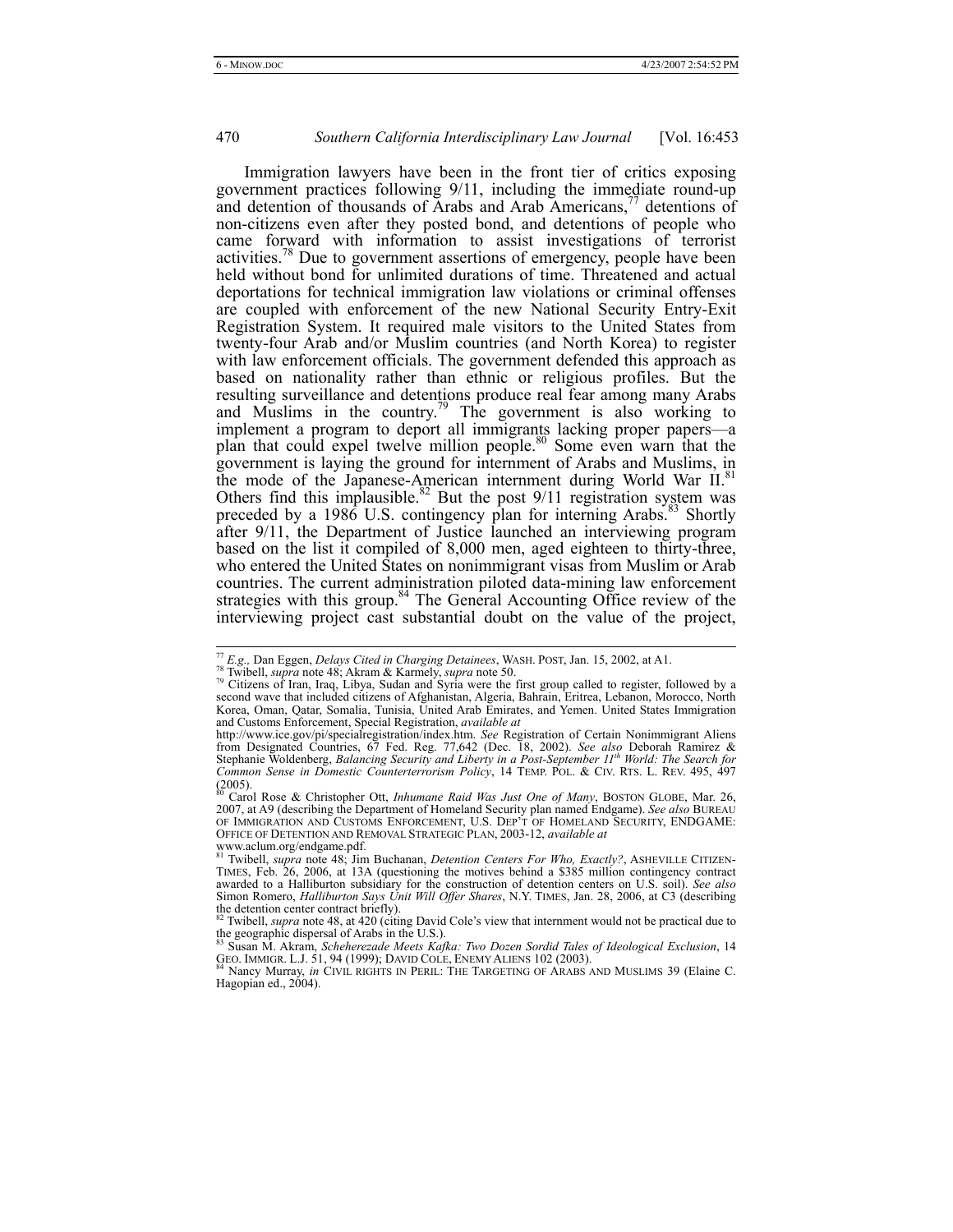which generated fewer than 20 arrests—all on immigration or criminal charges, with no link to terrorism.<sup>85</sup>

The registration system and visa restrictions also have made it more difficult for academic institutions to bring in foreign students and visiting scholars from abroad to study, teach, or attend conferences—and they deter communication more broadly by generating suspicion about such individuals.<sup>86</sup> Chiefly affecting people from Muslim and Arab countries, these policies also hamper the ability of colleges and universities to increase understanding about precisely those regions of enormous American ignorance, misunderstanding, and intolerance. Yet when the University of North Carolina tried to address some of this lack of understanding by requiring incoming students to read portions of the Qu'ran, state legislators sought to attach to an appropriations bill the requirement that if any religion is studied at the state university, equal time would have to be given to others.<sup>87</sup>

The narratives of oppressive treatment of Arabs and Muslims reach a crescendo with the unprecedented exercise of executive authority in detaining individuals in Guantanamo Bay, the Iraq prison at Abu Ghraib, and other prison facilities abroad, including secret sites.<sup>88</sup> As most of those held as terrorists in the United States and taken into custody from Afghanistan and Iraq are Arabs and Muslims, critics charge ethnic and religious discrimination in the treatment of non-citizens in the United States and of detainees in Guantanamo, Afghanistan, and Iraq.<sup>89</sup> This narrative is summarized in the book, *Civil Rights in Peril: The Targeting of Arabs and Muslims*.<sup>90</sup> The essays within the book examine negative media portrayals of Arabs and Muslim Americans as well as U.S. immigration and surveillance policies and what it calls "the criminalization of Arab and Muslim communities" in the United States and in the Middle East.<sup>91</sup>

<sup>85</sup> U.S. Gen. Accounting Office, Report to Congressional Committees GAO-03-459, Homeland Security: Justice Department's Project to Interview Aliens after September 11, 2001, 5 (2003), *available at* http://www.gao.gov/cgi-bin/getrpt?GAO-03-459.

*at* http://www.gao.gov/cgi-bin/getrpt?GAO-03-459. 86 American Association of University Professors, *Academic Freedom and National Security in a Time of Crisis*, *in* Gertsmann & Streb, *supra* note 1, at 15. *See* O'Neil, *supra* note 1, at 43-59; John Akker, *in* Gerstmann & Streb, *supra* note 1, at 114.

See Gerstmann & Streb, *supra* note 1, at 10–11. For further discussion of rethinking academic freedom in the wake of 9/11, *see* Lynn V. Cheney, *Defending Civilization: How Our Universities are Failing America and What can be done About it*, TOTSE.COM, Nov. 2001,

http://www.totse.com/en/politics/political\_spew/162419.html (last visited Apr. 10, 2007); Gerstmann & Streb, *supra* note 1, at 7. Attracting considerable public attention, Ward Churchill compared victims of Sept. 11 attacks to the victims of Nazi Adolf Eichmann. *See id.* at 11. Overall, observers conclude that after 9/11, in American universities, free speech was successfully defended by administrators or outside advocates. *See generally* O'Neil, *supra* note 1, at 44–59.<br><sup>88</sup> David Cole, *How to Skip the Constitution*, NEW YORK REVIEW OF BOOKS, Nov. 16, 2006, at 22

<sup>(</sup>reviewing POSNER, NOT A SUICIDE PACT: THE CONSTITUTION IN A TIME OF NATIONAL EMERGENCY,<br>(2006)). (2006)).<br><sup>89</sup> Akram & Karmely, *supra* note 50, at 611, 658–56, 691–699, and n. 428.<br><sup>90</sup> *See generally* ELAINE C. HAGOPIAN, CIVIL RIGHTS IN PERIL: THE TARGETING OF ARABS AND

MUSLIMS (2004) [hereinafter CIVIL RIGHTS IN PERIL]. 91*See* Robert Morlino, *"Our Enemies Among Us!": The Portrayal of Arab and Muslim Americans in* 

*Post-9/11 American Media*, *in* CIVIL RIGHTS IN PERIL, *supra* note 90, at 71–103.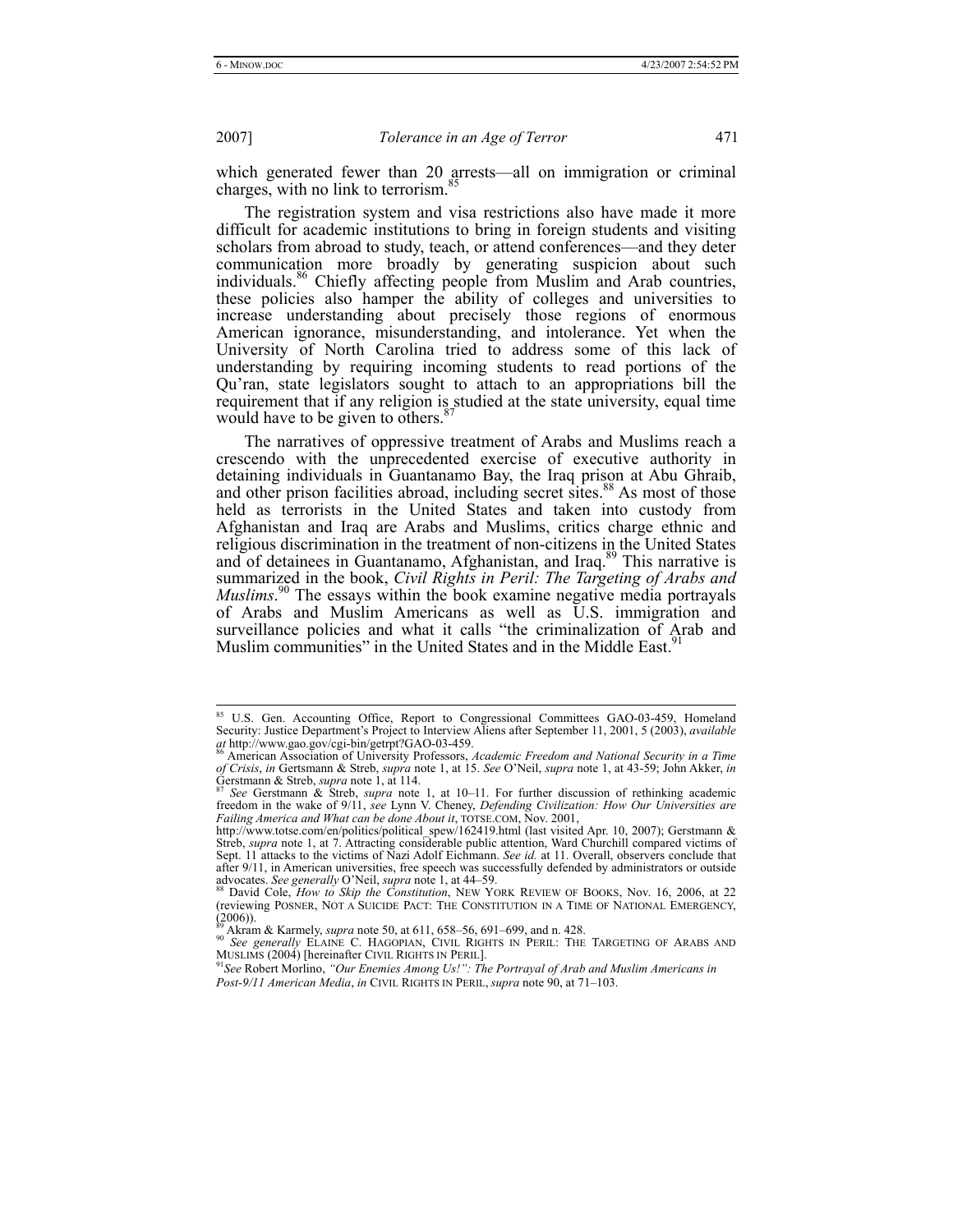Many observers link the U.S. treatment of Arab and Muslim countries with policies and attitudes affecting Arab and Muslim Americans, and anyone—a Sikh, a Mexican—who can be mistaken for one. The narratives of government overreaction thus combine critiques of American foreign policies, criminal law enforcement, immigration policy and practice, and private harassment and stereotyping.

Critics argue that general law enforcement and anti-terrorism policies can be deployed disproportionately against Muslims and Arabs, and this very risk especially frightens members of those communities. Under the International Economic Emergency Powers Act of  $1977$ ,  $92$  and other legislation, the U.S. Department of Treasury investigates and blocks contributions to charities for activities suspected of jeopardizing national security. Furthermore, Executive orders signed by President Clinton before 9/11 and President Bush afterwards allow the government to identify an organization or an individual as a terrorist organization and subsequently prevent them from receiving funds, goods, or services.<sup>93</sup> After  $9/11$ , the government rigorously reviewed Muslim charities, listing at least twentyseven Islamic charities as terrorist and chilling donations to many others.<sup>9</sup> The Treasury Department offered guidelines to assist charities in avoiding suspicion of terrorist ties but has not produced a list of charities that comply with the guidelines.<sup>5</sup>

These government activities and perceptions of their unfairness occur against a backdrop of harassment and degradation reported or unreported by Muslim citizens and residents.<sup>96</sup> Intense negative responses to Muslims and Arabs appeared in the United States shortly after  $9/11$ ,  $9/11$  and negative stereotypes of Muslims persist in the broader American population five years later. Some argue that expert commentators contribute to faulty images of fanatical Muslim fundamentalists.<sup>98</sup> Surveys of American Muslims—and people perceived to be Muslims—indicate persistent feelings of stigma and experiences of discrimination.<sup>99</sup> After  $9/11$ , public

<sup>99</sup> See Stephen J. Ellmann, *Racial Profiling and Terrorism*, 19 N.Y.L.SCH. J. HUM. RTS. 305, n. 43 (2003) (reporting tabulated complaints of discrimination against Arab-American and Sikhs); *id.* at n. 85

<sup>&</sup>lt;sup>92</sup> International Emergency Economic Powers Act of 1977, 50 U.S.C. §§ 1701–07 (2000).<br><sup>93</sup> *See* Exec. Order No. 12,947, 60 Fed. Reg. 5,079 (Jan. 23, 1995); Exec. Order No. 13,224, 66 Fed. Reg. 49,079 (Sept. 23, 2001). 94 Kathryn A. Ruff, Note, *Scared to Donate: An Examination of the Effects of Designating Muslim* 

*Charities as Terrorist Organizations on the First Amendment Rights of Muslim Donors*, 9 NY.U. J. LEGIS. & PUB. POL'Y 447, 472–77 (2005/2006).<br><sup>95</sup> Id. at 499.

LEGIS. & PUB. POL'Y 447, 472–77 (2005/2006). 95 *Id*. at 499. 96 Karen Engle, *Constructing Good Aliens and Good Citizens: Legitimizing the War on Terror(ism)*, 75 U. COLO. L. REV. 59, 75 (2004); Kathryn A. Ruff, *supra* note 94, at 448–49 (describing graffiti and street harassment).

<sup>&</sup>lt;sup>97</sup> See James Curry Woods, Commentary, *The Third Tower: The Effect of the September 11th Terrorist Attacks on the American Jury System, 55 ALA. L. REV. 209, 210 (2003) (citing a survey showing 44% of Americans surveyed* toward the United States and 84% favored tighter restrictions on immigrants form Muslim or Arab countries; 55% of those surveyed between the ages of eighteen and twenty-nine had heard negative comments about Arabs in America); Mohamed Nimer, *Muslims in America After 9-11*, 7 J. ISLAMIC L. & CULTURE 1, 15–22 (2002/2003) (citing examples of anti-Muslim rhetoric and increased reports of hate crimes against Muslims after  $9/11$ ).<br><sup>98</sup> Liaquat Ali Khan, *The Essentialist Terrorist*, 45 WASHBURN L.J. 47, 47 (2005).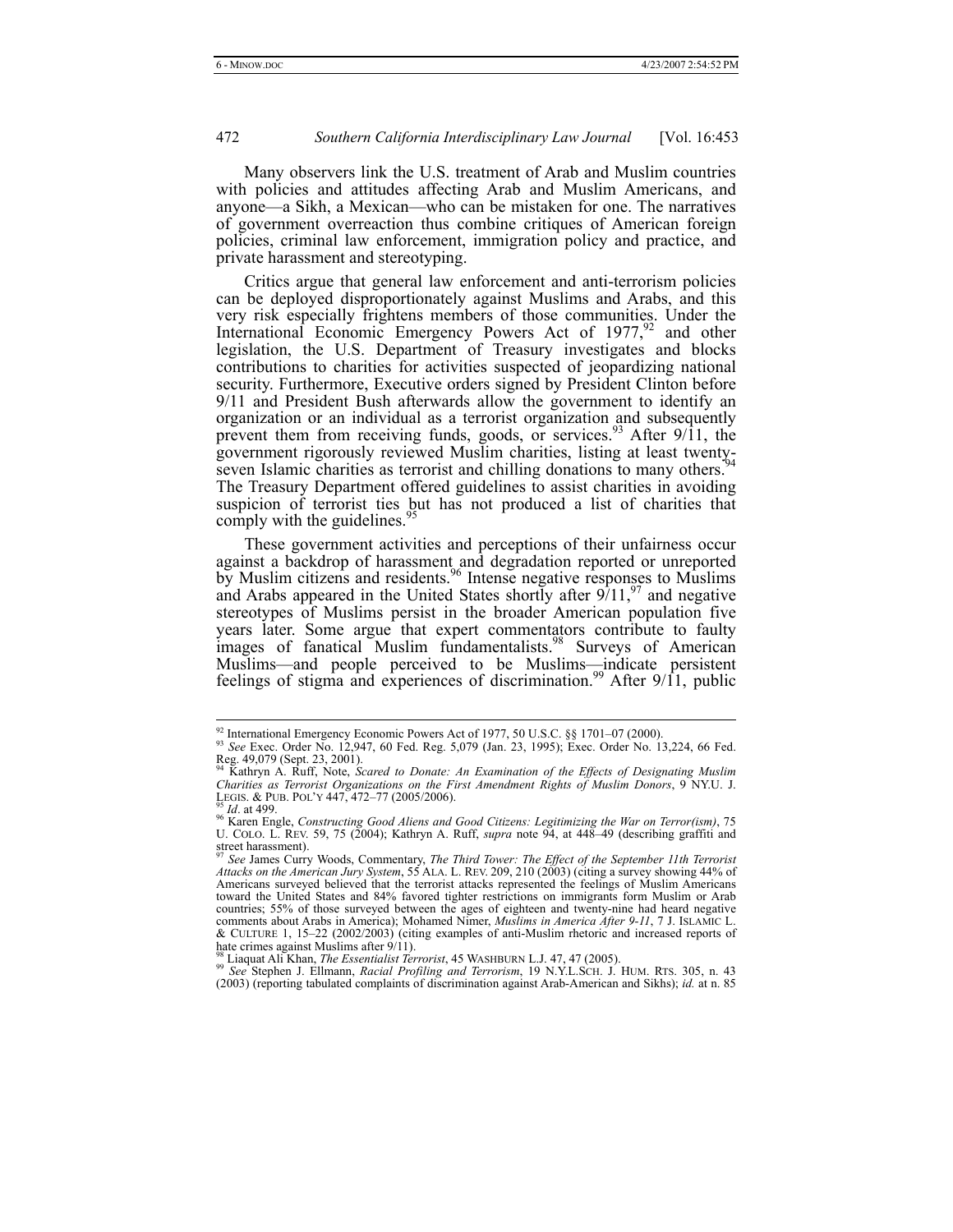opinion shifted from opposition to the use of racial profiles for law enforcement investigations to majority support of more intensive security<br>the Linited States  $^{100}$ checks of Arabs before they could board airplanes in the United States. Such profiling is conceivable only with prior social construction of the racial, religious, or national identities as salient to be mobilized for law enforcement or security measures.<sup>101</sup> Extensive academic debate surrounds the use of profiling after 9/11, whether based on race, ethnicity, or national origin.<sup>102</sup> Even the metaphor of war rather than criminal justice produces a group stereotype as enemy rather than individualized suspect.<sup>1</sup>

In December 2006, conservative commentator and radio show host Dennis Prager condemned the first Muslim elected to Congress "for planning to use a Koran during the private part of his swearing-in ceremony."<sup>104</sup> Prager said that Keith Ellison should give up his post if he could not take his oath on a Bible.<sup>105</sup> A spokeswoman for President George W. Bush responded to questions about Prager's remarks by indicating that the President "respects religious freedom and the right to free speech." Others, including Prager's fellow Holocaust Museum board members, explicitly criticized Prager's comment.<sup>106</sup> It is important not to blow this one extreme remark by a radio personality out of perspective, as his statement was not a public expression of anxiety about the election of a Muslim congressman. By way of contrast, Representative Virgil H. Goode, Jr. announced that Ellison's election posed a threat to traditional American values.<sup>107</sup> Perhaps showing that his comment really was a pretext for antiimmigration views, Congressman Goode said he wanted to restrict legal immigration to avoid a majority of Muslims being elected to the U.S. House of Representatives, although in fact Ellison himself was born a U.S. citizen. These, let us hope, are not widespread views, but the comments support the narrative of suspicion toward Muslims—and the view that they are outsiders. Two commentators point out that societies scapegoat

 <sup>(</sup>reporting polls with 3/5 of Arabs and Muslims polled reporting discrimination or harassment and individual accounts indicating perceived stigma and discrimination).<br><sup>100</sup> David A. Harris, *New Risks, New Tactics: An Assessment of the Re-Assessment of Racial Profiling in* 

<sup>&</sup>lt;sup>100</sup> David A. Harris, *New Risks*, *New Tactics: An Assessment of the Re-Assessment of Racial Profiling in*<br>*the Wake of September 11, 2001*, 2004 UTAH L. REV. 913, 913–16 (2004) (citing surveys).<br><sup>101</sup> On stereotyping an

justice, *see* Bernard Harcourt, Anne Schneider & Helen Ingram, *Social Construction of Target Populations: Implications for Politics and Policy*, 87 AM. POL. SCI. REV. 334, 334–47; SAMUEL L. BLACKWELL HANDBOOK OF SOCIAL PSYCHOLOGY: INTERGROUP PROCESSES (2002).

**Profiling Under Attack**, 102 COLUM. L. REV. 1413 (2002) (would allow it); Stuntz (would allow it); *Profiling Under Attack*, 102 COLUM. L. REV. 1413 (2002) (would allow it); *Stuntz* (would allow it) sometimes); Ellmann, *supra* note 99, at 305 (costs and benefits of racial profiling); Deborah Ramirez & Stephanie Woldenberg, *Balancing Security and Liberty in a Post-September 11th World: The Search for Common Sense in Domestic Counterterrorism Policy*, 14 TEMP. POL. & CIV. RTS. L. REV. 495 (2005) (would disallow it).<br><sup>103</sup> Thanks to Stephen Holmes for this point.

<sup>&</sup>lt;sup>104</sup> Rachel L. Swarns, *Holocaust Museum Rebukes Member for Koran Comment*, N.Y. TIMES, Dec. 22,  $^{2006}$ , at A26.

<sup>105</sup> *Id*. 106 *Id*. 107 *Id*.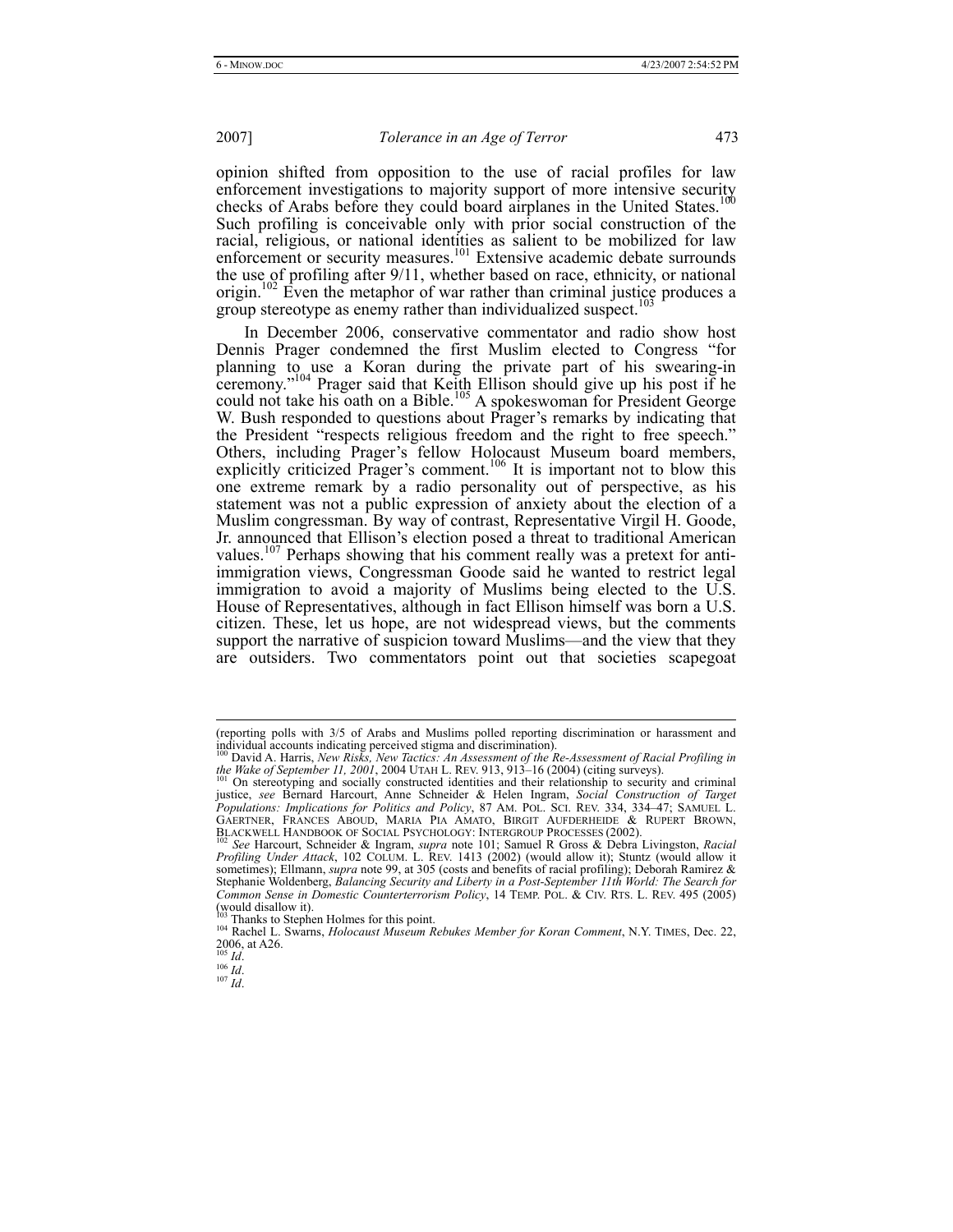minorities even when there is no emergency, so the problem is not new during anti-terrorist periods.<sup>108</sup>

Thus, governmental restrictions on protests, surveillance without checks, intimidating treatment of non-citizens, and "targeting" of Muslims and Arabs domestically and internationally figure prominently in critiques of the U.S. government's behavior since 9/11, along with skepticism about the manipulation of public fears to serve electoral ends. An implicit punchline in narratives describing overreaction to terrorism is the actual or hoped-for pushback from the courts. Until the 2006 election, the only official check on the federal government's anti-terrorism policies and practices has come from courts, even though they are largely populated by Republican appointees. The Supreme Court rejected the Administration's efforts to avoid judicial review of detentions in Guantanamo and to avoid application of the Geneva conventions to those detentions.<sup>109</sup> The Court expressly reserved to Congress the power to authorize the federal detention practices with minimal judicial review, and Congress did so this past fall, despite objections from legal experts.<sup>110</sup> Challenges to that legislation are pending now.111 Courts of appeal have also rejected some of the incursions on individual rights, as illustrated by the  $11<sup>th</sup>$  Circuit's requirement of more than an asserted amorphous interest in preventing terrorism as a justification for random searches and metal detector screenings.<sup>1</sup>

The legal narratives emphasize excessive executive actions, and often call for legislation and judicial checks. Moderately chastened by the

unlawful enemy combatants" but Judge James Robertson refused to rule in favor of Hamdan in this case regarding habeas corpus because:

Robert Barnes, *Judge Rejects Detention Challenge of Bin Laden's Driver*, WASH. POST, Dec. 14, 2006, at A09. Further challenges are underway. Warren Richey, *New Lawsuits Challenge Congress's Detainee Act*, CHRISTIAN SCIENCE MONITOR, Oct. 6, 2006, *available at* http://www.csmonitor.com/2006/1006/p01s03-uspo.html (last visited Apr. 8, 2007). <sup>112</sup> *See* Bourgeois v. Peters, 387 F.3d 1303, 1311 (11th Cir. 2004).

<sup>&</sup>lt;sup>108</sup> Posner & Vermeule, *supra* note 8, at 110. They also doubt the dominant view—expressed by Congressional reparations and judicial correction of war-time judgments—that Supreme Court improperly deferred to the U.S. government's internment of Japanese-Americans during World War II. *Compare id.* at 112–14 *with* Civil Liberties Act of 1988: Restitution for World War II Internment of Japanese-Americans and Aleuts, 50 U.S.C. app. § 1989 (1988) *and* Richard C. Rueben, *Justices Declare Wrong Court Ruled in Internment Case: No Decision on Merits*, L.A. DAILY J., June 2, 1987, at 1 (discussing U.S. v. Hohri). For further discussion of the history of the Japanese-American internment during World War II, *see generally* PETER IRONS, JUSTICE AT WAR (1983); ERIC K. YAMAMOTO, ET AL., RACE, RIGHTS AND REPARATION: LAW AND THE JAPANESE AMERICAN INTERNMENT (2001).<br><sup>109</sup> *See* Hamdi v. Rumsfeld, 542 U.S. 507 (2004); Rasul v. Bush, 542 U.S. 466 (2004), Hamdan v.

Rumsfeld, 126 S. Ct. 2749 (2006);LOUISE RICHARDSON, WHAT TERRORISTS WANT 236 (2006): "Where the U.S. government did violate fundamental principles and behave in a manner wholly unworthy of the country's traditions was in the decision that the Geneva Conventions do not apply to the war on terror and the indefinite detention and mistreatment of suspects that resulted." Richardson suggests that the PATRIOT Act, in contrast, included appropriate efforts to promote information sharing between law enforcement and intelligence agencies, and ineffective provisions, such as requiring libraries to disclose information on their patrons. *Id.* 110 *See* United States Military Commissions Act (MCA) of 2006, Pub. L. No. 109-366, 120 Stat. 2600

<sup>(</sup>Oct. 17, 2006) (codified 10 U.S.C. § 47(A)).<br><sup>111</sup> Salim Ahmed Hamdan included a challenge to the MCA's declination of habeas corpus to "alien

The Constitution does not provide alien enemy combatants detained at Guantanamo Bay with the constitutional right to file a petition for habeas corpus in our civilian courts, and thus Congress may regulate those combatants' access to the courts.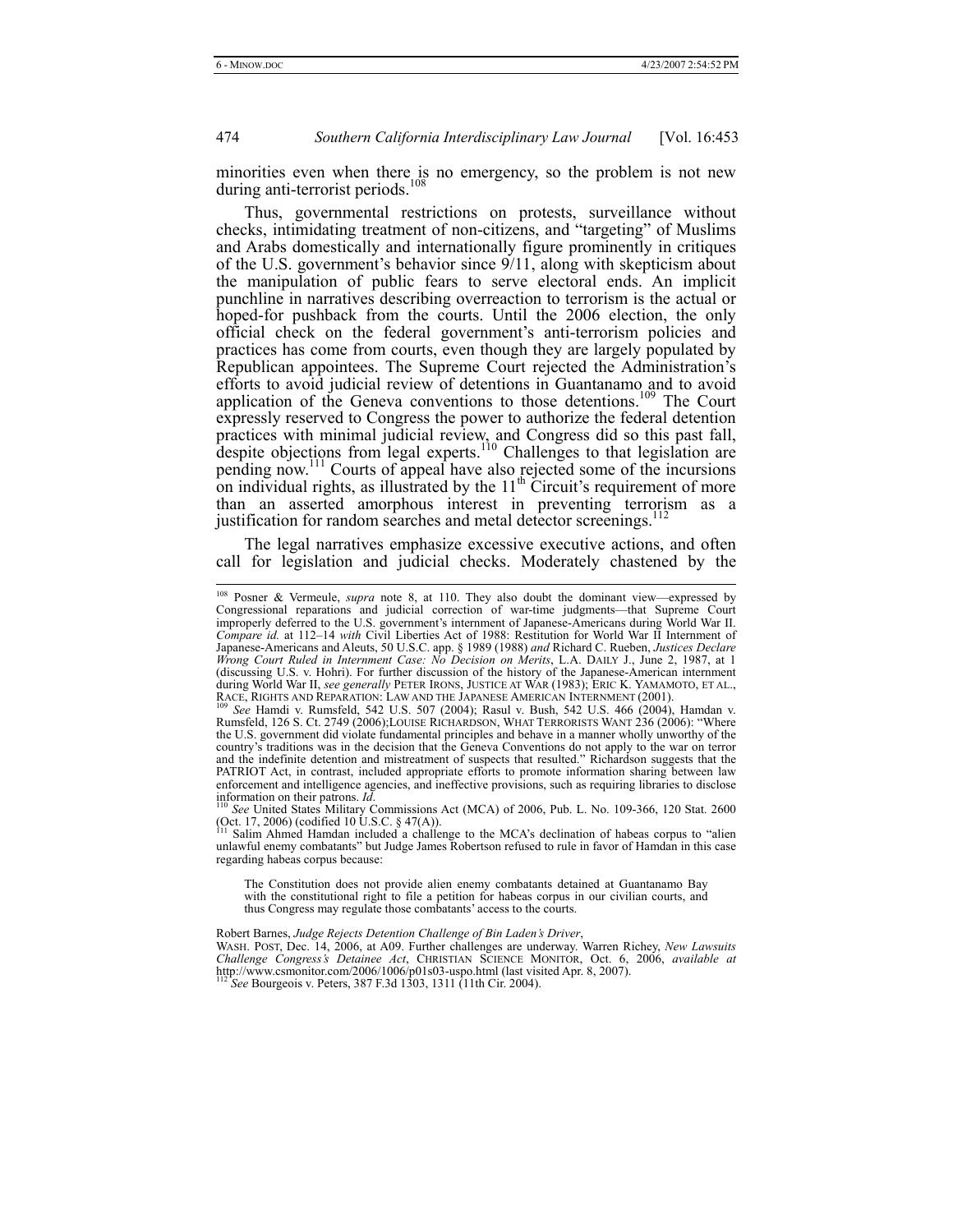Supreme Court, officials in the executive branch claim their actions have protected the nation from renewed attacks.<sup>113</sup> After the Supreme Court declared that the executive did not have authority, the Republicandominated Congress granted the authority that the Executive had already seized without initial permission.<sup>114</sup> Nowhere on the new Democratic Congress's one-hundred-hour agenda did there appear any effort to roll back the broad executive authority to restrict speech, association, privacy, and equal treatment that Congress approved after 9/11.<sup>115</sup> Public fears, both warranted or manipulated by descriptions of terrorism risks, motivate repeated and increasing sacrifices of liberties and the scapegoating practices of the discriminatory treatment of minority groups.116 Radio talk show commentators and callers, bloggers, and government officials mutually reinforce intolerance toward political critics of Bush administration policies. Narratives of overreaction emphasize the incursion on rights and values in the United States, most often affecting immigrants, Muslims, and political dissenters.<sup>1</sup>

#### III. RISKS OF UNDER-REACTION

Dramatically different narratives of under reaction—and too much tolerance—are emerging in Europe. These are narratives of inaction and negligence, warning that European freedoms and decency are exploited by those who would constrict or attack the very systems that support them.<sup>118</sup> These narratives also reflect scapegoating or intolerance of minority groups in a different key, but the contrast between these and the stories of U.S. overreaction is striking.

A good example of the narratives of underreaction in Europe is Ian Buruma's book, *Murder in Amsterdam: The Death of Theo van Gogh and* 

<sup>&</sup>lt;sup>113</sup> Dick Cheney implied that this was true in the 2004 election campaign, saying that the Bush team was the "right choice." "If we make the wrong choice, then the danger is that we'll get hit again—that we'll be hit in a way that will be devastating from the standpoint of the United States," Cheney said. Dana Milbank & Spencer S. Hsu, *Cheney: Kerry Victory Is Risky; Democrats Decry Talk as Scare Tactic*, WASH. POST, Sept. 8, 2004, at A1.<br><sup>114</sup> See Saskia Sassen, *Beyond Flawed Elections: Toward a Privatized Presidency*, 9(4) Theory & Event

para. 14 (2006) (discussing USA PATRIOT and Military Commission Act).<br><sup>115</sup> Although some members of Congress have indicated that they plan to revisit the Military

Commissions Act and other recent legislation authorizing executive counterterrorism action, other priorities appear more pressing. *See* Ari Melber, *Blink Tanks Fight to Restore Habeas Corpus*, THE NATION, Jan. 16, 2007, http://www.thenation.com/doc/20070129/melber ; *MCA to be Revisited*, Dec.

<sup>29, 2006,</sup> http://www.thecarpetbaggerreport.com/archives/9476.html<br><sup>116</sup> See Peter Galison & Martha Minow, *Our Privacy, Ourselves in the Age of Technological Intrusions*,<br>*in* HUMAN RIGHTS IN THE "WAR ON TERROR" 258–89 (Ri magical thinking); MICHAEL MCCLINTOCK, EVERYDAY FEARS: A SURVEY OF VIOLENT HATE CRIMES<br>IN EUROPE AND NORTH AMERICA 13–21 (2005); R. WISTRICH, DEMONIZING THE OTHER:<br>ANTISEMITISM, RACISMAND XENOPHOBIA (STUDIES IN ANTISEMITIS

<sup>&</sup>lt;sup>117</sup> The war in Iraq represents, at least in hind-sight, another disproportionate response. Discerning a proportional response is difficult, but becomes easier in hind-sight; thus, Louise Richardson writes: "three thousand casualties, in a country long accustomed to more than five times that many homicides a year, might have elicited a more focused and more moderate reaction." RICHARDSON, *supra* note 109, at 150. 118 Some narratives approve of European tolerance compared with American intolerance after 9/11. *See*

Michel Rosenfeld, *Derrida's Ethical Turn and America: Looking Back from the Crossroads of Global Terrorism and the Enlightenment*, 27 CARDOZO L. REV. 815, 843 (2005).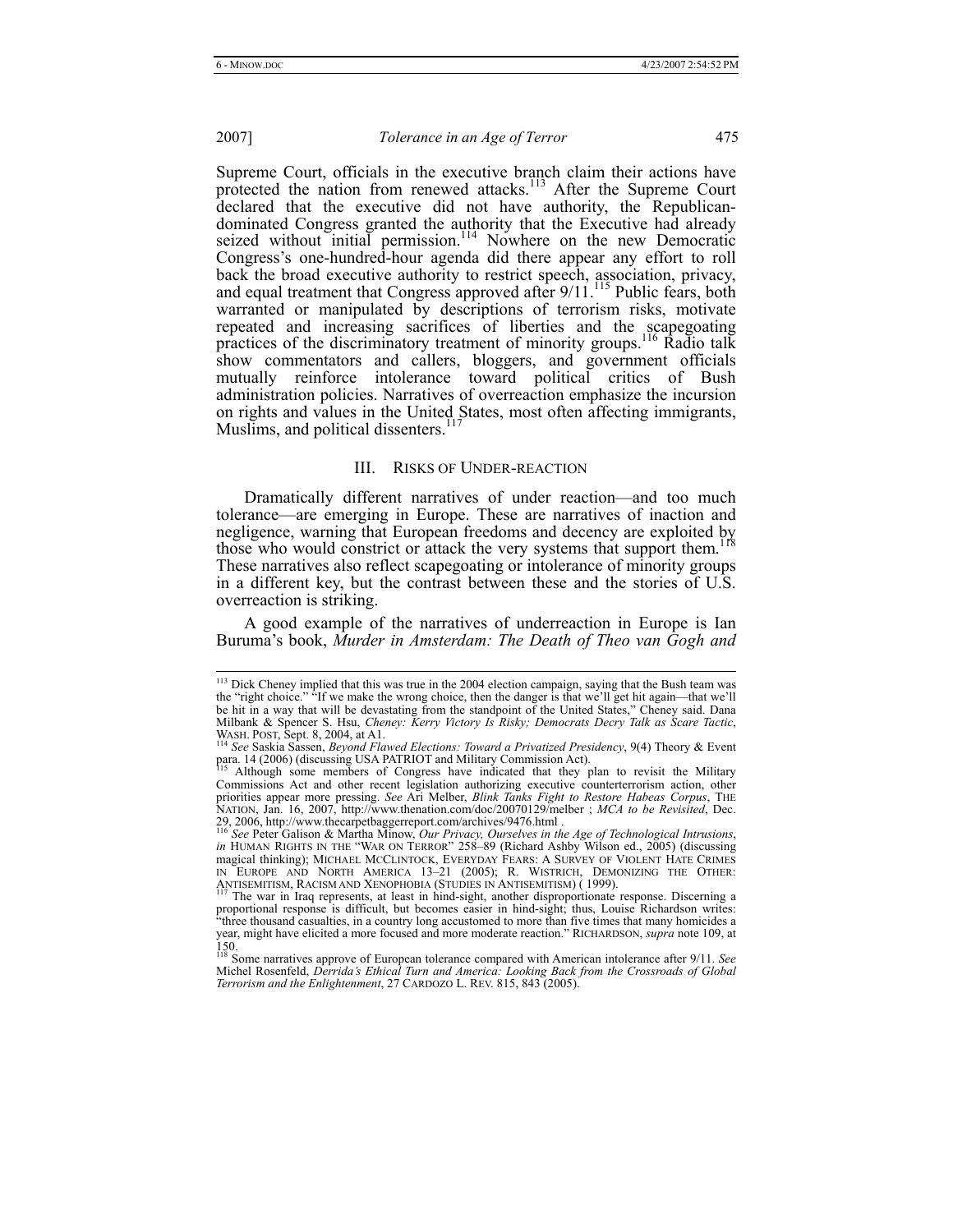*the Limits of Tolerance*.<sup>119</sup> Buruma returned to the Netherlands, the country of his birth, to try to understand the murder of a public intellectual by Mohammed Bouyeri, a twenty-six-year-old Morrocan-Dutchman who wielded a curved machete on the street in Amsterdam in what seemed a religious ritual, and left a long letter in Dutch, calling for a holy war against unbelievers.<sup>120</sup> The letter also urged death for three others: Ayaan Hirsi Ali, a Somalian-born woman who had renounced Islam, become a politician, and made a film with Van Gogh criticizing abuse of women under  $Islam$ ;<sup>121</sup> Jozua van Aarsten, leader of the conservative party to which Ali belonged; and Job Cohen, Mayor of Amsterdam and a proponent of multicultural harmony.<sup>122</sup>

Buruma describes how he remembered the Europe he left as awash in cultural relativism, letting immigrants have their own identities and communities. But intervening events changed the mood and the politics. The murder of Van Gogh, the earlier fatwa issued by Islamic clerics against Salman Rushdie after he published a novel deemed blasphemous to Islam, and the terrorist bomb attacks in Madrid and London, $^{123}$  combined with world-wide Muslim protests against the Danish cartoons of Mohammed, created reasons for Europeans to fight for multiculturalist tolerance. In this narrative, Europeans need to push for enlightenment values of secularism, science, equality between men and women, and free speech—and to push against male domination, tribal honor, and divine laws.

Conservatives had long been arguing that tolerance had gone too far and that multiculturalism was a mistake. Secularism, in this view, had gone too far to bring back authority of churches, so conservatives turned to Enlightenment traditions to reassert order.<sup>125</sup> Accordingly,

Islamist revolution, like any violent creed, needs to be resisted, and a nation-state, to be viable, must stand for something….But an essential part of Enlightenment thinking is that everything, especially claims to "nonnegotiable" or 'fundamental" values, should be open to criticism. The whole point of liberal democracy, its greatest strength, especially in

<sup>&</sup>lt;sup>119</sup> IAN BURUMA, MURDER IN AMSTERDAM: THE DEATH OF THEO VAN GOGH AND THE LIMITS OF TOLERANCE (2006).

<sup>&</sup>lt;sup>120</sup> *Id.* at 2–3.<br><sup>121</sup> *Id.* at 4–5. Ayann Hirsi Ali, born in Somalia, went with her family as a refugee to Saudi Arabia, the Sudan, Ethiopia, and Kenya. While young, she became a Muslim fundamentalist, wore the hijab, and went along with the planned marriage arranged by her parents to a cousin, but on her journey to the cousin in Canada, she escaped to Germany, then sought asylum in Holland. She was advised to seek political asylum from the civil war in Somalia rather than asylum from the forced marriage, so she lied on her application. Ultimately this came to haunt her when an immigration official decided to make an issue of it precisely when Ali was evicted from her home for drawing too much controversy and making her neighbors feel unsafe. So she moved to the United States and currently lives in New York. *Id.* at 151–58. She tells her story and offers her critiques of Islam in AYAAN HIRSI ALI, INFIDEL (2007) and THE CAGED VICTIM: AN EMANCIPATION PROCLAMATION FOR WOMEN AND ISLAM (2006).<br><sup>122</sup> BURUMA, *supra* note 119, at 5–6.<br><sup>123</sup> On European views of terrorism by Muslims prior to 9/11, *see* Antonio Brown, *Academic Freedom* 

*in Western Europe: Right or Privilege*, *in* ACADEMIC FREEDOM, *supra* note 1, at 127. <sup>124</sup> BURUMA, *supra* note 119, at 34. 125 BURUMA, *supra* note 119,at 34–35.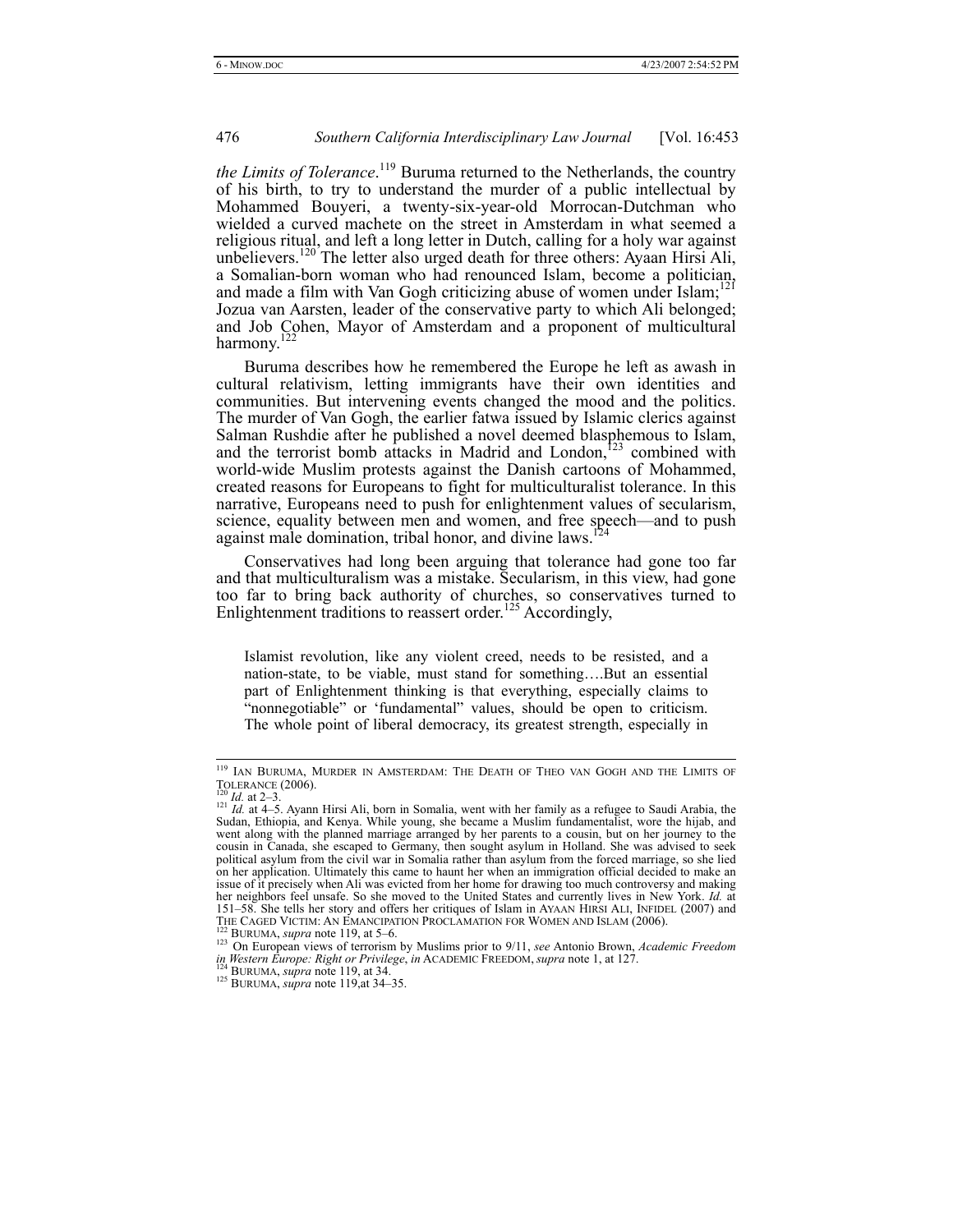the Netherlands, is that conflicting faiths, interest, and views can be resolved only through negotiation. The only thing that cannot be negotiated is the use of violence.<sup>126</sup>

Due to immigration patterns and birthrates, Buruma argues that "Islam may soon become the majority religion in countries whose churches have been turned more and more into tourist sites, apartment houses, theaters, and places of entertainment."<sup>127</sup> This very recognition fuels the claim that multicultural accommodation has gone too far.

Accommodation has not halted segregation. Muslim immigrants still live in enclaves in European cities or in dreary suburbs remote from central city jobs and activities. Tuned in to al-Jezerra and other Arab-language satellite television, immigrants can and do live as much in a transnational world as in the host country. Satellite dishes give these communities the mickname "dish cities."<sup>128</sup> Through global media, it is the children of immigrants who often develop a sense of diasporic identity, tied less to the territory where they live than the imagined territories of Muslim countries that they have not even visited. Buruma quotes Pim Fortuyn, a successful, conservative, gay populist who said, "successive Dutch governments had been far too tolerant of intolerance. They should never have allowed those dish cities to grow into hotbeds of religious bigotry."<sup>129</sup>

The cosmopolitan, multicultural cities of Europe afford the freedom for Muslim immigrants and their children and grandchildren to make new lives, replete with their own preferred cultural practices. That same freedom has enabled women, gays, lesbians, prostitutes, and other immigrants from around the world to circulate with the Muslim immigrants on city streets, in internet cafes, cinemas, and within commercial life. The collisions are not all happy ones. Buruma interviewed Jolande Withuis, a leftwing feminist historian, who said, "I find it terrible that we should be offering social welfare or subsidies to people who refuse to shake hands with a woman."<sup>130</sup> Hence, the critique emerging from Buruma's informants

BURUMA, *supra* note 119, at 128–29.

<sup>&</sup>lt;sup>126</sup> BURUMA, *supra* note 119,. at 35.<br><sup>127</sup> BURUMA, *supra* note 119, at 35.<br><sup>128</sup> BURUMA, *supra* note 119, at 35.<br><sup>128</sup> BURUMA, *supra* note 119,. at 54–55. Fortuyn was himself murdered. Buruma comments, "To almost universal relief, Fortuyn was not killed by a Muslim jihadi of foreign descent but by an earnest Dutch<br>animal rights activist on a bicycle." BURUMA, *supra* note 119, at 40.<br><sup>130</sup> BURUMA, *supra* note 119, at 128. Buruma e

Tolerance, then, has its limits even for Dutch progressives. It is easy to be tolerant of those who are much like ourselves, whom we feel we can trust instinctively, whose jokes we understand, who share our sense of irony and might even have heard of Michael Ignatieff. It is much harder to extend the same principle to strangers in our midst, who find our ways as disturbing as we do theirs, who watch fearfully as their own children, caught in between, slip from the paternal grasp into a new and bewildering world. Jolande Withuis and Paul Scheffer, like Theo van Gogh, are quite ready to extend their hands to those children, so long as they renounce the same things that the Dutch progressives renounced not so very long ago. But this will not help those who go the other way and seek salvation, or at least a degree of comfort, in the reinvention of tradition.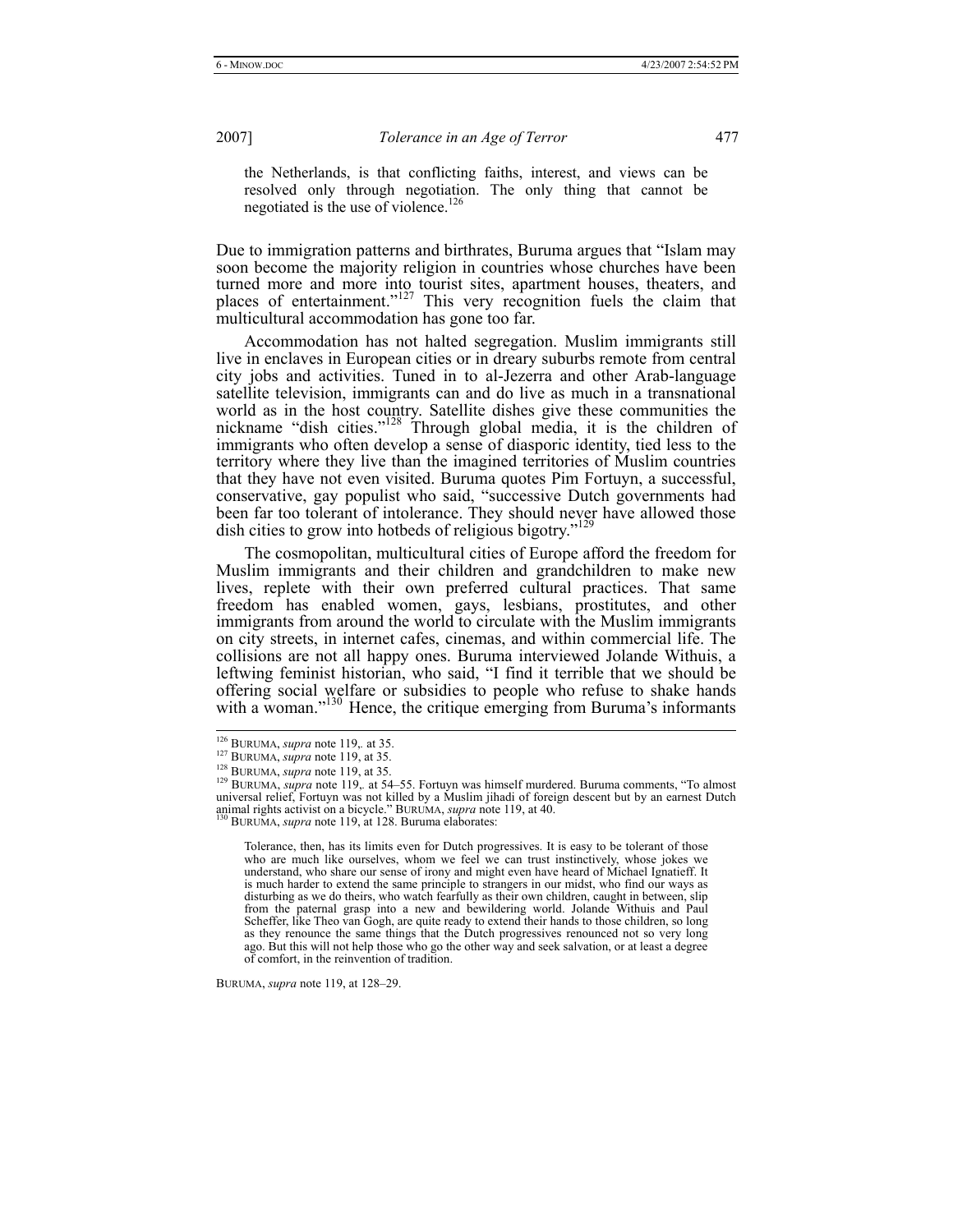is that the Netherlands—and other parts of Europe—failed to set sufficient limits on tolerance in order to protect tolerance.

The central jeopardy, in this account, targets the social ethos within European nations rather than the physical safety of its inhabitants. But physical jeopardy to residents would come from networks that recruit people to join terrorist causes from communities of immigrants and their children living in Europe. Individuals could be recruited to join local groups or to travel to training camps in Afghanistan. Narratives of these risks link European tolerance to its vulnerability to global terrorism.<sup>131</sup> In a speech at a North Atlantic Treaty Organization conference, one consultant engaged in antiterrorism work explained that Muslim communities in Europe provide camouflage for terrorist combatants.<sup>132</sup> He cites a survey conducted by *The Guardian* in May 2004, which found that thirteen percent of British Muslims responded that "'further attacks on the United States by Al Qaeda would be justified."<sup>133</sup>

Melanie Phillips' book, *Londonistan*134 and Bruce Bawer's book, *While Europe Slept: How Radical Islam is Destroying the West from Within*<sup>135</sup> make the case even more strongly. Phillips argues that due to neglect by police and intelligence agencies, London has become the European hub for promoting, recruiting, and financing Islamic terror and extremism.136 She attributes this development to a loss of confidence in the traditional British identity and to accommodation of a particularly virulent form of multiculturalism.<sup>137</sup> The politically correct policies allow manipulation by those who plan terrorist activities.

Phillips argues that public accommodation of immigrants who do not want to assimilate is mirrored by the government's benign neglect of terrorist cells, extremist groups, fundraising that supports recruitment efforts by Islamic jihad organizations, and other networks drawing people to radical Islam.<sup>138</sup>

Bawer similarly criticizes the Dutch and others in Western Europe for treating Islam as a kind of ethnic identity, and failing to condemn Islamic fundamentalism.139 He recounts multiple instances like the case of Pela Atroshi, whose family emigrated from Iraq to Sweden. One night when she was 19, she stayed out all night and returned home where she met her parents' fury; several male family members insisted that she be murdered. Her parents forgave her and she agreed to an arranged marriage. Bawer

133 *Id.* at 53.<br>
<sup>133</sup> *Id.* at 53.<br>
<sup>134</sup> MELANIE PHILLIPS, LONDONISTAN: HOW BRITAIN IS CREATING A TERROR STATE WITHIN (2006).<br>
<sup>135</sup> BRUCE BAWER, WHILE EUROPE SLEPT: HOW RADICAL ISLAM IS DESTROYING THE WEST FROM<br>
WITHIN

 <sup>131</sup> *See* Piero Luigi Gigna, *Islamic Terrorism in Italy* (Paris, March 8, 2005), *in* INSTITUTE DE RELATIONS INTERNATIONALES ET STRATEGIQUES, EUROPE FACE TO FACE WITH TERRORISM 23, 24–25 (speeches from conference sponsored by IRIS, European Commission, and NATO); Mladen Vulinec,<br>Fighting Terrorism World-Wide (Paris, March 8, 2005), in id. at 29, 30–31).<br><sup>132</sup>Mark Baillie, Terrorism: A Social Phenomenon (P

<sup>&</sup>lt;sup>136</sup> *See* PHILLIPS, *supra* note 134, at xi. <sup>137</sup> PHILLIPS, *supra* note 134, at xi. <sup>138</sup> PHILLIPS, *supra* note 134, at xi. <sup>139</sup> BAWER, *supra* note 135, at 34.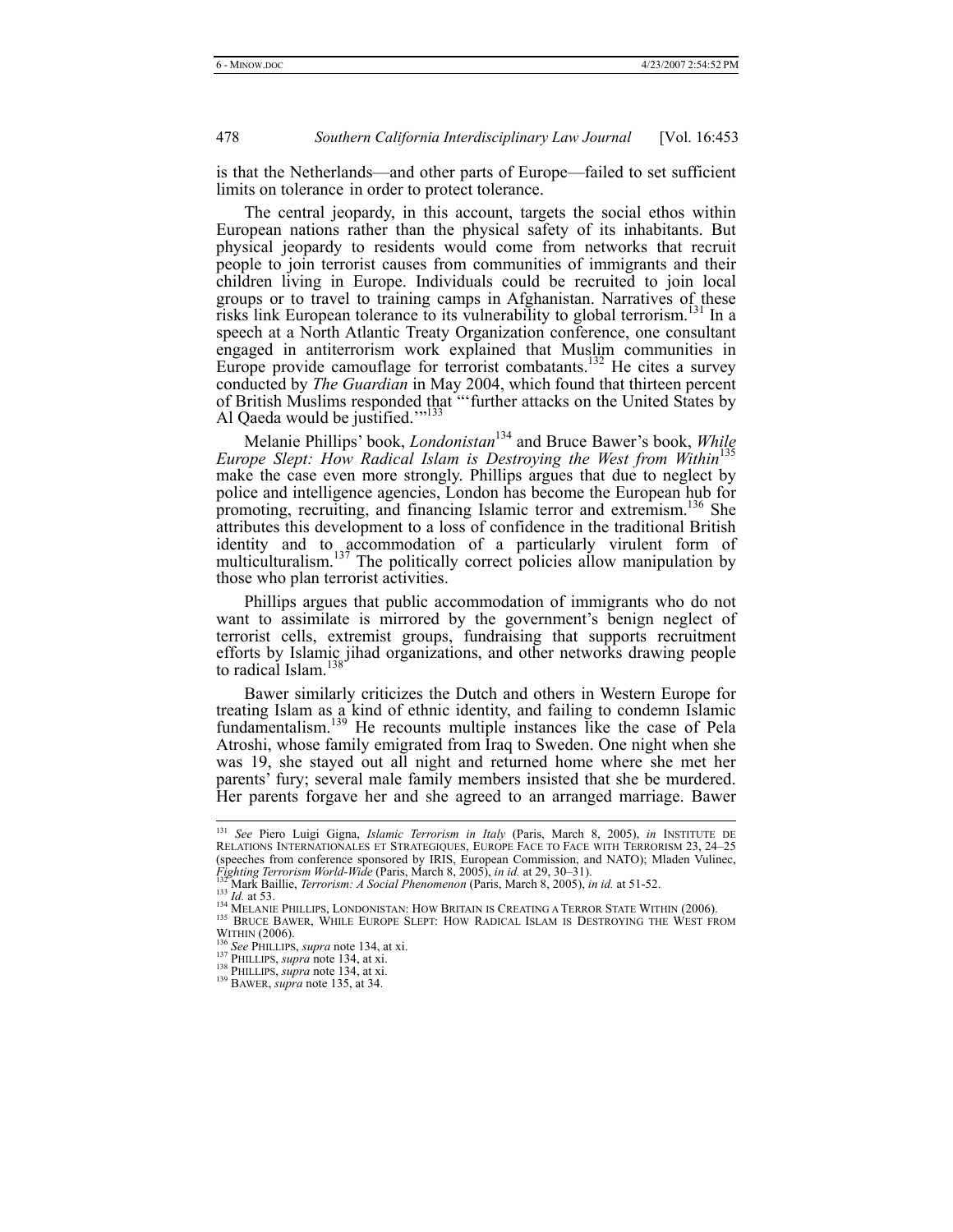explained, "When she traveled with her father to Iraq for the ceremony, however, it turned out that her family had arranged not for a marriage but a murder. An Iraqi court sentenced Atroshi's father and uncle to five months' probation for the crime. The reason for the lenient sentence was that their motive was honorable."<sup>140</sup>

Relying on a European Union report, Bawer also summarizes a series of anti-Semitic incidents between 2002 and 2003, some moving beyond vandalism to violence, and points to the pattern of tepid responses in Britain, France, and Scandinavia, which he attributes to efforts "'not to upset the Muslim community. $1141$  He also emphasizes that many of the incidents occur in schools where young people enact what they have heard at home, in the mosque, and through Arab-language media.<sup>142</sup>

Bawer turns to the March 11, 2004 bombings in the Madrid train stations that killed 200 and wounded thousands more, and the subsequent election of a Socialist government that vowed to loosen its ties with the United States and to withdraw troops from Iraq.<sup>143</sup> Protesters then blamed the Spanish government and its prior support for U.S. policy in Iraq for the terrorist attack.144 Bawer argues that Western Europeans in general have the delusion that they have no enemies, and instead live in a multicultural political community of tolerance and collegiality.<sup>145</sup> He concludes that even after the Madrid bombings, "most of the Western European establishment continued to embrace the pretense of Islamist terrorism as too complex, too ambiguous, and too nuanced a problem to make possible a direct, forceful response."<sup>146</sup> He warns that Western Europe may succumb to radical Islam through appeasement of Islamic militants and deference to new immigrants.<sup>147</sup> His evidence includes reports of an Italian trial of writer Oriana Fallaci for "vilification of Islam," another trial of Ayann Hirsi Ali for making derogatory comments about Islam, and a new Norwegian law passed in 2005 that prohibits discriminatory comments on the basis of skin color, ethnicity, religion, or sexual orientation and presuming guilt until the accused can disprove it.<sup>148</sup> Bawer concludes that Europe's enemy is not radical Islam but Europe's own passivity and appeasement.

These are obviously polemical views, affected by Bawer's own shock to encounter anti-gay insults and harassment in Europe at the hands of Moslem residents, though his account is echoed by other authors without

<sup>&</sup>lt;sup>140</sup> BAWER, *supra* note 135, at 24.<br><sup>141</sup> BAWER, *supra* note 35, at 145. He describes an initial report, *Manifestations of an Anti-Semitism in the European Union*, commissioned by the European Monitoring Center on Racism and Xenophobia, and prepared by the Center for Research on Anti-Semitism, that was not released apparently due to desires to avoid naming Muslims as the offenders, and a later report making clear that most of the perpetrators were young Muslim males—and a press release suppressing that conclusion. BAWER, *supra* note 135, at 143–44.

BAWER, *supra* note 1.5, at 153–57.<br>
<sup>143</sup> BAWER, *supra* note 135, at 153–57.<br>
<sup>143</sup> BAWER, *supra* note 135, at 158.<br>
<sup>145</sup> BAWER, *supra* note 135, at 158–82.<br>
<sup>147</sup> BAWER, *supra* note 135, at 158–72.<br>
<sup>148</sup> BAWER, *s*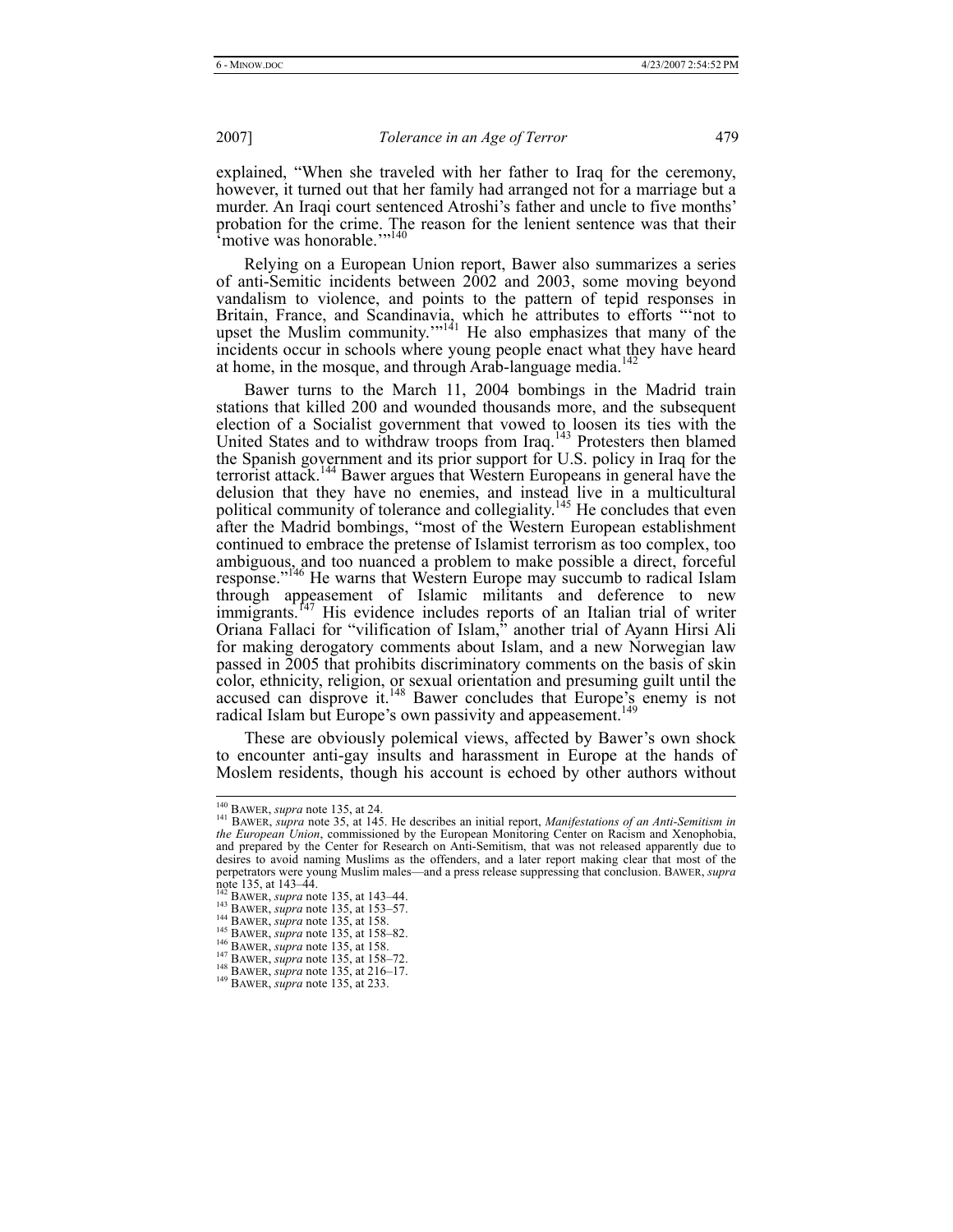that experience who write similar warnings about the new Europe.<sup>150</sup> These narratives each portray neighborhoods in and outside of European cities in which young men of Arab backgrounds become targets for recruitment to radical Islam, as both local and distant religious leaders convey their messages through schools, mosques, private gatherings, satellite dishes, and the internet.

The narratives charging "too much tolerance" propose or imply concrete policy measures in response. To guard against the specters of illiberalism within liberal societies—and to end hospitality for hatred and terrorism, Europe must root out recruitment to radical Islam, and lift the handcuffs from governments so that they can protect the citizens of democracies from dangers in their midst.

Legal authors in particular often propose steps Europeans have failed to take that could guard against too much tolerance and might check forces of illiberal recruitment:

> • Permit punishment for any who preach hatred Against Israel and Jews, coalition forces in Iraq, or against Americans?<sup>151</sup> Speeches and sermons encouraging young people to join the "global jihad" may be protected by laws protecting speech and religious expression. Britain's Terrorism Act of 2000 does permit charges against individuals for incitement of terrorist acts abroad,<sup>152</sup> and Scotland Yard investigated a Muslim cleric Sheikh Omar Bakri Muhammad for allegedly inciting terrorism and hatred.<sup>153</sup> Great Britain banned him from the country,<sup>154</sup> but some critics charge that the government has been slow and insufficient in pursuing incitement to hatred and terrorism. Prosecutors took three years to indict the former lead preacher in Finsbury Park Mosque of London for urging people to kill non-Muslims, especially

(a) he incites another person to commit an act of terrorism wholly or partly outside the United Kingdom, and

<sup>&</sup>lt;sup>150</sup> MARK STEYN, AMERICA ALONE: THE END OF THE WORLD AS WE KNOW IT (2006); BAT YE'OR, EURABIA: THE EURO-ARAB AXIS (2002). 251 In the United States, a Muslim preacher named Ali Al-timimi was prosecuted and convicted in

federal district court for urging eight followers to join the fight against Americans before the expected invasion of in Afghanistan. Jerry Markon, *Jurors Convict Muslim Leader in Terrorism Case*, WASH. POST, Apr. 27, 2005, at A1. For a complex view of the case, *see* Milton Viorst, *The Education of Ali Altimimi*, THE ATLANTIC MONTHLY, June 2006, at 68.<br><sup>152</sup> Terrorism Act of 2000, Part IV, §59: (1) A person commits an offence if-

<sup>(</sup>b) the act would, if committed in England and Wales, constitute one of the offences listed in subsection (2).

*available at* http://www.opsi.gov.uk/Acts/acts2000/00011--g.htm#56. 153 *Islamic Cleric 'Incitement' Probe*, BBC News, Jan. 18, 2005, *available at*

http://news.bbc.co.uk/1/hi/uk/4185085.stm; Don van Natta Jr. & Lowell Berman, *Militant Imams Under*<br>*Scrutiny Across Europe;* N.Y. TIMES, Jan. 25, 2005, at A1.<br><sup>154</sup> Andrew Alderson, *Ex-UK Cleric 'Inspired Plot to Kidnap* 

http://www.telegraph.co.uk/news/main.jhtml?xml=/news/2007/02/04/nterr104.xml.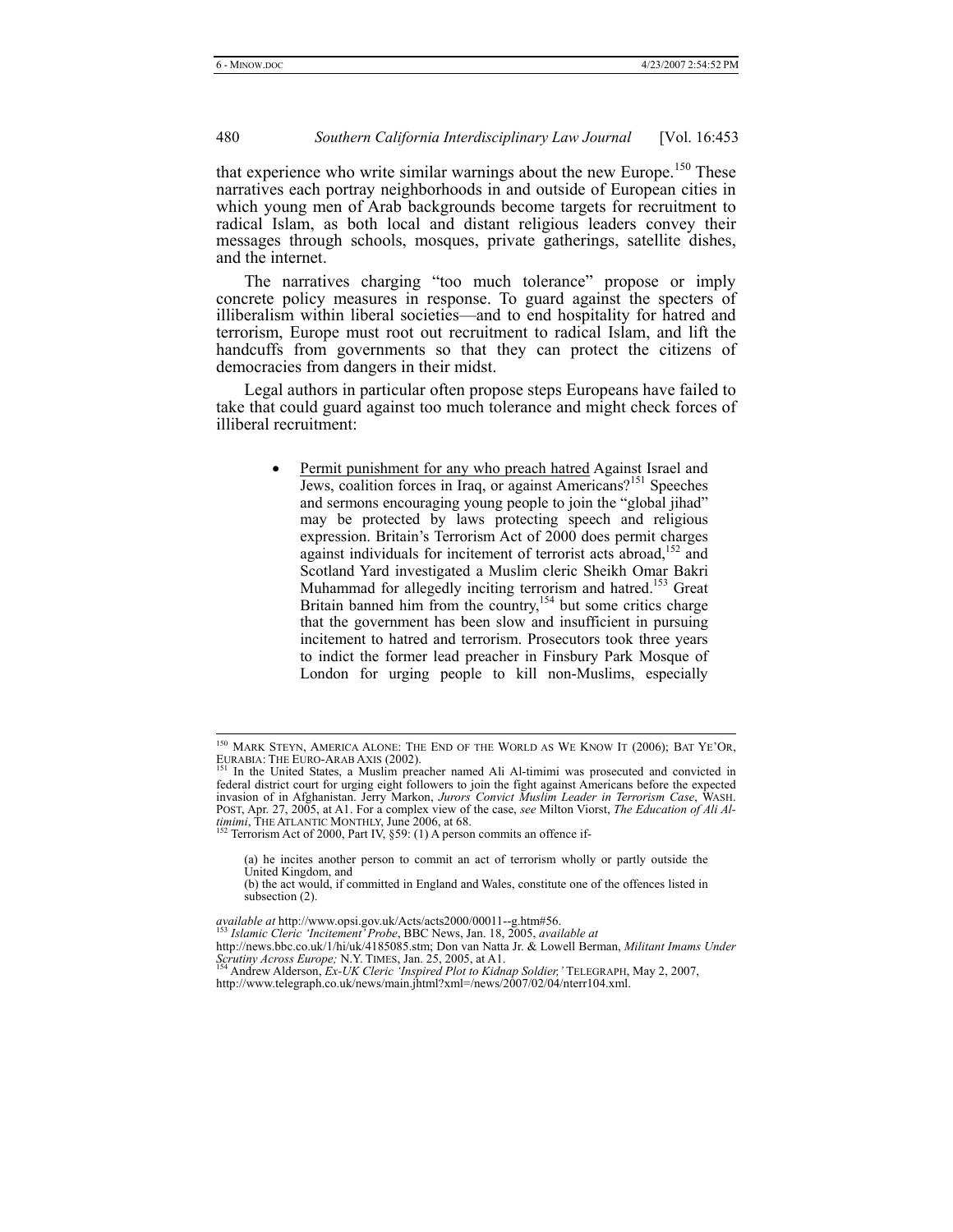Jews.155 The bombing of the London subway in July 2005 galvanized Parliament to adopt the Terrorism Act of 2006, which criminalizes publication of statements that directly or indirectly encourage or induce others to commit or prepare acts of terrorism.156 It also allows prosecutions of such acts even when they are committed outside of Britain.

• Shut or tightly regulate religious schools—and notably, Muslim schools—to prevent instruction in hatred and recruitment to terrorism.<sup>157</sup> Critics warn that there may be special perils when the schools are funded by groups outside the country, if the curriculum is supplied by another country, or if the teachers' training and loyalty tie them to another country, and if the schools teach hatred or incite people to join Islamic jihad militant groups. Muted but still genuine warnings persist about the religious schools that manifest and pass on views about women and homosexuals that conflict with the equality, liberty, and privacy commitments of the liberal democracy that permits the schools to exist. The English Chief Inspector of Schools urged Muslim schools to make sure that their students "acquire an appreciation of and respect for other cultures in a way that promotes tolerance and harmony," ensure encouragement of higher education for girls and guard against demeaning people in same-sex relationships, and recommended government monitoring of faith schools to ensure instruction in the common heritage of Britain.<sup>158</sup> Muslim leaders reacted with hurt and anger over what they perceived to be biased and unfair concerns about Muslim schools.<sup>159</sup> Similarly, in pursuit of the greater social integration of Muslims, the British government proposed and

 <sup>155</sup> Kenneth Lasson, *Incitement in the Mosques: Testing the Limits of Free Speech and Religious Liberty*, 27 WHITTIER L. REV. 3, 15–16 (2005).<br><sup>156</sup> The Act places criminal sanctions on one who publishes "a statement that is likely to be understood

by some or all of the members of the public to whom it is published as a direct or indirect encouragement or other inducement to them to the commission, preparation or instigation of acts of terrorism or Convention offences." Indirect encouragement statements include every statement which "glorifies the commission or preparation (whether in the past, in the future or generally) of such acts or offences; and is a statement from which those members of the public could reasonably be expected to infer that what is being glorified is being glorified as conduct that should be emulated by them in existing circumstances." Terrorism Act of 2006, *available at*

http://www.opsi.gov.uk/acts/acts2006/ukpga\_20060011\_en.pdf (last visited Apr. 20, 2007). <sup>157</sup> *See* Cymrot, *supra* note 3. *See also* Kumquat Ali Kahn, *The Essentialist Terrorist*, 45 WASHBURN

L.J. 47, 84 (2005). Short of closing or tightly regulating Muslim schools, a government could create a rival Muslim school that teaches the Qu'ran and Arabic but compatibly with secular Western norms; similarly, government or other actors could try to compete with Al-jezera by producing compelling Arabic-language mass media that does not espouse hatred of the West, Jews, or secularism. Competing for attention in these ways, however, would be viewed by some as giving up on the ideal of assimilation. Yet assimilation to the secular world may be too unattractive—and private choice may be too hands-off—if the shape of the entire polity is shifting through the practices of newcomers. 158 Polly Curtis, *Faith Schools 'Failing to Teach Obligation to Society*,' GUARDIAN UNLIMITED, Jan. 17,

<sup>2005,</sup> *available at* http://education.guardian.co.uk/ofsted/story/0,,1392274,00.html. 159 Sean Coughlan, *Muslim Schools 'Deeply Upset*,' BBC, Jan. 18, 2005, *available at*

http://news.bbc.co.uk/2/hi/uk\_news/education/4184319.stm.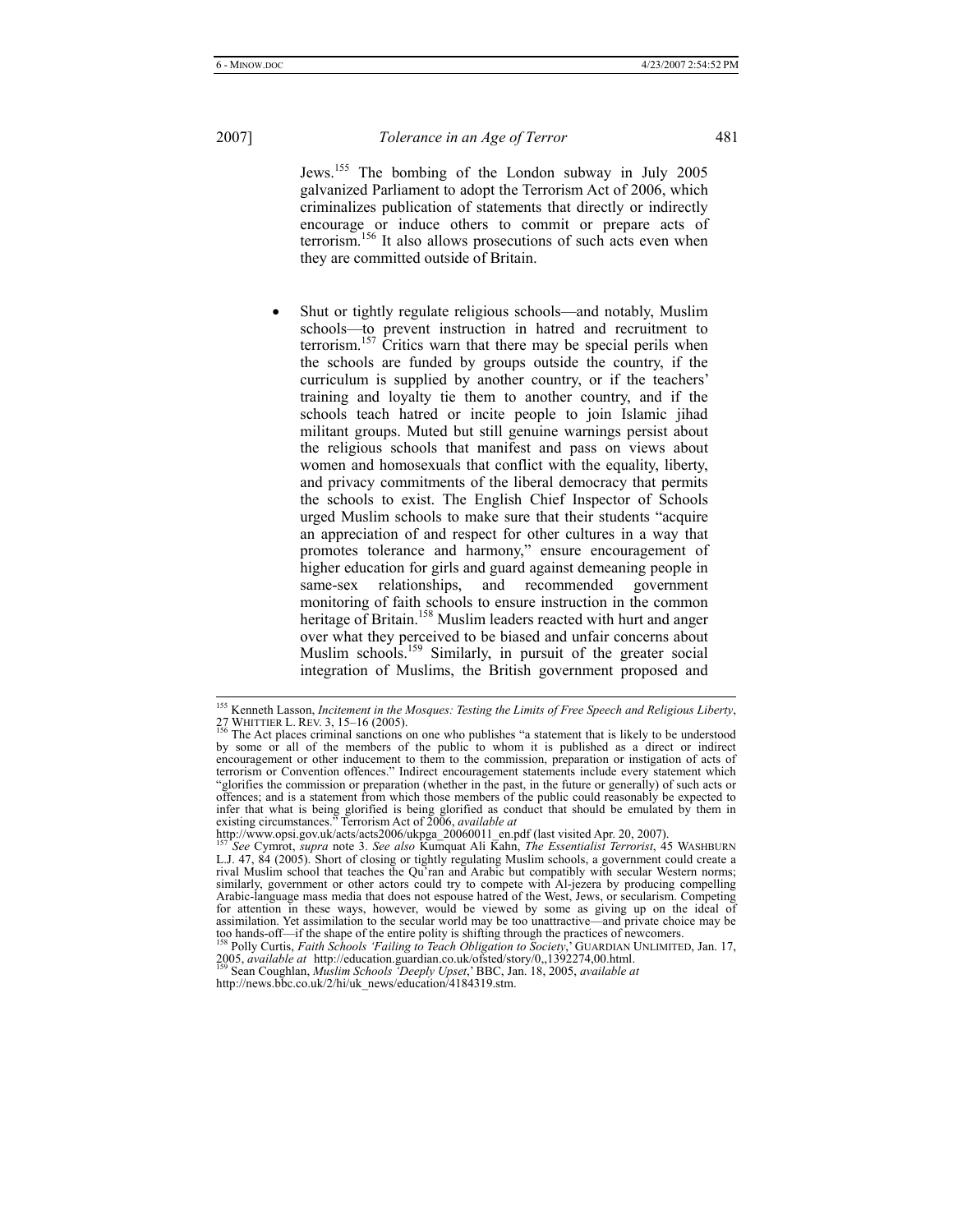then, in the face of opposition, withdrew a requirement that statesponsored, faith-based schools admit twenty-five percent of students from another religion.<sup>160</sup>

• Prohibit political parties that seek to undermine liberal democracy. Precautionary steps to prevent the subversion of democracy through its own liberal processes represent another set of policies to remedy what some charge as Europe's insufficient response to the terrorist threat. Memories of the Nazi rise to power initially through elections during the Weimar Republic make this a concrete concern for many in Europe. Germany specifically forbids political parties that threaten the free basic democratic order,<sup>161</sup> and has banned both the neo-Nazi party and the Communist party on that basis.

To prevent threats to democracy and individual rights, the Turkish Constitutional Court banned the Refah party in 1998. That political party planned to introduce Islamic law into the country's governance scheme proposing to divide the society into religious orders which in turn would govern each individual, contrary to the separation of religion and government in Turkey's constitution.<sup>162</sup> The Refah party defended its proposal as a kind of voluntary private law, but others viewed it as the end of the secular state. When the country's high court dissolved the party, the party had already gained twenty-two percent of the popular vote and Turkey's own prime minister was a member of the party.<sup>163</sup> The European Court of Human Rights affirmed the dissolution of the party, despite alleged violations of the freedom of association protected by Article 11 of the European Convention on Human Rights. The court found the dissolution of the party a fair means to protect state institutions from an association that itself jeopardizes democracy by threatening to impose religious law and undermines the state's ability to ensure individual rights and liberties. The Court also specifically found Islamic law incompatible with fundamental democratic principles.<sup>1</sup>

Other democratic nations, committed to free speech and elections, may face potential electoral victory of parties that would dismantle national liberal commitments.<sup>165</sup> If so, these countries would need, in advance of

 <sup>160</sup> Mike Baker, *Why the U-Turn on Faith Schools*?, BBC, Nov. 4, 2006, *available at* 

http://news.bbc.co.uk/2/hi/uk\_news/education/6114938.stm. For debates over Saudi funding for Muslim schools in Germany, and over whether German Muslims as well as children of diplomats can attend religious schools that are not subject to a state-approved curriculum, *see* Cymrot, *supra* note 153, at  $612-13.$ 

<sup>&</sup>lt;sup>161</sup> Art. 21, German Basic Law. For similar bans, *see* Patrick Macklem, Militant Democracy, Legal Pluralism, and the Paradox of Self-Determination, at 8–9 , (U. Toronto, Legal Studies Research Paper No. 05-03, April 2005), *available at* http://ssrn.com/abstract=702465. 162 Rafeh Partisi (the Welfare Party), and Others v. Turkey, application nos. 413040.87, 41342/98,

<sup>41343/98</sup> and 41344/98 (2001). See also Macklem, supra note 157.<br>
<sup>163</sup> Macklem, *supra* note 157, at 28.<br>
<sup>164</sup> See Rafeh Partisi, *supra* note 162, at para. 123.<br>
<sup>165</sup> See Issacharoff, *supra* note 4.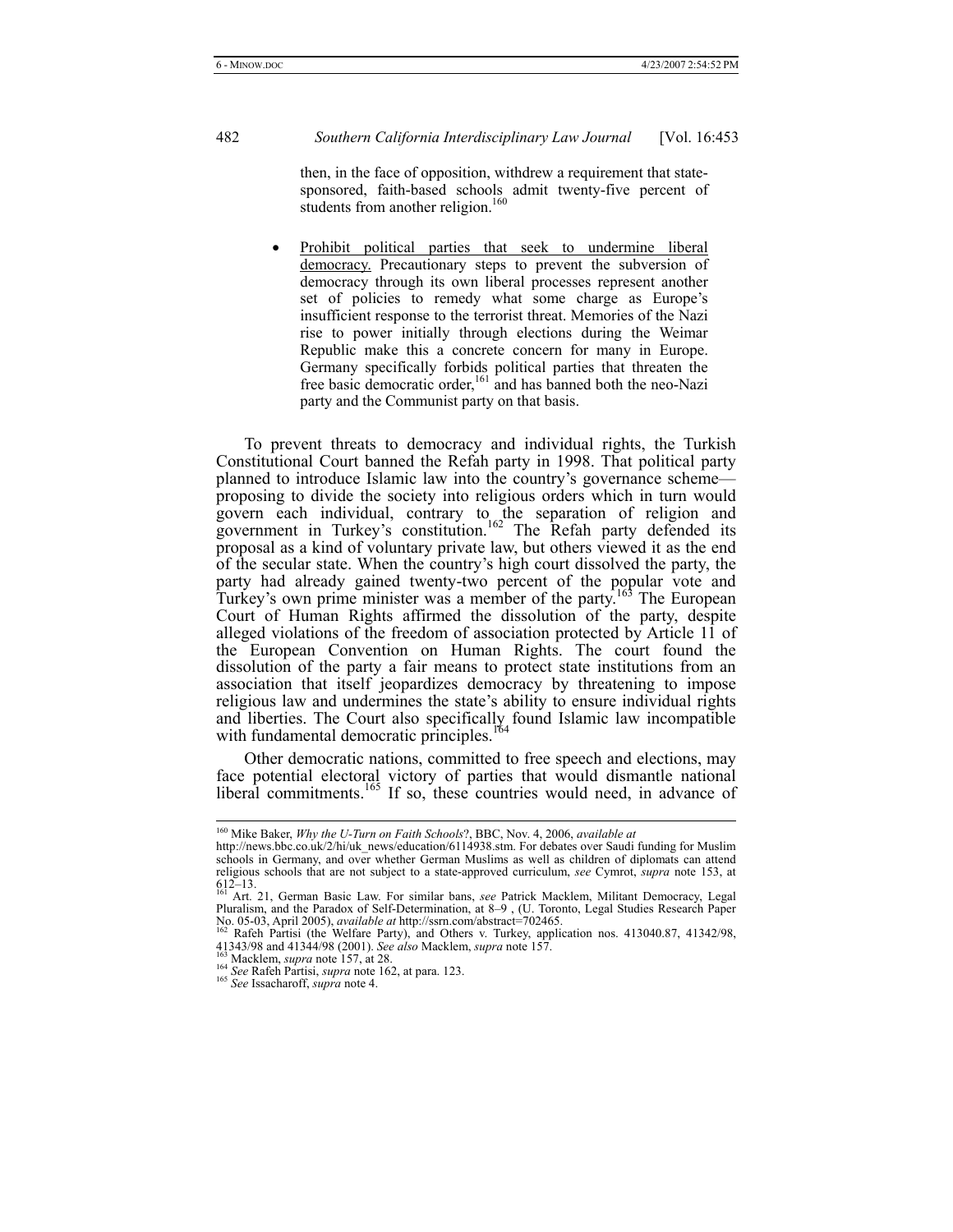any crisis, to establish a constitutional basis for banning such a party that would itself undo liberal democratic norms—a formal intolerance for intolerance.<sup>166</sup>

Stand back and consider the two narratives of reactions to terrorism both under-response and over-response, too much tolerance and not enough. The overreaction threatens freedom, privacy, and equality. But the under-reaction could do so as well. To fix the under-reaction, to awaken to the dangers, Europe could regulate preaching, teaching, and religious and political associations;167 it could extend detentions without charges—and then government methods would contradict the ends of a liberal democracy.168 Once again, the dilemma of tolerance returns, but now with stark programmatic choices. Should a liberal democracy try to prevent terrorism through measures that themselves vitiate liberal democratic values?

#### IV. RECONSIDERING THE PROBLEM

The narratives of U.S. overreaction to terrorism and European underreaction reflect not only differences in the policies taken but also in the constellation of internal political pressures affecting each. Certainly, important differences in history, demography, economics, and politics can explain diverging patterns in responses to terror by the United States and European nations. With the first major external terrorist attack within the United States in decades—and the largest in the world—post-9/11 responses reflect both the shock of vulnerability and the scale that may distinguish recent U.S. experience from the experiences of European nations.169 Responses to Muslims reflect the different national histories and ideologies in the United States and in European countries such as Germany, France, and the Netherlands. The self-conception as a nation of immigrants, the route to becoming American by being an outsider,<sup>170</sup> the patterns of economic and social mobility, and the availability of jobs and entrepreneurial opportunities affect the reception of Muslims in America as does the persistence of a racialized underclass, filling the social position of the societal bottom. The contrasting conceptions of nationality linked to ethnicity and blood, the unemployment rates, and new encounters with racialized differences precisely when the European Union destabilizes what it means to be "Dutch" or "French" or "German" contribute to uneasy attitudes by old-time residents toward Muslims in Amsterdam, Paris, and

<sup>&</sup>lt;sup>166</sup> Careful analysis should also attend to the success of Islamic groups in mobilizing youth in the context of apparently secular authoritarian states. *See* CARRIE ROSEFY WICKHAM, MOBILIZING ISLAM: RELIGION, ACTIVISM, AND POLITICAL CHANGE IN EGYPT (2002).<br><sup>167</sup> Should governments have authority, as in the United States, to use law enforcement against

individuals who raise funds for groups with terrorist ties even without evidence of specific intention to pursue the illegal goals? *See* Laura K. Donahue, *Terrorist Speech and the Future of Free Expression*, 27<br>CARDOZO L. REV. 233, 318–19 (2005).<br><sup>168</sup> *See* Andrew Tully, *Can West Fight Terror and Still Maintain Civil Liber* 

EUROPE RADIO LIBERTY, Oct. 7, 2005, available at<br>http://www.rferl.org/featuresarticle/2005/10/a6fbd4c9-808d-4fe6-81d9-f79b908f08b5.html.<br>169 RICHARDSON, *supra* note 109.<br><sup>170</sup> See R. LAURENCE MOORE, THE RELIGIOUS OUTSIDER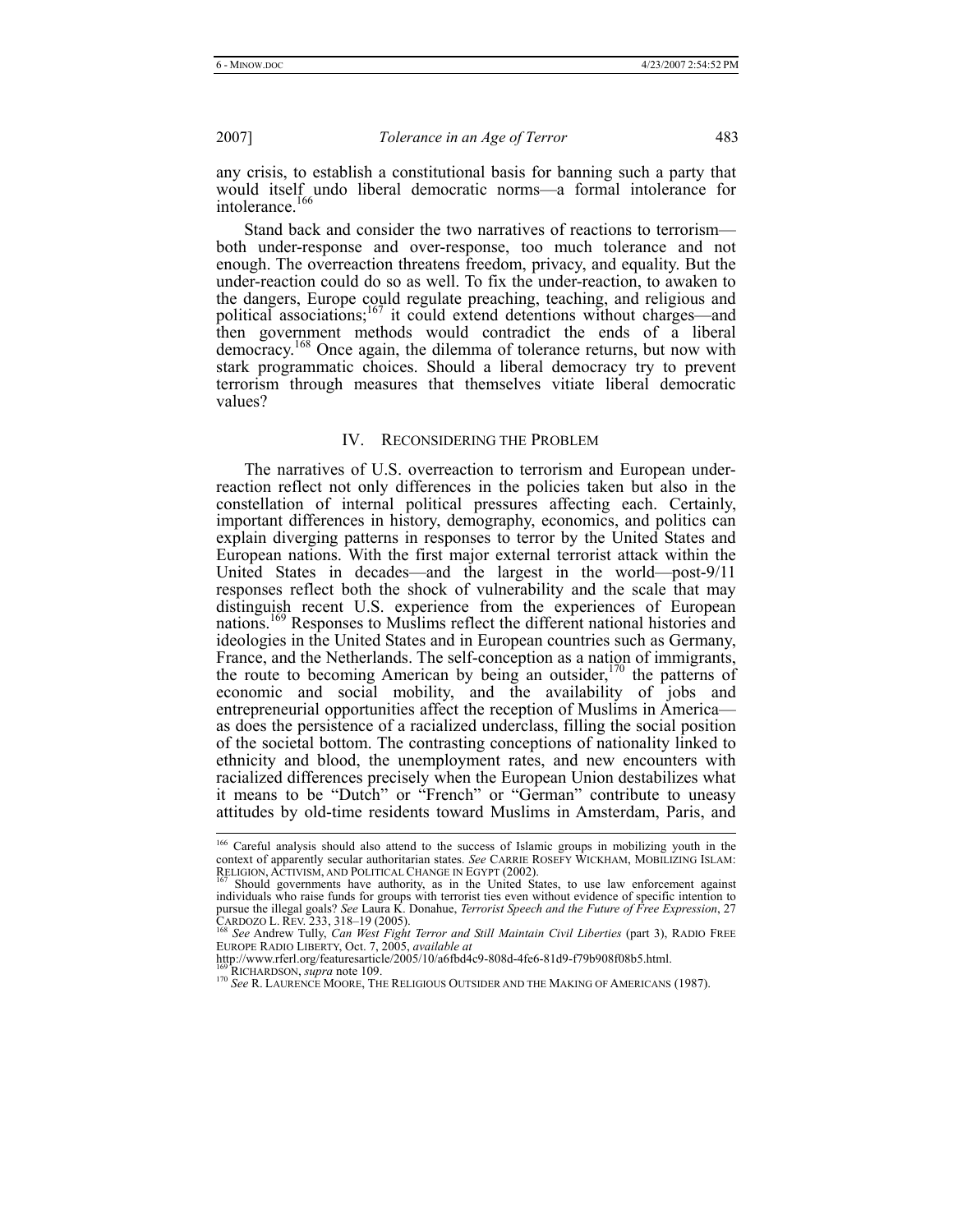Frankfurt. The relatively small percentage of Muslim immigrants hovering at one percent in the United States contrasts with five percent across Western Europe,  $171$  heavier concentrations rising to ten percent in France,  $172$ and far greater percentages in specific regions of Paris, Amsterdam, and London. $173$  When connected with the low birthrate among longstanding European residents and the high birthrate among immigrants, some predict that 1 in 5 Europeans will be Muslim in the next decades,  $1/4$  and some Western observers predict that Europe will become Islamic over time.<sup>175</sup> And the secularization of Europe—perhaps abetted by a lack of formal state support of religion—contrasts sharply with the religiosity of new immigrants, while immigrants can match many Americans with their religiosity.<sup>176</sup>

But in fact the stories of under-reaction resonate within the United States and the narrative of overreaction may have its echo in Europe. Thus, Thomas Carothers of the Democracy and Rule of Law Program at the Carnegie Endowment for International Peace argues that Europe has overreacted to terrorism by curbing civil liberties, while the United States, with its traditional suspicion of government, has remained measured, except—and it's a big exception—in its victimization of immigrants.<sup>1</sup>

Others warn of American under-reaction when it comes to speech and expression.<sup>178</sup> Dennis Pluchinsky, Senior Intelligence Analyst in the U.S. Department of State, has called for censorship in the United States because media accounts could reveal vulnerabilities in food supply, electricity, chemical production, transportation, and border security.

<sup>&</sup>lt;sup>171</sup> RICHARDSON, *supra* note 109, at 237.<br><sup>172</sup> Muslim Population Worldwide, http://www.islamicpopulation.com/europe\_islam.html.<br><sup>173</sup> "Muslims made up 8 per cent [*sic*] of London's population overall but 36 per cent [ Hamlets and 24 per cent [*sic*] of the Newham populations." National Statistics Online,

http://www.statistics.gov.uk/cci/nugget.asp?id=956 (last visited Apr. 20, 1007). 174 Evan Osnos, *Islam Shaping a New Europe: Staking Out Their Place in Europe*, CHI. TRIB., Dec. 19,  $2004$ , at C01.

<sup>&</sup>lt;sup>175</sup> See Daniel Pipes, *Muslim Europe*, N.Y. SUN, May 11, 2004, at 9; *Muslims in Europe: Country Guide,* http://news.bbc.co.uk/2/hi/europe/4385768.stm. For commentary perspectives, *see* ORIANA FALLACI, THE FORCE OF REASON*;* Omer Taspinar, *Europe's Muslim Street*, FOREIGN POLICY, March 2003, *available at* http://www.brook.edu/views/op-ed/fellows/taspinar20030301.htm; Osnos, *supra* note 174;

Robert S. Leiken, *Europe's Angry Muslims*, FOREIGN AFFAIRS, July/Aug. 2005, at 120.<br><sup>176</sup> Hume advised governments to create secular society by establishing a state church and undermining<br>the entrepreneurship of religious THE AMBIGUOUS EMBRACE (2000) (documenting decline in religiosity in Europe alongside state support for religious institutions). In contrast, work on religious entrepreneurship in the United States, past and present—with me MAKING (1987). 177 Quoted in Tully, *supra* note 168, at Part 3. *See also* Thomas Carothers, *Promoting Democracy and* 

*Fighting Terror*, FOREIGN AFFAIRS, Jan.–Feb. 2003, at 84; Paula J. Dobriansky & Thomas Carothers, *Promocracy and Fighting Terror*, FOREIGN AFFAIRS, Jan.–Feb. 2003, at 84; Paula J. Dobriansky & Thomas Carothers, *Democrac* 

The closest discussion comes with historical arguments. For example, Yale Professor Paul Kennedy compares the situation currently faced by the United States with Britain's in the nineteenth century, and concludes that the United States is in a more difficult predicament mainly because of the openness of today's world. STROBE TALBOTT, THE AGE OF TERROR: AMERICA AND THE WORLD AFTER SEPTEMBER

<sup>11 ( 2002).</sup>  179 Dennis Pluchinsky, *They Heard It all Here, and That's the Trouble*, WASH. POST, June 15, 2002, at B03.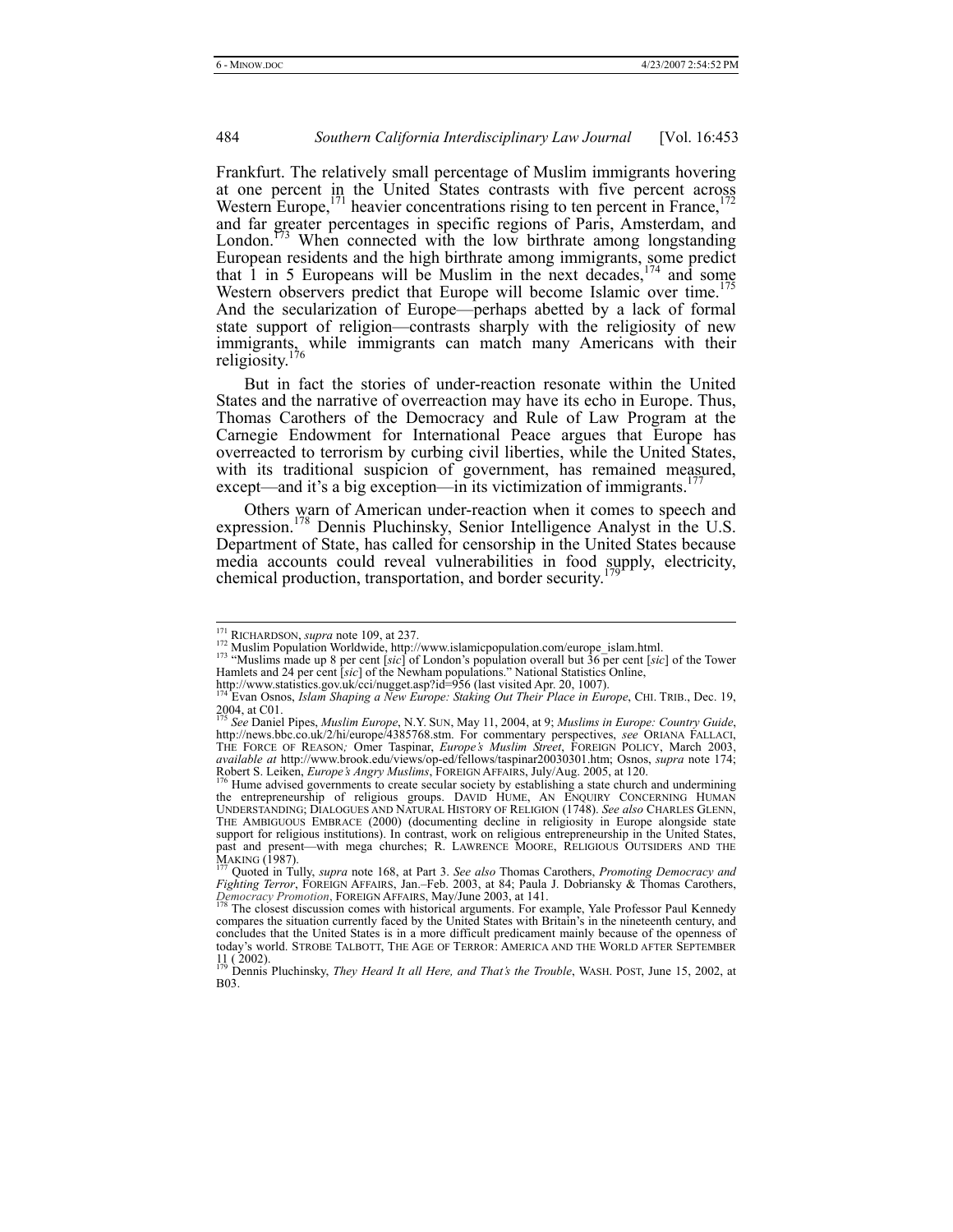It is possible to view the United States as under-regulating hate speech and political activity that aims to overthrow democracy, when compared with the French and Germany hate speech bans and the German prohibition of political parties that would challenge liberal democracy. That such steps might well violate the U.S. Constitution is taken simply to be further evidence of U.S. failures to address terrorist risks seriously.<sup>180</sup> Note how this set of constitutional restraints is not up for debate, even though the executive branch strains other constitutional limits. If the constitution is not a suicide pact, and the danger is severe enough, some argue that this country should regulate hate speech, $181$  religious school messages,  $182$ political parties opposed to liberal democracy, $\frac{183}{183}$  and some forms of privacy. Moreover, the United States looks like it is under-responding when compared with Britain's extensive use of face recognition cameras and national I.D. cards with biometrics. Failures to devise increased security for chemical plants, water works, cargo shipments, and nuclear material that could end up in terrorist hands also look like underreaction, given security analyses and expert recommendations.<sup>184</sup> And, undoing even the categories of over- and under-reaction are the critics of the war in Iraq for its effect in escalating international recruitment of young disaffected Muslims by jihadists opposed to the United States, globalization, and secularism.<sup>185</sup>

Great Britain in fact is criticized for both over- and underreacting. When Prime Minister Tony Blair proposed extending government power to detain people without charges for 90 days, he and his party suffered defeat not only of the proposal but general diminution of his authority.<sup>186</sup> Critics claimed that the detention proposal was an overreaction, but Blair's

http://www.thinkingpeace.com/pages/Articles/Archive1/arts021.html.

 <sup>180</sup> *See* Frederick Schauer, *Freedom of Expression Adjudication in Europe and the United States: A Case Study in Comparative Constitutional Architecture*, *in* EUROPEAN AND U.S. CONSTITUTIONALISM 47–74  $(Georg Nolte ed., 2005)$ .

<sup>181</sup> *See* John C. Knechtle, *When to Regulate Hate Speech*, 100 PENN. ST. L.R. 539 (2006) (describing the differences between hate speech restrictions in Europe and the United States). *See also* Keith B. Richburg & Alan Cooperman, *Swede's Sermon on Gays: Bigotry or Free Speech?; Pastor Challenges Hate-Law Restrictions*, WASH. POST, Jan. 29, 2005, at A01. 1826, at the second of the could even be problems with requiring public or private schools to teach tolerance if private

schools framed challenges to such a requirement as content-based compelled speech, burdens on religious freedom, or unconstitutional conditions on public funding. *See* Cymrot, *supra* note 3. 183 *See* Shawn Boyne, *The Future of Liberal Democracies in a Time of Terror: A Comparison of the* 

*Impact on Civil Liberties in the Federal Republic of Germany and the United States*, 11 TULSA J. COMP. & INT'L L. 111 (2003); Yigal Mersel, *The Dissolution of Political Parties: The Problem of Internal Democracy*, 4 INT'L J. CONST. L. 84 (2006). 184 *See GRAHAM ALLISON, NUCLEAR TERRORISM: THE ULTIMATE PREVENTABLE CATASTROPHE 104 (* 

<sup>2004) (</sup>explaining the weaknesses in port, cargo, and facility security); Dan Eggen & Spence S. Hsu, *Democrats Still Face Hurdles in Enacting 9/11 Panel's Ideas*, WASH. POST, Nov. 11, 2006, at A03 (describing the proposals Goldenberg, *Mayor Faults Way Anti-Terror Funds are Allocated*, STATEN ISLAND ADVANCE, Jan. 10, 2007, at A08 (detailing Mayor Bloomberg's assessment that the federal government should provide more funding for port and cargo security).

<sup>185</sup> *See* Jessica Stern, *How America Created a Terrorist Haven*, THINKING PEACE, Aug. 20, 2003,

<sup>186</sup> *Blair Defeated Over Terror Laws*, BBC NEWS, Nov. 9, 2005, *available at*

http://news.bbc.co.uk/1/hi/uk\_politics/4422086.stm ; *A Failure of Political Judgment*, GUARDIAN, Nov. 11, 2005, *available at*

http://www.guardian.co.uk/leaders/story/0,3604,1639795,00.html. *See also*, Souad Mekhennet & Dexter Filkins, *British Law Against Glorifying Terrorism Has Not Silenced Calls to Kill for Islam*, N.Y. TIMES, Aug. 21, 2006, at A8 (Parliament did approve detentions for twenty eight days).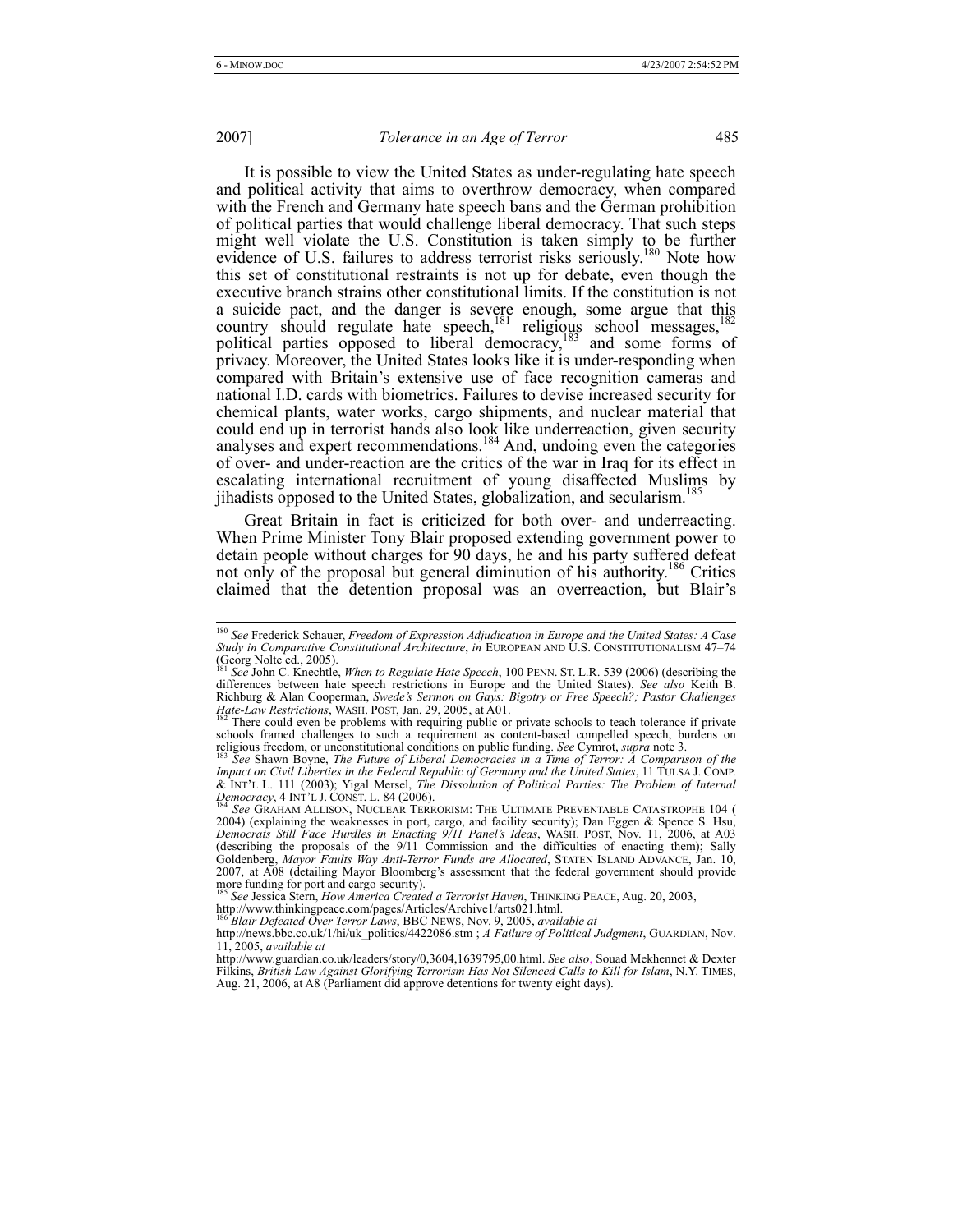proposal and related initiatives grew from concerns that Britain generally has failed to take sufficient actions to anticipate and quell terrorist risks.<sup>1</sup> Others charge Great Britain with underreacting to terrorist threats by indulging Muslim fundamentalists' hate speech and failing to cooperate with other nations seeking to extradite a terrorist suspect.<sup>188</sup> With heightened scrutiny of immigrants since the London and Madrid bombings, anti-immigrant politics also increased in Europe. Moderate Muslims argue that British foreign policy is radicalizing residents with immigrant roots, just as photographs of abusive treatment at the Abu Ghraib prison probably promoted recruitment by racial Islamic terrorist networks.<sup>18</sup>

What might we learn by reading the narratives or over- and underreaction together? We could learn that any liberal democracy can be criticized both for over- and under-reacting to terror. Perhaps this simply reflects diverging views about the right balance. But alternatively it could reveal how misdirected policies can constrain liberties and target minorities without increasing safety for resident populations. The reversibility and simultaneity of narratives of over- and under-reaction might well be a clue to a defect in the analysis that links security and tolerance. Policies invading civil rights and civil liberties can in fact distract from security measures that would not impair rights. Looking at the narratives of underand over-reaction together, we could come to the following: (1) to focus on measures to increase security without increasing intolerance, and (2) to address unsatisfactory reception of minorities and treatment of immigrants without confusing these with security issues.

#### A. IMPROVING SECURITY

A crucial difficulty comes in measuring government responses to terrorism. Terrorism, well defined by Louise Richardson as "deliberately and violently targeting civilians for political purposes," is a means, advocated and used by a variety of individuals and groups, with quite a range of techniques. Assessing growth or reduction in the threats of terrorism is not only complex but elusive as a target.<sup>190</sup> Confining the focus

 <sup>187</sup> *See also* Virginia Mantouvalou, *Council of Europe: UK Anti-Terrorism Measures Fall Short of European Standards*, EUROPEAN CIVIL LIBERTIES NETWORK, Apr. 10, 2007,

http://www.ecln.org/essays/essay-5.pdf (summarizing criticisms of the European Committee for the Prevention of Torture about conditions of detention under Anti-Terrorism, Crime and Security Act of 2001 and criticism of Prevention of Terrorism Act of 2005).

<sup>&</sup>lt;sup>188</sup> See John Kampfner, *It is Easier to Diminish Our Freedoms Than to Root Out The Terrorist*, THE INDEPENDENT, Aug. 7, 2005, www.findarticles.com/p/articles/mi\_qn4159/is\_20050807/ai\_n14862538 (discussing criticisms of Britain for harboring terrorists and giving them freedom to act, for blocking extradition of Rashid Rama, a person accused of bombing the Paris Metro, and allowing fundamentalists to incite violence). *See also* RANDALL L. SCHWELLER, UNANSWERED THREATS: POLITICAL CONSTRAINTS ON THE BALANCE OF POWER (2006); Randall L. Schweller, *Unanswered Threats: A Neoclassical Realist Theory of Underbalancing*, 29 INT'L SECURITY 159 (2004) (devising a theory to explain why nations fail to respond to threats).<br>  $\frac{189}{100}$  RICHARDSON, *supra* note 109.

<sup>&</sup>lt;sup>190</sup> See RICHARDSON, *supra* note 109, at 4. "To declare war on what is, after all, a tactic does not appear to make a great deal of sense. . . . There were, of course, alternatives available to declaring war on terrorism, terror, and evil. The administration might, for example, have declared war on al-Qaeda or on Afghanistan, the state that harbored it. Had it done so, there would have been some clear matrices of success or failure by which progress could have been measured." RICHARDSON, *supra* note 109, at 175.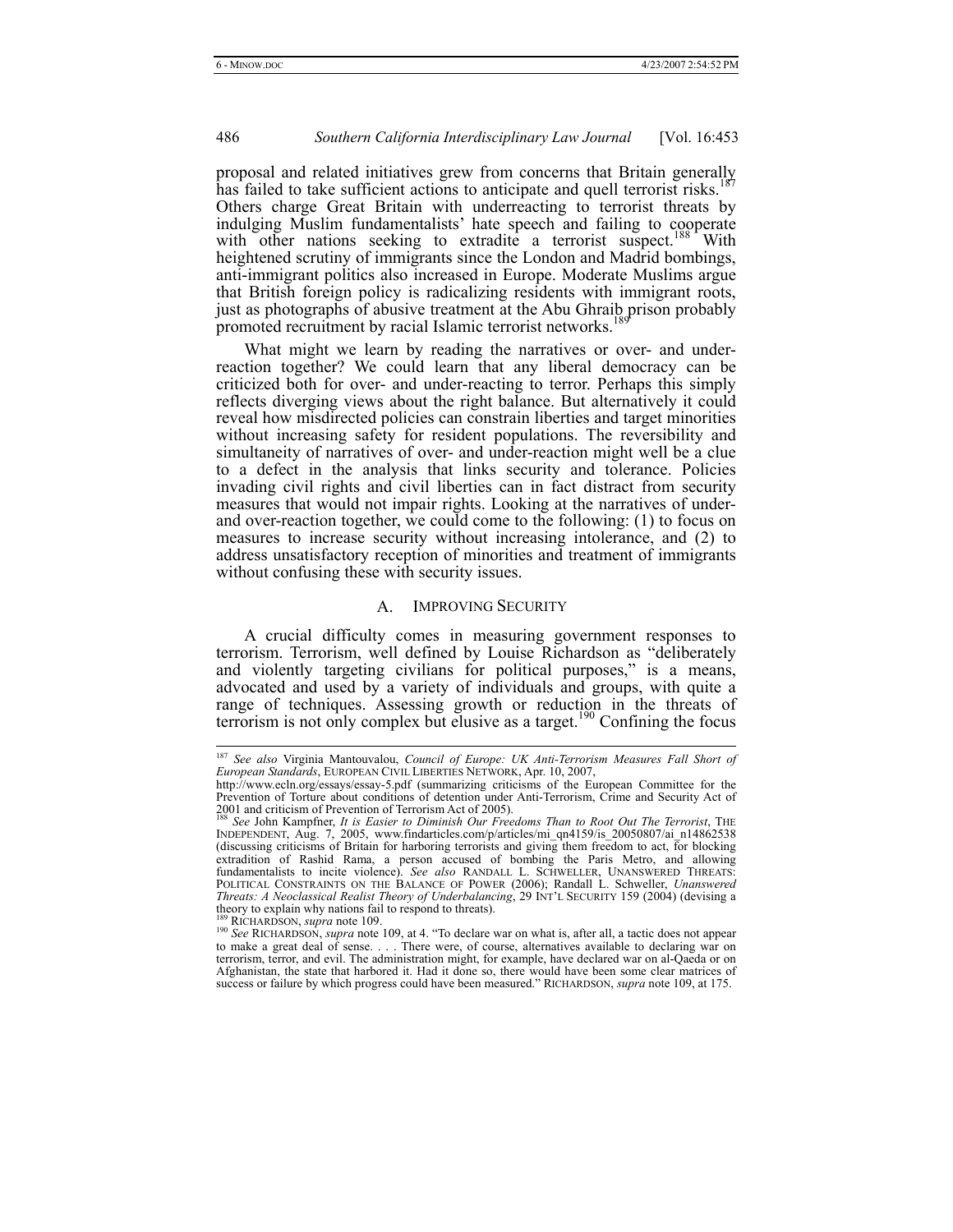to al-Qaeda, given its role in 9/11 in 2001, the 2005 bombings of the London underground, the 2004 Madrid commuter train bombings, and the 1998 and 2000 bombings of U.S. embassies in Kenya and Tanzania helps little. What are the measures to tell if terror risks are reduced when the risks come from a set of secret self-replenishing global networks of potential terrorists? A repressive government can defend its repression by pointing to the absence of new attacks without beginning to demonstrate that the repression itself was responsible. A government can announce that it has "foiled" terrorist plots when in fact the suspects had no serious plan or only plans developed with government enticement.<sup>191</sup> But "sleeper cells" of terrorists can in fact persist anywhere in the world, and plans can be decades in the making. Geopolitical changes and economic opportunities affect the prospects of al-Qaeda. The "war on terror" waged in Afghanistan and Iraq and economic stagnation in parts of Europe seem to have increased the recruitment activities and yield for al-Qaeda.

The quandary compounds as the risk of home-grown terrorists grows. Terrorists can hide out within a free society and that very freedom constrains efforts to locate them. Those nations that have defeated terrorism, like Argentina and Brazil, did so through domestic deployment of military death squads, torture, surveillance, and internal repression—all forbidden within and contrary to the norms of a democratic society.<sup>193</sup> With the mounting concern of homegrown terrorists, any disaffected teen or any disillusioned twenty-something could answer the call of the satellite dish. Thus large swathes of that generation and those that follow become suspect. If you are skeptical of such speculations, then steps such as national ID cards, street-corner face recognition technology, and airport screenings are overreactions. Indeed, absent evidence that diminishing civil liberties and targeting Muslims and immigrants actually reduce risks of terrorism, there seems to be a kind of magical thinking in policies that link the two. It is as if we imagine that by sacrificing our values, we will make ourselves safer.<sup>194</sup> If it hurts us (or hurts others), we ward off danger. Perhaps it would improve analyses to de-link security policies from the preoccupations with tolerance; policies in each area are difficult enough to design and assess, and the link between them difficult to diffuse.

 <sup>191</sup> Rudolph Bush & Jeff Coen, *Man Held in Terror Plot Near Rockford*, CHI. TRI., Dec. 10, 2006, at C3 (describing the arrest of Derrick Shareef for discussing an attack and acquiring grenades from undercover FBI agents); *7 Suspects Allegedly Plotting to Attack Sears Tower Arrested in Miami*, CHIC. TRI., June 23, 2006, at 8 (describing the arrest of seven Miami men after they held "criminal discussions"); Jerry Seper, *FBI Foils New York Terror Plot; Lebanese Arrest One in Tunnels-Attack Plan*, WASH. TIMES, July 8, 2006, at A01 (describing a thwarted terrorist attack as "aspirational, rather than operational").

<sup>192</sup> National Intelligence Estimate, Trends in Global Terrorism: Implications for the United States (2006), *available at* http://www/dni.gov/press\_releases/Declassified\_NIE\_Key\_Judgments.pdf (last visited Apr. 20, 2007); *Stating the Obvious: Terrorism and Iraq*, THE ECONOMIST, Sept. 30, 2006 (describing al-Qaeda's increasing strength since the Iraq invasion). Richardson suggests that, "To be elevated to the status of public enemy number one is just what a terrorist group wants. It gives the group stature among its potential recruits, which in turn wins it more followers. Declaring war on terrorists, in effect, hands it the renown it seeks." RICHARDSON, *supra* note 109, at 177.<br><sup>193</sup> RICHARDSON, *supra* note 109, a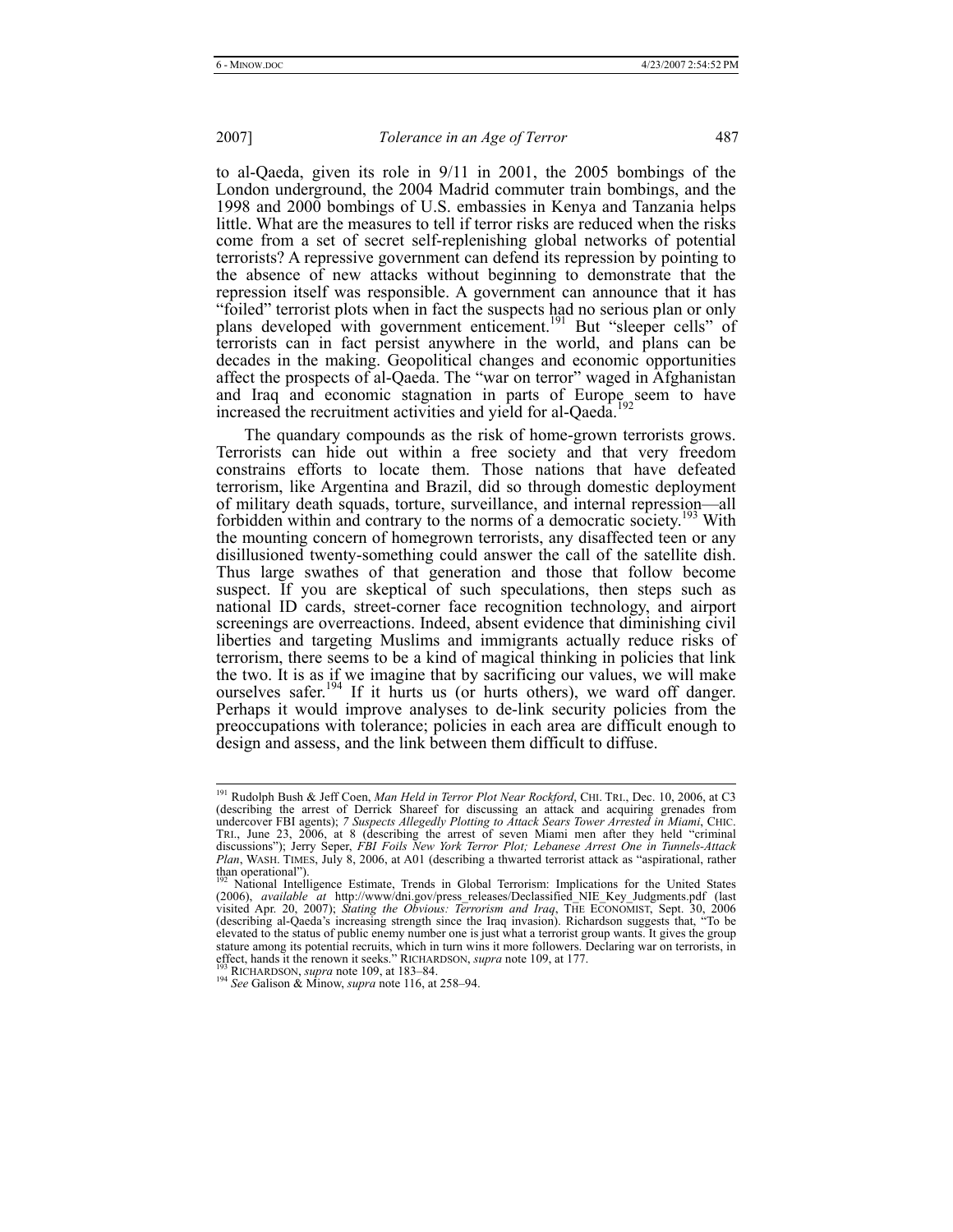There remain many policies to promote security that have nothing to do with immigration or civil liberties. These include safeguarding nuclear materials and materials that could be turned into biological weapons, protecting vulnerable targets like water supplies and chemical plans, monitoring all cargo through shipping ports, creating surveillance cameras with face recognition software read only by computers until there is a sufficient match with terror suspects to satisfy legal search requirements, and building and improving intelligence services including the language capacity of agents. Each of these steps not yet taken in the United States would make us more secure without jeopardizing freedoms or tolerance.<sup>195</sup> Specifying goals keyed to enhancing security would have the benefits of measurable targets and also would put to the side confused and easily manipulable ideas about how treatment of immigrants, Muslims, and other minority members affects national security.

One vital connection with immigrant communities and terrorism worth further exploration involves the resources those communities offer to assist law enforcement and intelligence activities. Louise Richardson, an expert on terrorism, reports that "[e]very government that has faced a threat from terrorism has found that good intelligence has been the most crucial weapon in its armory." She reviewed evidence from Venezuela, France, Peru, Israel, and Great Britain that underscored her point.<sup>196</sup> One approach would be to replace ethnic and religious profiling with behavioral profiling.<sup>197</sup> Another would be to develop deep partnerships between government officials and members of American Muslim, Arab, and Sikh communities to develop domestic intelligence.<sup>198</sup> Experts in terrorism emphasize the central role of intelligence resources and criticize the failures in coordinating intelligence and law enforcement activities in the United States.<sup>199</sup> Besides generating potentially critical information about the presence—and absence—of risks, such efforts could communicate as little else could that individuals in these groups are trusted and valued members of the larger society.

If risks of homegrown terrorism are massive, the only precedents for success in defeating it require degrees of repression and authoritarian rule that no liberal democracy has taken or could pursue while remaining a liberal democracy.<sup>200</sup> This very prospect raises a new dilemma of tolerance:

 <sup>195</sup> *See* Minow, *The Constitution as Black Box During National Emergencies: Comment on Bruce Ackerman's Before the Next Attack: Preserving Civil Liberties in an Age of Terrorism*, 75 FORDHAM L. REV. 593, 601–02 (2006); DANIEL BENJAMIN & STEVEN SIMON, THE NEXT ATTACK: THE FAILURE OF THE WAR ON TERROR AND A STRATEGY FOR GETTING IT RIGHT (2005).<br>THE WAR ON TERROR AND A STRATEGY FOR GETTING IT RIGHT (2005).<br><sup>197</sup> See Harris, *supra* note 109, at 210.<br><sup>197</sup> See Harris, *supra* note 100.<br><sup>198</sup> Ramirez & Wo

FOREIGN RELATIONS, Apr. 10, 2007, http://www.cfr.org/publication/11922/#2; DoD USS COLE COMMISSION REPORT (2001), http://www.defenselink.mil/pubs/cole20010109.html; PHILIP B. HEYMANN & JULIETTE KAYYEM, PROTECTING LIBERTY IN AN AGE OF TERROR (2005) (based upon the published report "Long-Term Legal Strategy Project for Preserving Security and Democratic Freedoms in the War on Terror"); PHILIP B. HEYMANN, TERRORISM, FREEDOM, AND SECURITY: WINNING WITHOUT WAR (2003). 200 *Id*.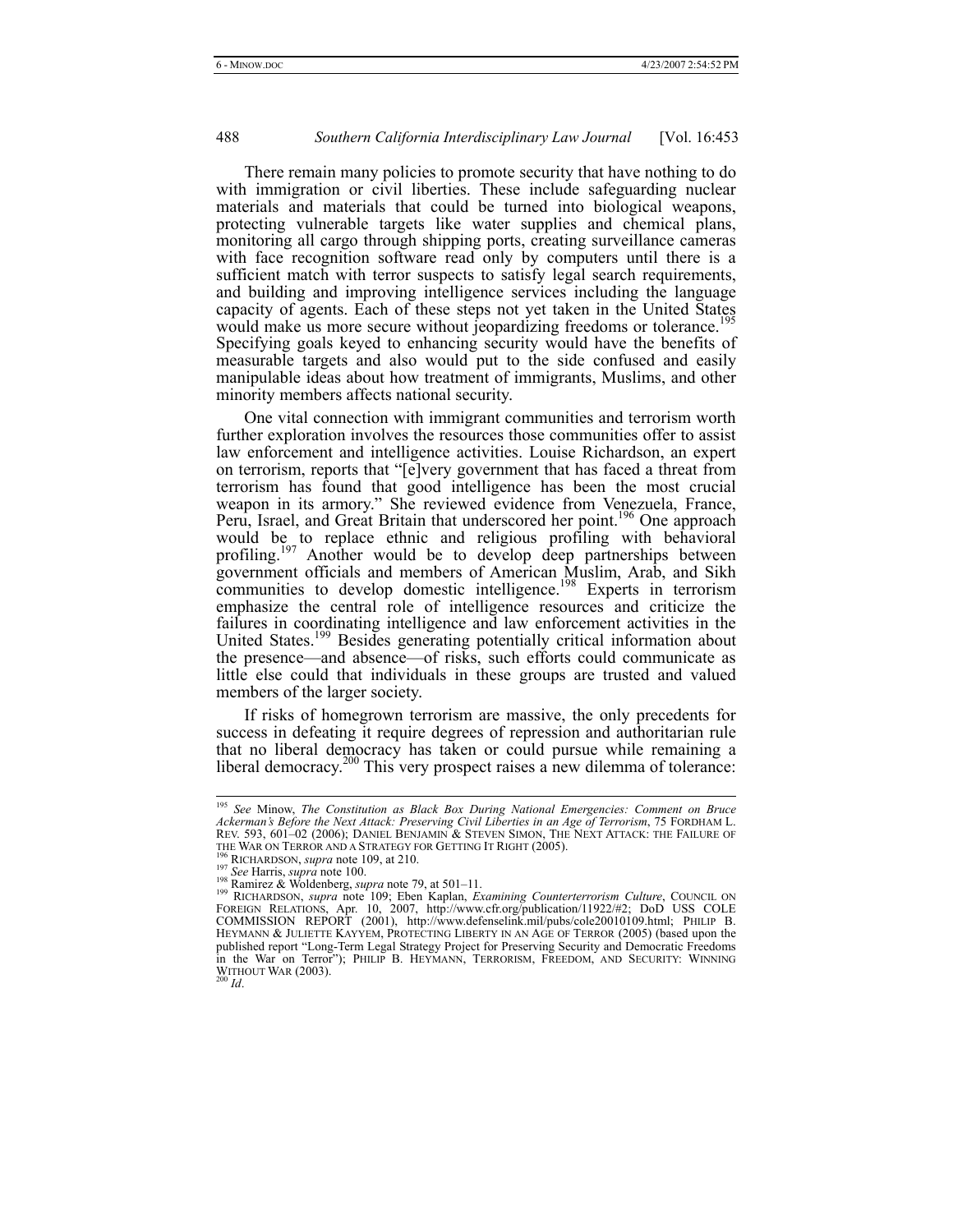how can the society communicate tolerance when it also summons suspicion of everyone, and especially of those who already feel marginal?

# B. IMPROVING TREATMENT OF MINORITY GROUPS AND THEIR MEMBERS

Improving the treatment of minority groups and their members should be a priority for the United States and Europe quite separate from security concerns. Thinking about this topic distinctly clarifies what the dimensions are that are relevant to enhancing security. Adhering to national values of equal and fair treatment and restricting government intrusions strengthen the nation's legitimacy among its residents and outside observers. Fair and equal treatment has, of course, intrinsic value. Moreover, reducing reasons for alienation is a practical, indeed a vital, step in preventing recruitment by radical terrorists or the ranks of those who sympathize with them.<sup>2</sup>

By contrast, a government that tries to justify intolerant measures in the name of tolerance risks alienating both the targets and the observers of such measures. British journalist Mick Hume commented, "Some of us are finding it increasingly hard to tolerate the way that appeals to British tolerance are being used to justify intolerant censorship and repression."<sup>202</sup> He then contrasted calls for freedom, tolerance, and respect for others by Prime Minister Tony Blair with plans to criminalize direct and indirect incitement to religious hatred following the bombing of the London subway in July 2005.<sup>203</sup> Hume suggests that new laws punishing incitement are unnecessary, given existing criminal laws and the minute threat posed by "a few crank preachers."<sup>20</sup>

If used, would such new laws be counterproductive? Yes, Hume argues, because such prosecutions would create martyrs to inspire disaffected Muslim youth.<sup>205</sup> Further, a law punishing people for ridiculing Islam in the name of cultural sensitivity is, according to Hume, "far more likely to intensify a sense of grievance on all sides: among Muslims who might feel that the continual calls for tolerance and condemnations of 'Islamophobia' confirm their special victim status in society; and among white people who might feel aggrieved at being lectured and policed as if they were a mob of bigots straining at the leash to burn down a mosque or beat up a Muslim."<sup>206</sup> Hume makes just a guess, however, just as it is a guess that those who cited free speech commitments when printing and reprinting cartoons that most Muslims found offensive also enjoyed offending the newcomers in their midst. Even principles of freedom can be pushed in

<sup>&</sup>lt;sup>201</sup> RICHARDSON, *supra* note 109, at 215–17.<br><sup>202</sup> Mick Hume, *The Age of Intolerant Tolerance*, SPIKED, Aug. 19, 2005, http://www.spikedonline.com/index.php?/site/article/815/. (Hume identifies himself as an "[a]ngry middle-aged libertarian Marxist;" he is also a journalist for The Times).<br> $\frac{1}{203}$  *Id.* 

<sup>203</sup> *Id*. 204 *Id*. 205 *Id*. 206 *Id.*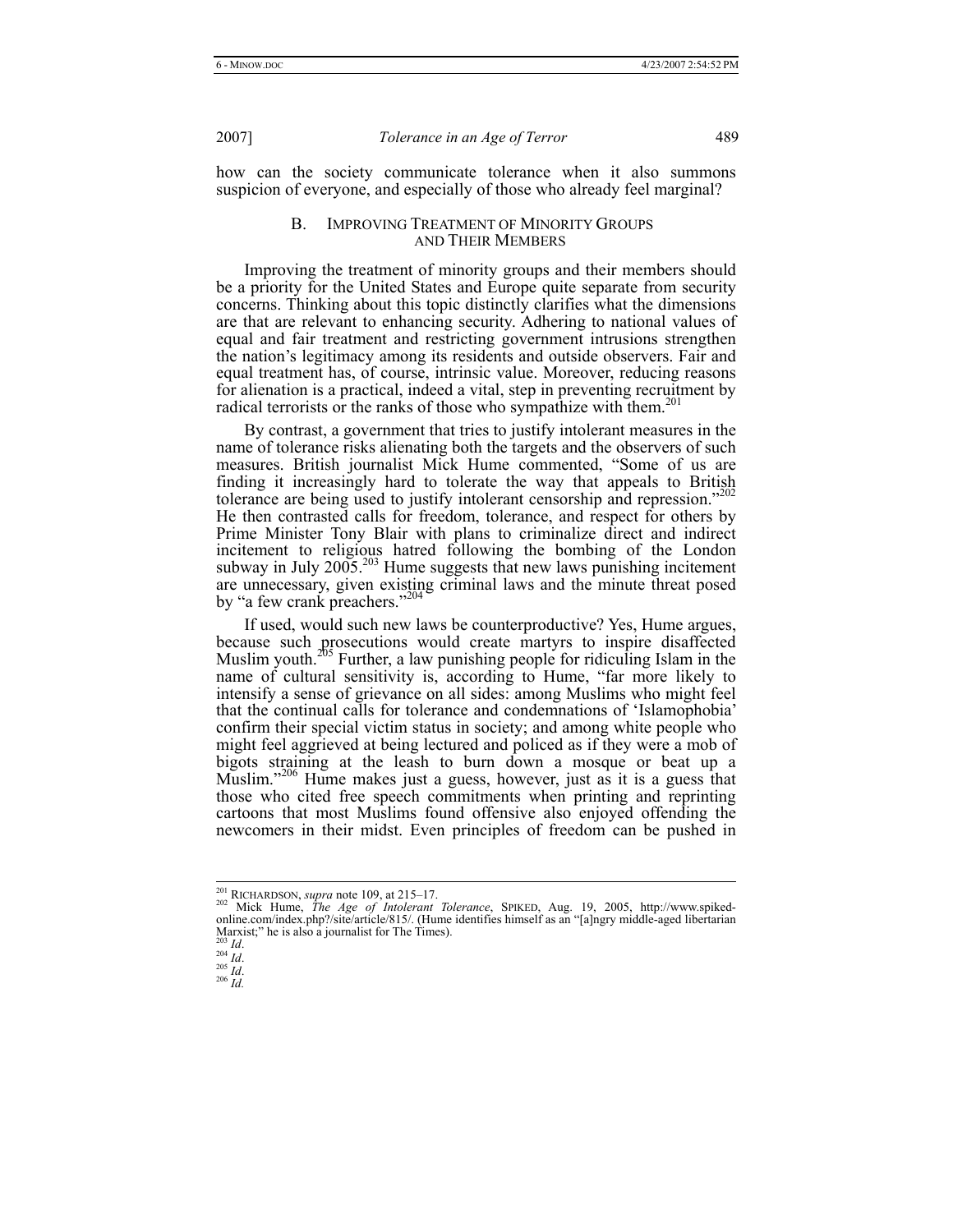ways that betray nationalist or intolerant motives or become instruments for resentment.

The empirical record is simply too confusing for us to know whether any of these predictions is right—and whether suppressing speech to enhance tolerance in any particular context is elusive. Does tolerance advance by publishing the Danish cartoons of Mohammed or by refraining from doing so because of the insult many Muslims read into them? Is tolerance aided by authorizing and subsidizing Muslim schools, or by directing Muslims to secular public schools, or by regulating all public and private schools to ensure that they teach tolerance and respect across different religious, ethnic, and racial groups?

A commitment to curb speech and equality protections—to increase intolerance—only when there is strong evidence that security requires such measures would provide a useful guide. Another useful rule would universalize security restrictions—to minimize real and perceived targeting of minority groups. For security purposes, the Muslim woman might well have to remove her veil for an identification photo—if all others must also show their faces for such photos. The curriculum and hiring practices of Islamic private schools should be regulated in the same degree that other private schools face government review. Profiling by race and nationality for criminal and terrorist suspects could be avoided both by more specific details in the profiles or via more general searches.<sup>207</sup> If universalizing security measures prompts the objection that civil liberties would be too much invaded, then the issue would be properly presented as one affecting everyone. There is a risk that some would use even this development as a pretext for curbing civil liberties and expanding law enforcement power, but broad coalitions would more likely respond to universal restrictions than to ones that fall largely on minority groups.

It would help to unwind the paradox of tolerance—and to identify good policies—if we acknowledge that "tolerance" signals a particular, substantive vision, not a neutral or nonjudgmental stance. Tolerance strives to be inclusive in terms of respecting all persons, yet tolerance also means to differ with and even rebuke intolerant views. Those who pursue tolerance should not be embarrassed about the substance of their commitments: to open-mindedness, criticisms, and self-criticisms. If this is not what tolerance means, then we probably should forget "tolerance" and embrace these values of open inquiry alongside cultural literacy, inclusion, and respect for all members of society.

Switching the framework from tolerance to equality offers more promise for improving Western treatment of minority groups and viewpoints—and of recent immigrants and their families. It is preferable to focus on anti-subordination, rather than tolerance, a concept that embeds its

 <sup>207</sup> *See* Ramirez & Woldenberg, *supra* note 79. Technology and intelligence information can work together to produce refined techniques, avoiding crude profiling by race or nationality. *See New Israeli System IDs Terrorists Without Profiling*,

http://www.worldtribune.com/worldtribune/05/front2453545.904861111.html (last visited Apr. 10, 2007).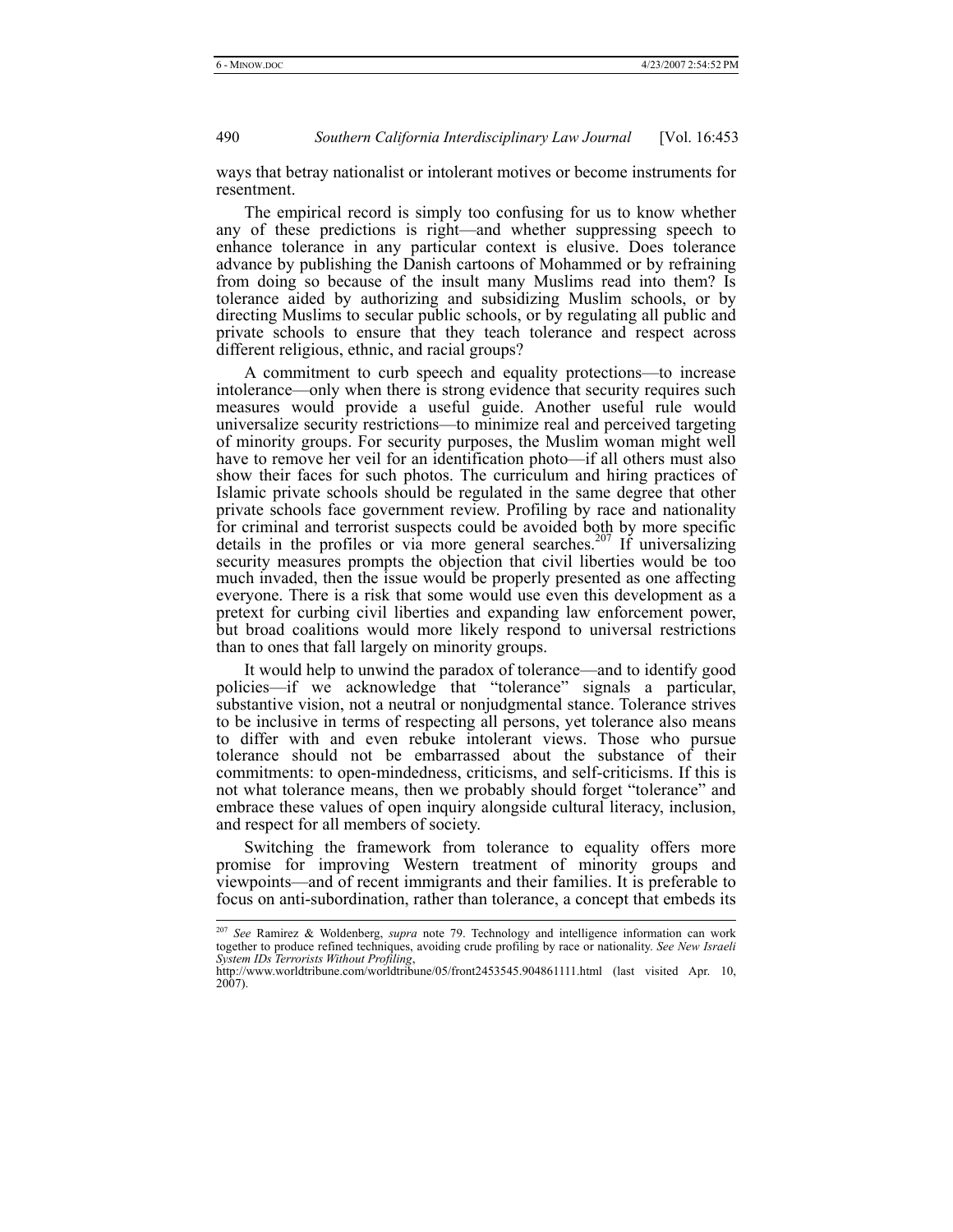own advice in hierarchical power relationships. Political theorist Herbert Marcuse launched this kind of analysis in his *Critique of Pure Tolerance* in 1970,208 and Wendy Brown's 2006 book, *Regulating Aversion: Tolerance in the Age of Identity and Empire,* brings such an approach up to date by encompassing not only political dissenters but identity politics.<sup>209</sup> Brown criticizes invocations of tolerance for presuming and maintaining a hierarchical power structure; $^{210}$  she argues that tolerance poses as universal and neutral when it is instead particular and culturally tied to Western Europe and the United States.<sup>211</sup> Brown claims that people may invoke "tolerance" to try to legitimate violent war and imperialist aspirations.<sup>212</sup> Tolerance discussion these days reduces people to their groups' memberships or identities rather than engaging with their beliefs.<sup>213</sup> In addition, Brown states that talk of tolerance obscures politics by treating issues in terms of interpersonal ethics rather than power struggles.<sup>2</sup>

To Brown, tolerance as a concept may simply cover the arrogance of personal and national power, disguising such power from those smug enough to offer it but not from those insulted enough to know it is less than real respect. Brown may well be right, although her account neglects the multiple power relationships in contemporary societies. Occupants of different economic and social statuses—rich and poor, longtime residents and new immigrants—can offer or withhold forbearance, or direct scorn toward one another. A Muslim resident of Norway who spits on a gay couple may occupy a lower economic class and more tenuous political status, but he still has the power to wound a member of a different minority group by disapproval . . . or by fists.

Addressing mutual respect and civility in a multi-ethnic society is hard enough without imagining that this is a key beachhead in the war against terrorism. Concerns about security permeate the mutual distrust between longstanding residents and Muslim immigrants in Europe, even in nations that extend money and rights to newcomers. The newcomers—and their children and grandchildren—may perceive continual slights and exclusions.<sup>215</sup> Mutual distrust is likely to be exacerbated by public

 <sup>208</sup> *See* ROBERT PAUL, BARRINGTON MOORE & HERBERT MARCUSE, CRITIQUE OF PURE TOLERANCE (1970); HERBERT MARCUSE, ONE DIMENSIONAL MAN: STUDIES IN THE IDEOLOGY OF ADVANCED<br>Industrial Society (1964).

<sup>&</sup>lt;sup>209</sup> BROWN, *supra* note 20. <br><sup>210</sup> By invoking tolerance the powerful are able to grant or withhold tolerance, and offer not equality, but at best protection for the less powerful. *See* BROWN, *supra* note 20, at 12, 36, 39, 87, 178. Hence, the language of tolerance displaces "articulations of inequality, abjection, subordination, and colonial and postcolonial violence." BROWN, *supra* note 20, at 205. This implies that equality rhetoric would work better—but others stress failures of equality rhetoric to acknowledge or remedy social hierarchies. *See,*  e.g., GALEOTTI, *supra* note 10, at 226-28; MARTHA MINOW, MAKING ALL THE DIFFERENCE:<br>INCLUSION, EXCLUSION AND AMERICAN LAW (1990).<br><sup>212</sup> BROWN, *supra* note 20, at 7, 21, 31–33, 78, 86.<br><sup>212</sup> BROWN, *supra* note 20, at 7,

EDENOWIN, *supra* note 20, at 1, 9, 103.<br>
<sup>213</sup> BROWN, *supra* note 20, at 19, 45, 70, 78 (arguing that contemporary tolerance rhetoric, in<br>
<sup>213</sup> BROWN, *supra* note 20, at 19, 45, 70, 78 (arguing that contemporary toler tribalism it supposedly rejects).<br> $^{214}$  BROWN, *supra* note 20, at 13–16, 129.

<sup>&</sup>lt;sup>215</sup> The ex-Moslem politician, Ayann Hirsi Ali, and an Eastern European immigrant writer, Dubravka Ugresic, described the public generosity and private conformity of the Dutch. Buruma summarized: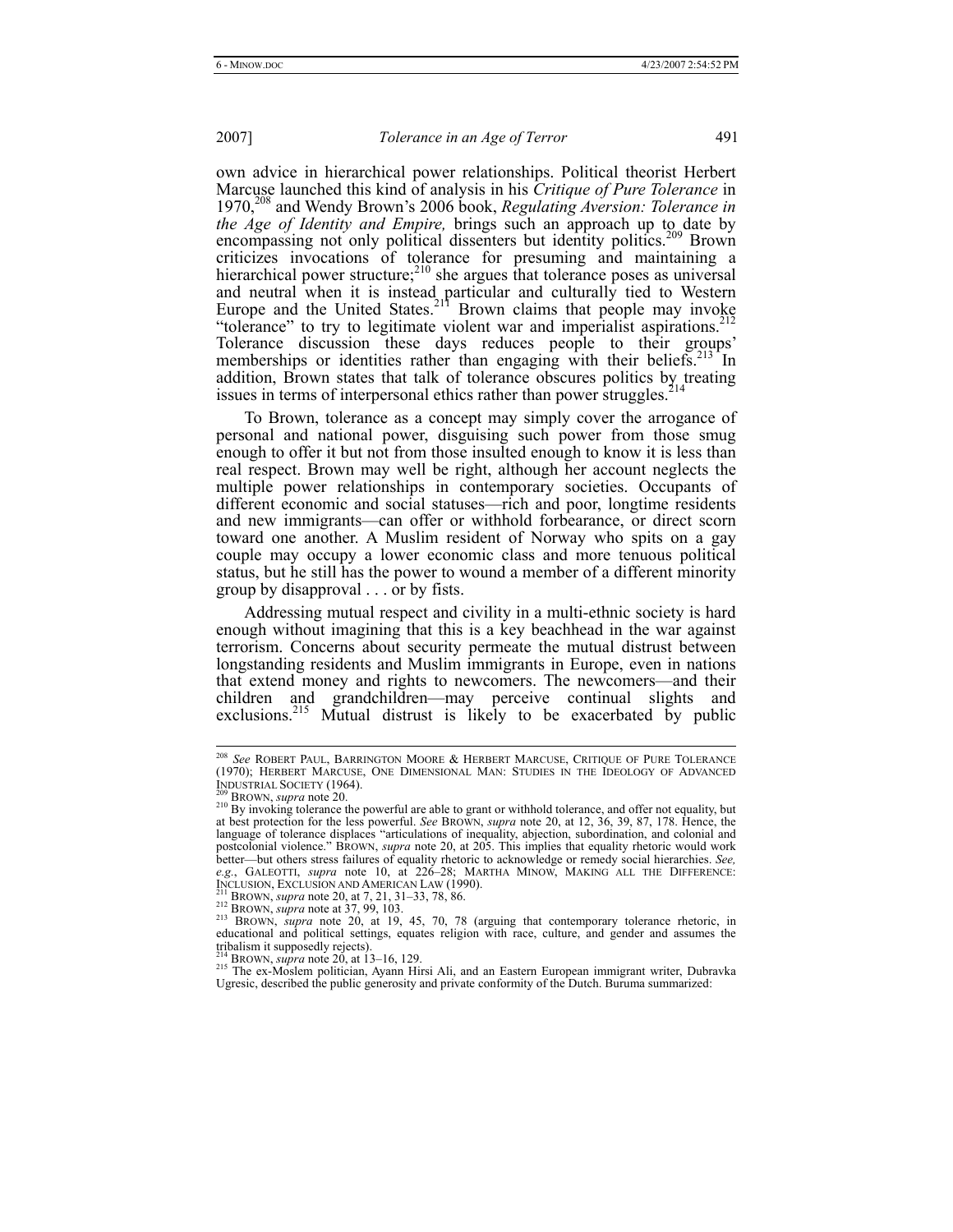l

492 *Southern California Interdisciplinary Law Journal* [Vol. 16:453

discussions linking policies toward immigrants—whether coercive or supportive—to anti-terrorism.

Finding ways to truly integrate more recent immigrants seems to elude much of Europe. Economic and physical segregation produce parallel lives, but not a common society joining long-standing residents and immigrants—even when the immigrants (and their children and grandchildren) —have spent decades in France, or Germany, or the Netherlands. Ian Buruma urged contemporary Dutch people to discern "how to stop future Mohammed Bouyeris [the murderer of Theo van Gogh] from becoming violent enemies of the country in which they grew up how to make those boys pissing on the seventeenth-century door feel that this is their home too" $216$ —rather than finding ritualized murders or dreams of death as their only way home.

"Home" in this sense need not be a sentimentalized or fictive identification with an alien past, nor need it require the suspension or repression of affinities that draw an individual to identify with traditions, nations, or hopes lying outside the territory in which he or she resides. Feeling entirely "at home" may be elusive to everyone in periods of mass migration and globalization. The very unease that long-time residents have due to the shifting composition of their neighborhoods demonstrates how evanescent the sense of being "at home" can become. But the disproportionate sense of displacement experienced by so many immigrants and their children often gives rise to alienation.<sup>217</sup> And alienation is a crucial element of the toxic cocktail that inspires terrorism.<sup>2</sup>

Offering a way for newcomers and their children to feel at home is especially challenging when modern technologies of communication and travel allow them to maintain stronger ties outside the new country than they have inside it. Such a challenge, even if grasped and accepted, will require perceptive readings of subtle daily exchanges to unearth and alter the cues of exclusion woven into everyday interactions. Prevailing

> The generosity of the state toward refugees and other newcomers can lead to a peculiar resentment. The Dutch feel, in Ayaan's words, that since they 'have been so kind' to the foreigners, the foreigners should behave as the Dutch do. Then there is the other kind of resentment, of the recipients of Dutch government largesse, who feel that it is never enough.

MILITANTS KILL (2003); JESSICA STERN, THE ULTIMATE TERRORISTS (1999).

Dubravka went on to explain that people from Balkans "develop a criminal mentality in Holland. . . . They think this country is a soft touch." BURUMA, *supra* note 119, at 203. *See also* Sabine Mannitz & Werner Schiffauer, *Taxonomies of Cultural Difference: Constructions of Otherness, in CIVIL*<br>ENCULTURATION: NATION-STA  $60$ , at Epilogue (2004).

<sup>&</sup>lt;sup>216'</sup> BURUMA, *supra* note 119.at 240(Buruma criticized the Dutch for using World War II as their template, and returning to guilt over their behavior during the Holocaust, when the Dutch failed to resist the Germans and turned over their Jewish neighbors).

<sup>217</sup> *See* Rose-Anne Clermont, *Integration in Theory, Alienation in Practice*, SPIEGEL ONLINE INTERNATIONAL, Aug. 23, 2006, http://www.spiegel.de/international/0,1518,433006,00.html; CHERIF RIFAAT, IMMIGRANTS ADAPT, COUNTRIES ADOPT . . . OR NOT: FITTING INTO THE CULTURAL MOSAIC (Inc. 2004) (an account based in Canada); ZEEV BEN-SIRA, IMMIGRATION, STRESS, AND READJUSTMENT (1997) (an account based in Israel).<br>R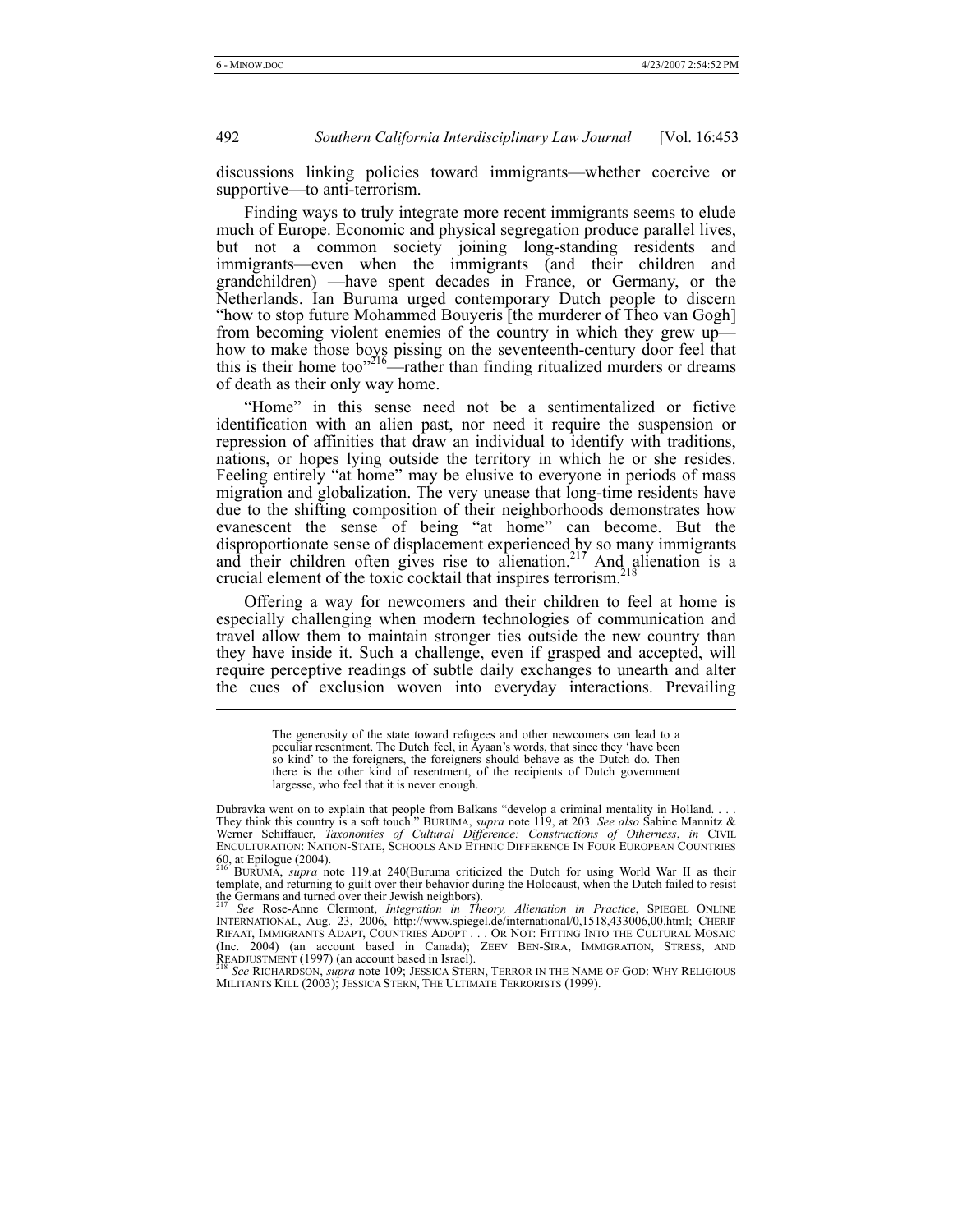approaches have not worked, and proceeding with business as usual is not likely to meet either the challenges of terrorist threats or a key test: do the heirs of the immigrants feel at home?

Consider this example. Social scientists observing a German school described a history class addressing Kristallnacht and the attacks on Jewish shops and synagogues during the night of November 9, 1938.<sup>219</sup> A Turkish student asked why the Jews had not fled Germany. The teacher replied by asking why Turks do not flee Germany today, following murders, assaults, and arson attacks against them. The student answered, "Things won't get that bad." The teacher replied, that is what many Jews believed as well and thereby found it difficult to leave, just as a Turk who owns a shop or an apartment in Germany today would find it difficult to leave without his or her possessions.<sup>220</sup> This effort to build on the student's own experience and position in this context may make empathy an ingredient of education—but it also communicates: you, like the Jews, are vulnerable here, there is no long-term future for you here.<sup>221</sup> French schools direct students to put aside their differences and absorb the abstract model of French civilization, including the ideal of equality, but the schools convey hidden codes of exclusion in individual classrooms and in sorting students at young ages between academic tracks with promising jobs and technical schools with much lower economic prospects.

If virtually every day includes episodes such as this exchange between the German teacher and the Turkish student, the sources of alienation for immigrants and their children are not hard to find. To understand what it would mean for non-natives to feel more at home requires subtle readings of cultural, psychological, generational, and sexual symbolism, shifting through time and differing across national contexts.<sup>223</sup> The motivation to revise interactions with newcomers is tested or depleted for many natives who themselves feel threatened and less at home as their communities change. When newcomers appear to reject the Western norms of gender and sexual equality, secularism, and individual rights, they may be tempted to

<sup>&</sup>lt;sup>219</sup> Mannitz & Schiffauer, *supra* note 215, at 80–81.<br><sup>220</sup> Mannitz & Schiffauer, *supra* note 215, at 80.<br><sup>221</sup> The same observer comments that the Germans use the term Mittburger, "fellow citizen," for foreign residents rather than simply the word for citizen, and perpetuate a boundary between Germans and Foreigners, based on ethic identity. Mannitz & Schiffauer, *supra* note 215, at 81.<br>
<sup>222</sup> Mannitz & Schiffauer, *supra* note 215, at 81.<br>
<sup>222</sup> Mannitz & Schiffauer, *supra* note 215; BOWEN, *supra* note 15.<br>
<sup>223</sup> Fersht

Germany, wanted to cover her hair while teaching contrary to the dictates of the school authorities. . The German Constitutional Court recognized her rights of conscience and access to public office under the Basic Law, but reserved the question to state legislative response. BENHABIB, *supra* note 33, at 198– 99. Four German states have legislated laws forbidding teachers from wearing an Islamic headscarf to school. *The Islamic Veil Across Europe*, BBC NEWS, Nov. 17, 2006, *available at*

http://news.bbc.co.uk/2/hi/europe/5414098.stm. British Home Secretary Jack Straw who represents a district that is twenty-five to thirty percent Muslim, controversially urged Muslim women to take off the veil when meeting with him, which some Muslims read as an insult. Mark Simpson, *Straw Met by Applause—and Boos*, BBC NEWS, Oct. 13, 2006, *available at*

http://news.bbc.co.uk/2/hi/uk\_news/politics/6048896.stm; Jo Coburn, *Straw Gets the Debate He Wanted*, BBC NEWS, Oct. 6, 2006, http://news.bbc.co.uk/2/hi/uk\_news/politics/5413012.stm; Nasreen Suleaman, *How Veil Remarks Reinforced its Support*, BBC NEWS, Nov. 5, 2006, http://news.bbc.co.uk/2/hi/uk\_news/6117480.stm.